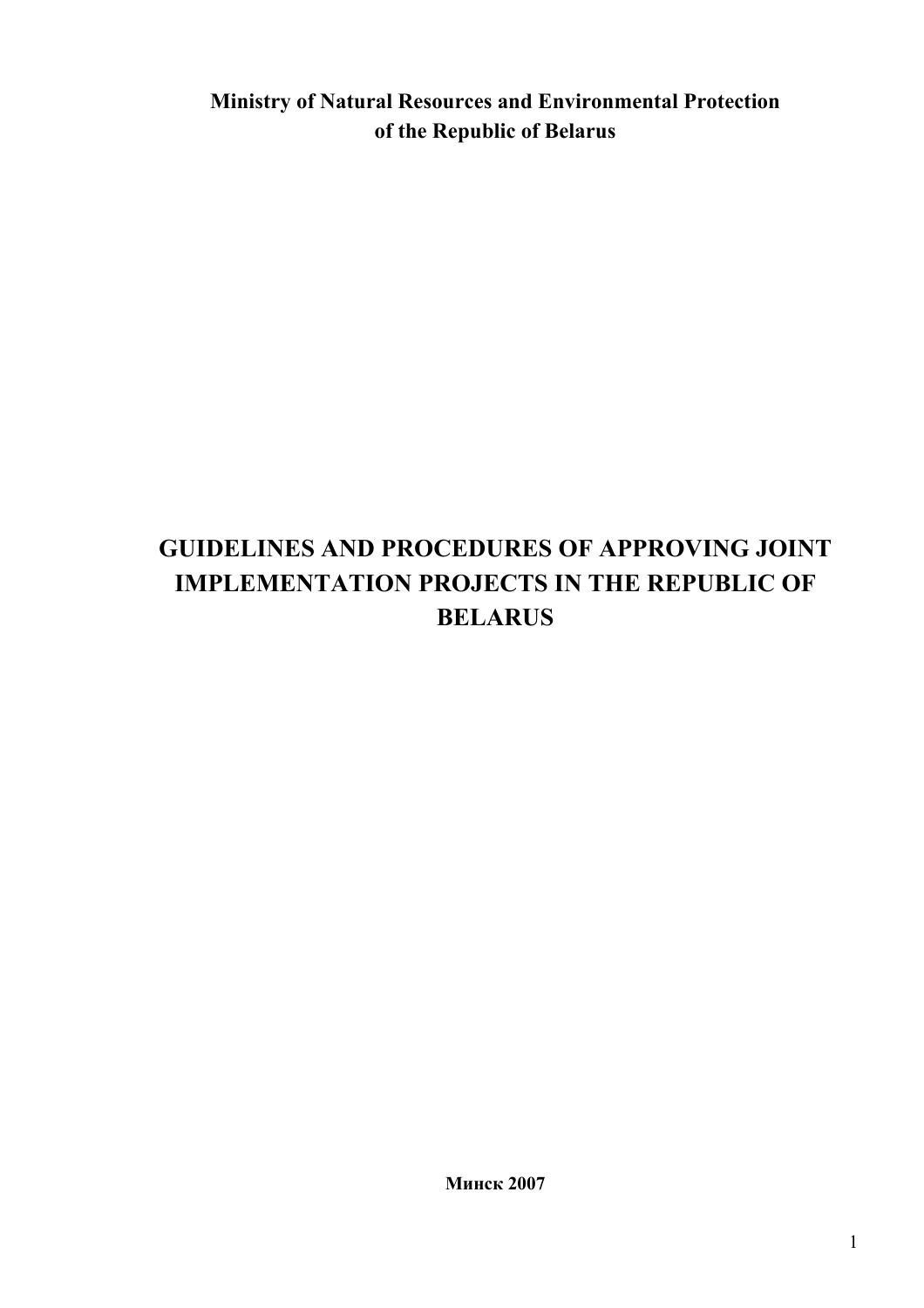#### **TABLE OF CONTENTS**

| <b>Glossary</b>                                                        | 3  |
|------------------------------------------------------------------------|----|
| <b>Introduction</b>                                                    | 6  |
| 1. Participation requirements                                          | 7  |
| 2. Institutional components of joint implementation mechanism in the   | 9  |
| <b>Republic of Belarus</b>                                             |    |
| 3. Procedure of implementation of joint implementation projects in the | 10 |
| <b>Republic of Belarus</b>                                             |    |
| 4. Contact information                                                 | 15 |
| <b>Conclusion</b>                                                      | 15 |
|                                                                        |    |

#### **Appendices 16**

**Appendix I**. **Resolution of the Council of Ministers of the Republic of Belarus No 1144 of September 5, 2006 "On Approving the Provision on the Procedure of Submission, Consideration and Monitoring of Joint Implementation Projects".** 

The Provision on the procedure of submission, consideration and monitoring of joint implementation projects

## **Appendix II. Resolution of the Ministry of Natural Resources and Environment Protection No 10 of February 1, 2007 "On Measures to Implement the Resolution of the Council of Ministers of the Republic of Belarus No 1144 of September 5, 2006".**

Instruction on the procedure of conducting an integral evaluation of proposals on implementing joint implementation projects;

Instruction on the procedure of registering proposals on implementing joint implementation projects and joint implementation projects;

#### *Appendices to Resolution of Environmental Ministry No 10 of 01.02.2007:*

*Appendix 1. Form of proposal on the implementation of a joint implementation project;* 

*Appendix 2. Form of letter of support of implementation of a joint implementation project;* 

*Appendix 3 Form of document on the organization of a joint implementation project;* 

*Appendix 4 Form of letter of approval of a joint implementation project.*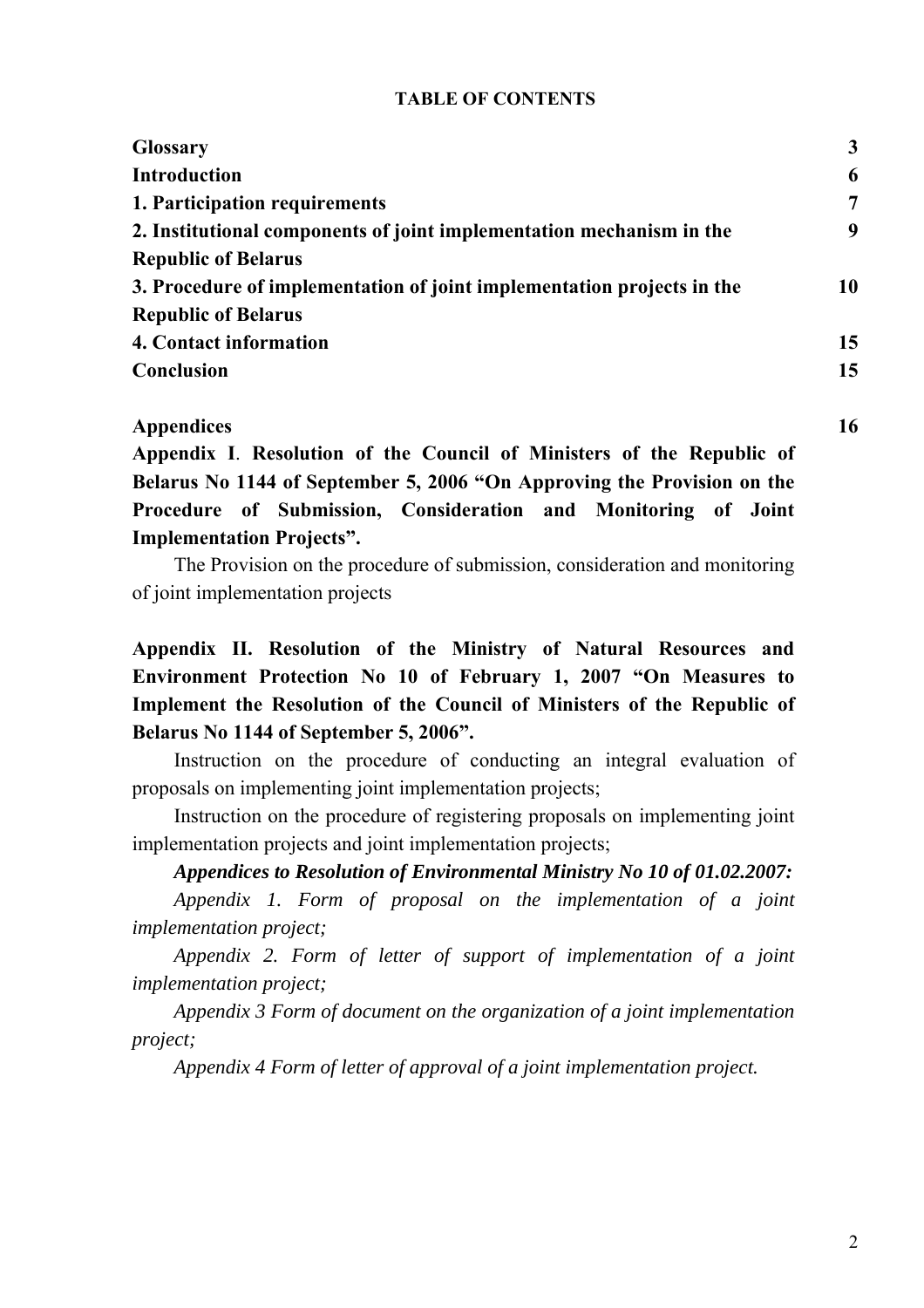# **Glossary**

| <b>UN Framework Convention on Climate</b><br>Change (UN FCCC)<br><b>UN FCCC Conference of Parties</b> | An international treaty adopted in New York on 9<br>May 1992. The ultimate objective of the Convention<br>is to achieve stabilization of greenhouse gas<br>concentrations in the atmosphere at a level that<br>would prevent dangerous anthropogenic interference<br>with the climate system.<br>The UN FCCC supreme body consisting of the                                                      |
|-------------------------------------------------------------------------------------------------------|--------------------------------------------------------------------------------------------------------------------------------------------------------------------------------------------------------------------------------------------------------------------------------------------------------------------------------------------------------------------------------------------------|
|                                                                                                       | countries which have ratified approved or acceded to<br>the UN FCCC. Normally, its sessions are held<br>annually.                                                                                                                                                                                                                                                                                |
| Conference of Parties/Meeting of Parties<br>(CP/MP)                                                   | The supreme body of the Convention is the<br>Conference of Parties which acts as Meeting of the<br>Parties in the Kyoto Protocol. CP and CP/MP<br>sessions are held simultaneously in order to reduce<br>and improve coordination between<br>costs<br>the<br>Convention and the Protocol.                                                                                                        |
| Kyoto Protocol (KP)                                                                                   | Kyoto Protocol to UN FCCC.                                                                                                                                                                                                                                                                                                                                                                       |
| Annex 1 Party                                                                                         | The state included into Annex 1 to the UN<br>Framework Convention on Climate Change.                                                                                                                                                                                                                                                                                                             |
| <b>Host Party</b>                                                                                     | The Annex 1 Party on whose territory the JIP is<br>being implemented.                                                                                                                                                                                                                                                                                                                            |
| Article 6 of Kyoto Protocol                                                                           | The article on the transfer to or acquisition from any<br>Annex 1 Party by any other such Party of emission<br>reduction units obtained as a result of projects aimed<br>at reducing anthropogenic greenhouse gas emissions<br>from sources or increasing their absorption by sinks.                                                                                                             |
| Joint implementation                                                                                  | Joint activity of Annex 1 parties aimed at reducing<br>greenhouse gas emissions and/or increasing their<br>absorption by sinks, under Article 6 of Kyoto<br>Protocol.                                                                                                                                                                                                                            |
| Joint implementation project(JIP)                                                                     | The block of documents meeting the requirements of<br>the Provision on the Procedure of Submission,<br>Consideration<br>Monitoring<br>of<br>Joint<br>and<br>Implementation Projects and including a description<br>of the joint implementation mechanism which<br>ensures greenhouse gas emission reduction and/or<br>increase of absorption in conformance with Article 6<br>of Kyoto Protocol. |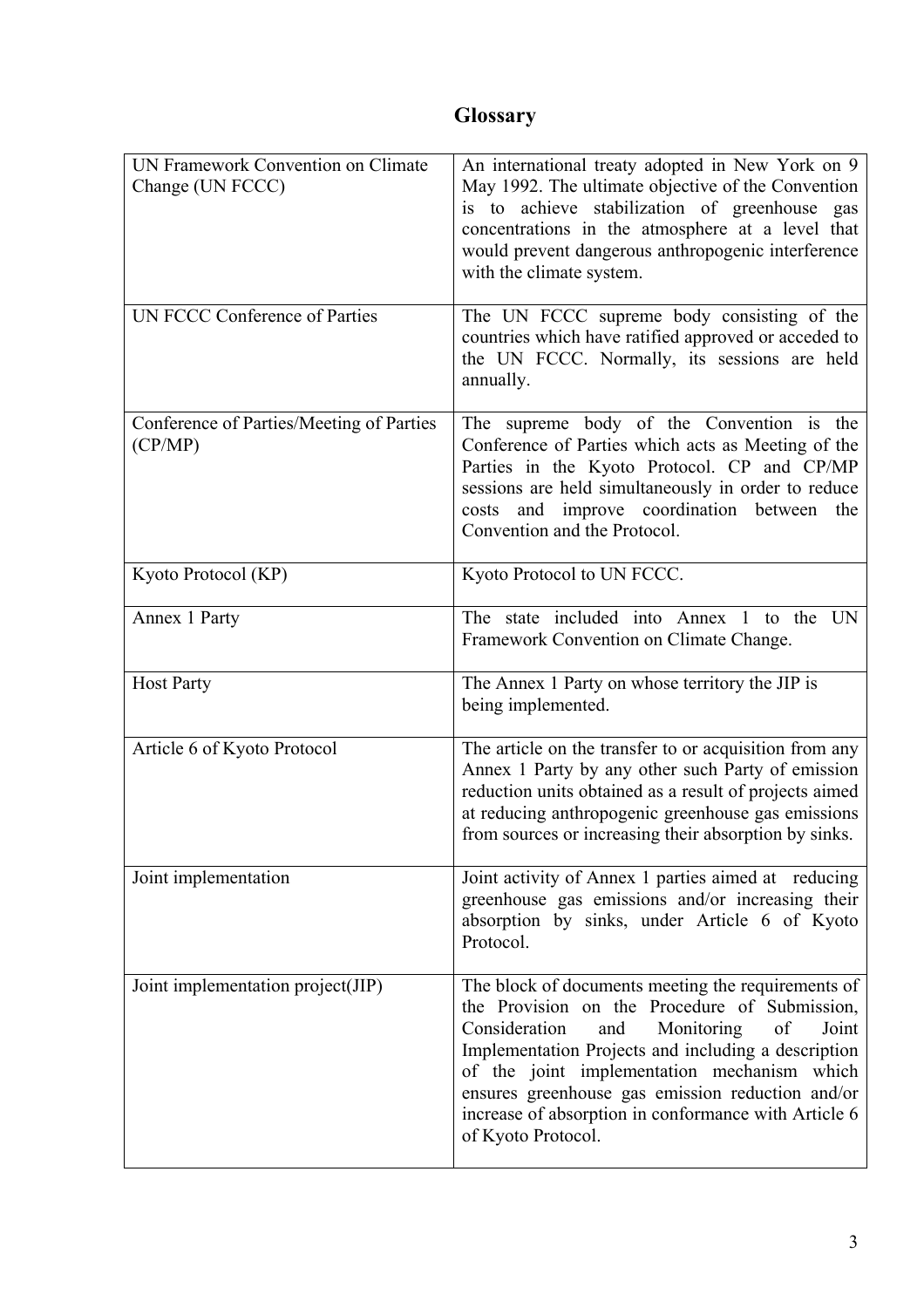| Emission reduction unit (ERU)                                                             | A unit introduced as per respective annexes to<br>decision 13/CMP.1. It equals one metric ton of<br>carbon dioxide equivalent calculated using the<br>global warming potentials defined in decision<br>2/CP.3 or subsequently amended in conformance<br>with Article 5.                                                                                                                     |
|-------------------------------------------------------------------------------------------|---------------------------------------------------------------------------------------------------------------------------------------------------------------------------------------------------------------------------------------------------------------------------------------------------------------------------------------------------------------------------------------------|
| Baseline of greenhouse gas emissions                                                      | Amount of greenhouse emissions expressed in<br>metric tons of carbon dioxide equivalent. These are<br>the emissions which would be registered in the<br>absence of a JIP. The baseline is used for<br>additional emission<br>calculating the<br>reduction<br>attributed to the project, i.e. the number of emission<br>reduction units which may be transferred to the<br>project investor. |
| Baseline of absorption by greenhouse gas<br>sinks                                         | Amount of greenhouse gas absorption, expressed in<br>metric tons of carbon dioxide equivalent, by GHG<br>sinks within a certain time period under the existing<br>operation conditions without the implementation of<br>the joint implementation project                                                                                                                                    |
| Assigned amount                                                                           | The amount of greenhouse gases emission calculated<br>by Annex 1 Party in accordance with Article 3,<br>para.7 and 8 for the first commitment period (2008-<br>2012).                                                                                                                                                                                                                       |
| Supervisory Committee under Article 6<br>of Kyoto Protocol (JIP Supervisory<br>Committee) | responsible for<br>supervising<br>The<br>body<br>joint<br>implementation projects implemented by Track 2. Its<br>composition and functions are defined in decision<br>9/CMP.1 "Guidelines for Implementation of Article<br>6 of Kyoto Protocol".                                                                                                                                            |
| JIP Track 1                                                                               | If a Party fulfils all conditions of access to the joint<br>implementation<br>mechanism,<br>the<br>joint<br>implementation<br>project<br>registration,<br>its<br>implementation progress monitoring and check of its<br>results are conducted fully<br>in line with the<br>procedures and performed by authorized national<br>bodies of the Host Party (decision 9/CMP.1, para.<br>$23$ ).  |
| JIP Track 2                                                                               | If a Party fails to fulfill all conditions of access to<br>JIP<br>mechanisms, the projects must<br>the<br>be<br>implemented in conformance with the rules and<br>procedures worked out by the Supervisory<br>Committee and approved by the Conference of<br>Parties which acts as the Meeting of KP Parties<br>(Montreal, 2005 - decision 9/CMP.1, para. 24).                               |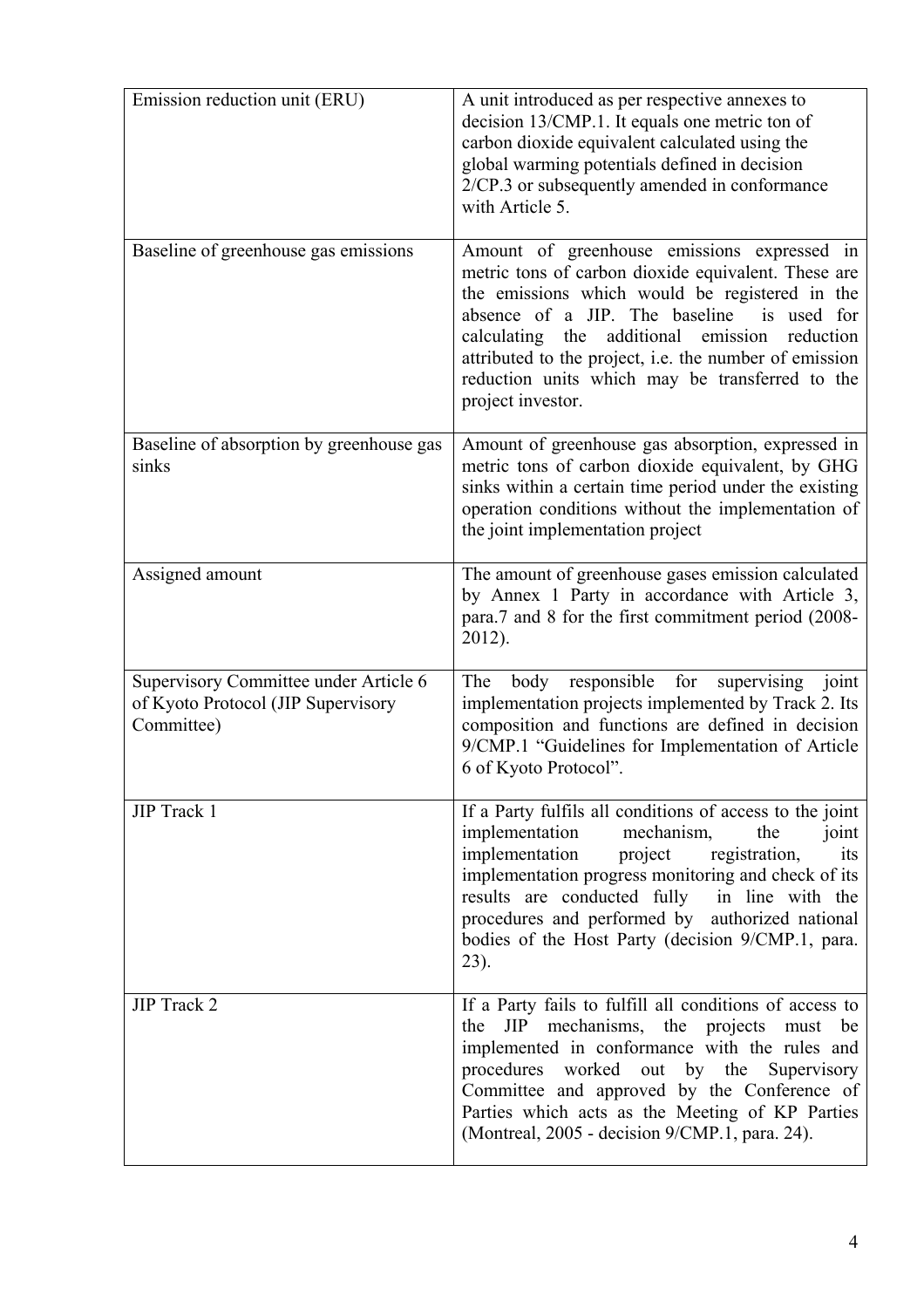| Designated focal point                 | The state inter-departmental commission on climate<br>change.                                                                                                                                                                                                                                                                                                     |
|----------------------------------------|-------------------------------------------------------------------------------------------------------------------------------------------------------------------------------------------------------------------------------------------------------------------------------------------------------------------------------------------------------------------|
| <b>JIP</b> Secretariat                 | The Ministry of Natural Resources and Environment<br>Protection (Section of state control over the impact<br>on climate).                                                                                                                                                                                                                                         |
| Independent expert organization        | The organization accredited as an independent<br>consultant in conformance with the decision of the<br>Conference of Parties in the UN Framework<br>Convention on Climate Change, which conducts<br>expert evaluation of projects ensuring greenhouse<br>gas emission reduction and/or absorption under<br>Article 6 of Kyoto Protocol and evaluates the results. |
| Joint implementation project initiator | Organization which initiates and/or implements a<br>joint implementation project.                                                                                                                                                                                                                                                                                 |
| Complex joint implementation project   | One or several joint implementation projects<br>implemented on the basis of several sites (sources)<br>of greenhouse gas emissions upon submitting a<br>single proposal for implementing such projects.                                                                                                                                                           |
| PIN                                    | Proposal on implementing a joint implementation<br>project or a complex joint implementation project<br>(Project idea note).                                                                                                                                                                                                                                      |
| <b>PDD</b>                             | Project design document.                                                                                                                                                                                                                                                                                                                                          |
| Letter of support                      | The Environmental Ministry issues<br>letter<br>a<br>supporting the proposal on implementing a joint<br>implementation project.                                                                                                                                                                                                                                    |
| Letter of approval                     | The Environmental Ministry addresses a letter of<br>approval of a joint implementation project to the<br>appropriate state body which submitted a PPD. Then<br>it is handed over to the project initiator.                                                                                                                                                        |
| Memorandum of understanding            | To be concluded between the Environmental<br>Ministry and the foreign investor on the conditions<br>of the JIP implementation and transfer of ERUs.                                                                                                                                                                                                               |
| Determination                          | International<br>assessment of the<br><b>PDD</b><br>by<br>an<br>independent expert organization.                                                                                                                                                                                                                                                                  |
| Verification                           | Check and confirmation of declared indices in the<br>process of implementing a joint implementation<br>projects by an independent expert organization.                                                                                                                                                                                                            |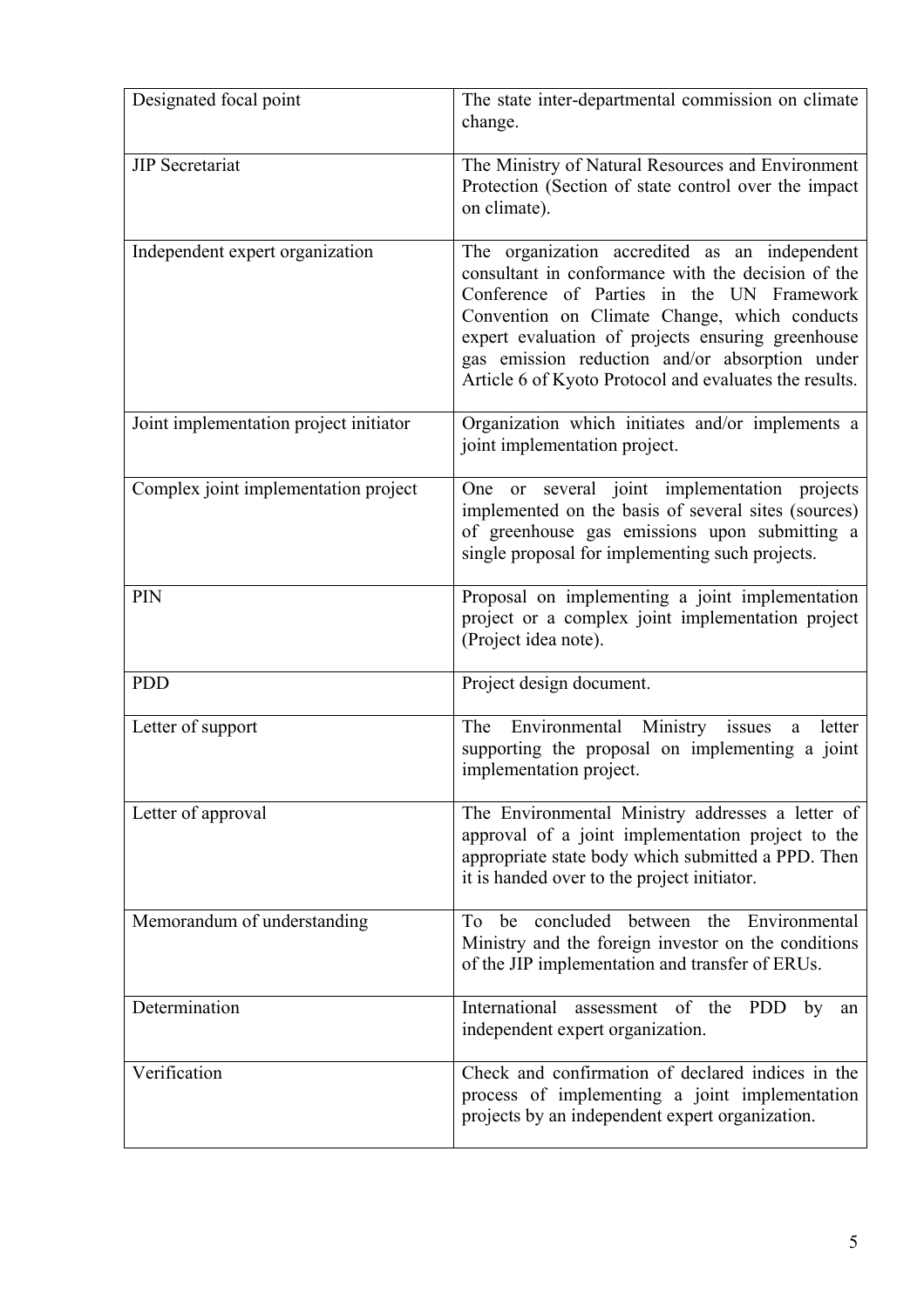## **Introduction**

From the moment of signing the UN FCCC, work on drafting legislative documents has been under way in the Republic of Belarus for regulating greenhouse gas emissions and creating a legislative and institutional basis for implementing measures in the area of climate change. The main legislative acts defining the key elements of the state policy on climate and necessary for the participation of Belarus in the joint implementation projects are:

**•** Provision on State Interdepartmental Commission on Climate Change<sup>1</sup>. This document defines the composition, aims and powers of the Commission which is a high-level body created for regulating the relations connected with impact on the climate and ensuring the fulfillment of the commitments under the international agreements on resolving the global problem of climate change. In particular, the Commission, on behalf of the Government, considers and approves measures within the framework of Kyoto Protocol mechanisms (trade in greenhouse gas emissions, joint implementation and clean development projects), reports on conducting greenhouse gas inventories and the inventory, and performs other required procedures in line with the Kyoto Protocol provisions. The Commission is headed by deputy Prime-Minister of the Republic of Belarus supervising economic issues.

• **Provision on the Procedure of Submission, Consideration and Monitoring of Joint Implementation Projects<sup>2</sup>.** This document establishes national procedures on joint implementation projects which include the procedure of submission and consideration of proposals on project implementation (PIN) and receiving a letter of support, the procedure of submission and consideration of the project development document (PDD) and receiving a letter of approval, and the procedure of checking and monitoring the project implementation.

• **Resolution on Measures to Implement** the Resolution of the Council of Ministers of the Republic of Belarus No 1144 of September 5,  $2006<sup>3</sup>$ . The document establishes the procedure of conducting a PIN and PDD evaluation, the procedure of their registration and issuance of letters of support and approval, the forms of such letters, the forms of PIN and PDD.

• **Provision on the National Registry of Carbon Units of the Republic of**  Belarus<sup>4</sup>. The documents sets out that the National Registry of Carbon Units is created for accounting issuance, storage, transaction, purchase, cancellation and withdrawal from circulation of GHG emission reduction units, certified emission reduction units, assigned amount units and removal units, and also transfer of emission reduction units, certified emission reduction units and assigned amount units for the next commitment period under Kyoto Protocol. The document establishes that the National Registry of Carbon Units of the Republic of Belarus is made and kept by the Ministry of Natural Resources and Environment Protection.

 $\overline{a}$ 

 $<sup>1</sup>$  - Resolution of the Council of Ministers of the Republic of Belarus No 1145 of September 05, 2006</sup>

<sup>&</sup>lt;sup>2</sup> - Resolution of the Council of Ministers of the Republic of Belarus No1144 of September 05, 2006

<sup>&</sup>lt;sup>3</sup> - Resolution of the Ministry of Natural Resources and Environment Protection of the Republic of Belarus No10 of February 1, 2007.

<sup>&</sup>lt;sup>4</sup> - Resolution of the Council of Ministers of the Republic of Belarus No 1077 of August 25, 2006.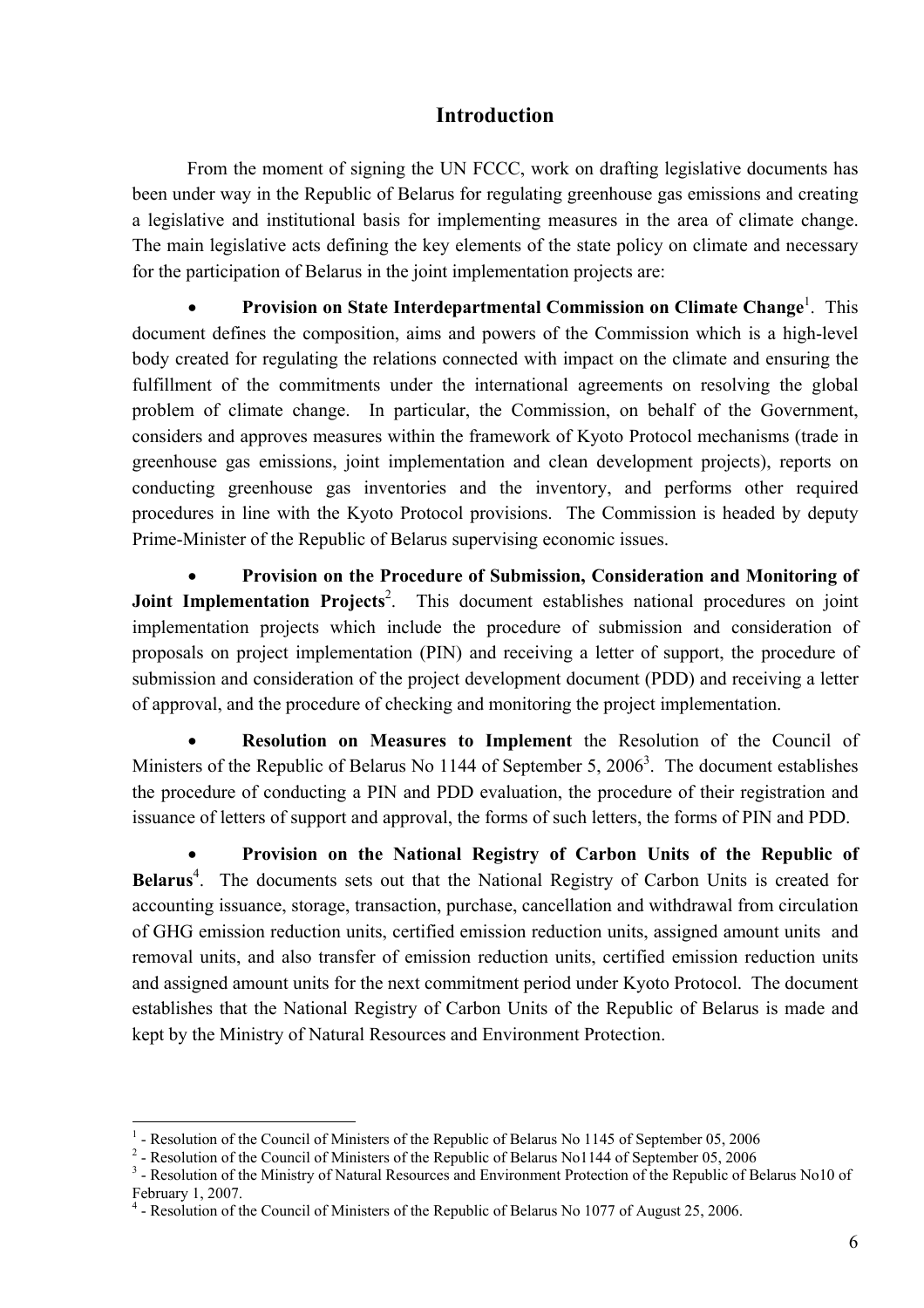• **Instruction on the Procedure of Forming and Keeping the National Registry**  of Carbon Units of the Republic of Belarus<sup>5</sup>. This document adopts the procedure of forming and keeping the above National Registry. The operator of the National Registry is the Republic Scientific and Research Unitary Enterprise "Ecology" (RUE "BRC "Ecology"), on the premises of which the required equipment is installed and conditions are created for its continuous operation and information protection from unauthorized access.

This document discusses the issues of implementing joint implementation mechanisms in the Republic of Belarus.

Within the framework of joint implementation projects, certain countries which under Annex B have undertaken commitments to limit and reduce greenhouse emissions, may invest resources into projects on reduction of greenhouse gas emissions and/or increase of their absorption in other countries from the same list and purchase the emission reduction (increase of absorption) amounts attained as a result of implementing such projects. The country where the project has been implemented is under obligation thereat to decrease its emission budget by the amount of transacted emissions, while the country which has purchased such reductions may add them to its emissions budget and obtain the right for additional emissions in excess of its assigned amount.

As a result of a joint implementation project, emission reduction units (ERUs) are generated which are extracted from the baseline of emissions and measured in tons of  $CO<sub>2</sub>$ equivalent.

Schematically, a JIP represents the following: The Party to the Protocol experiencing problems in fulfilling its commitments under the Kyoto Protocol is prepared to invest into a project implementation in another Party. The "emission reduction units" (ERUs) obtained as a result of such projects may be transferred to the investing Party as a set-off of its commitments.

The Republic of Belarus has created an organizational structure for joint implementation and approved the necessary procedures and the legislative framework. There are several organizations in Belarus which act as joint implementation project developers, there exist a lot of potential objects for greenhouse gas emission reduction. Around 80 joint implementation projects are proposed in such priority areas as replacement of fossil fuel for wood fuel, hydraulic potential of small rivers, wind and solar energy, biogas, utilization of methane from waste disposal sites and agricultural production wastes, energy saving and the use of secondary energy resources.

## **1. Participation requirements**

The guidelines on the application of Article 6 of Kyoto Protocol and main requirements to the participation of Parties in the joint implementation mechanism are described in many decisions of conferences and meetings of Parties, including the following decisions: 2/CMP.1, 3/CMP.1, 9/CMP.1, 11/CMP.1, 13/CMP.1, 15/CMP.1, 16/CMP.1, 19/CMP.1, 20/CMP.1 and 22/CMP.1, 3/CP.7, 16/СР.7, 19/СР.7, 24/CP.7., etc.

 $\overline{a}$ 

<sup>&</sup>lt;sup>5</sup> - Resolution of the Ministry of Natural Resources and Environment Protection of the Republic of Belarus No 4 of January 22, 2007.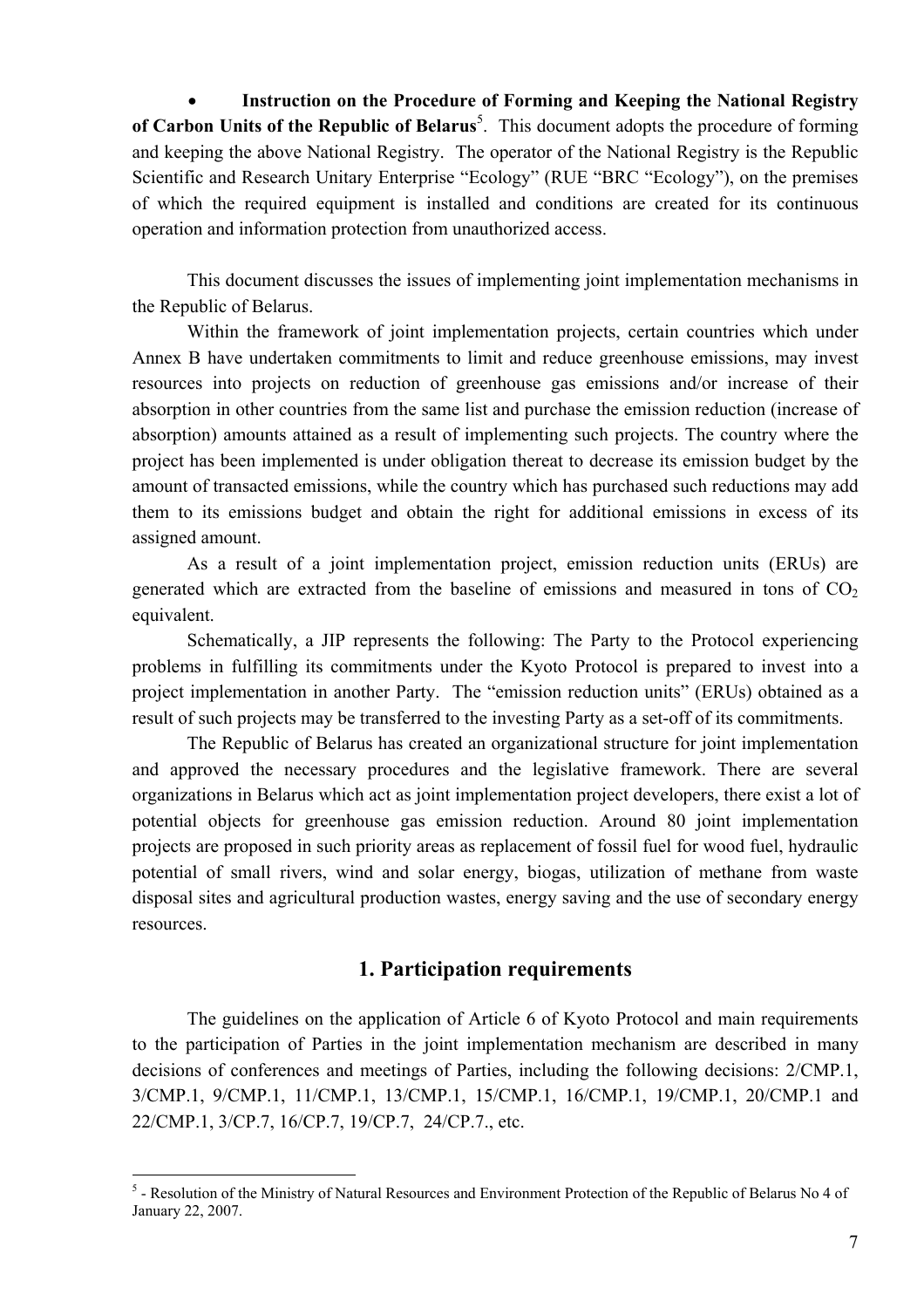Pursuant to decision 9/СМР.1, the right of an Annex 1 Party, which has undertaken a commitment set out in Annex В, to take part in the mechanism under Article 6 of Kyoto Protocol depends on the following conditions:

(а) the country must be a Party to Kyoto Protocol;

(в) its assigned amount under Article 3, para. 7 and 8, must be calculated and registered in conformance with decision 13/СМР.1 (Conditions of accounting assigned amounts);

(с) the national system of estimating anthropogenic emissions from sources and absorption by sinks of greenhouse gases has been created in conformance with KP Article 5, para. 1, and the requirements contained in the guidelines adopted pursuant to it;

(d) the national registry has been created in conformance with KP Article 7, para. 4;

(e) the Party has annually submitted the last required inventory of anthropogenic emissions from sources and absorptions by sinks of greenhouse gases in conformance with the methodological requirements in KP Article 5, para. 2 and the requirements for submitting information in KP Article 7, para. 1. For the first commitment period, the quality evaluation required for the purposes of determining the right to use the mechanisms is limited to those parts of the inventory which relate to greenhouse emissions from the categories of sources in the sectors listed in Annex A to Kyoto Protocol and presented in the annual inventory of sinks;

(f) the Party submits additional information on the assigned amount in conformance with Article 7, para. 1, and the requirements set out in the guidelines adopted pursuant to it, and makes additions to and extractions from the assigned amount in conformance with KP Article 3 para. 7 and 8, including the activity under Article 3, para. 3 and 4, in conformance with Article 7, para. 4, and the requirements in the guidelines adopted pursuant to it.

In order to take part in a JIP, each Party must inform the UN FCCC Secretariat on the following:

- existence of a designated focal point on approving joint implementation projects;
- availability of national JIP guidelines and procedures, including the consideration by stakeholders, as well as monitoring and checking.

There are two options of joint implementation projects:

**Track 1**: If a Party fulfils all conditions of access to the above mechanisms, the joint implementation project registration, its implementation progress monitoring and check of its results are conducted fully in line with the procedures and performed by authorized national bodies of the Host Party (decision 9/СМР.1, para. 23).

**Track 2**: If a Party fails to fulfill all conditions of access to the mechanisms, it still has an opportunity to implement joint implementation projects and transact emission reduction units (ERUs). To this end, the country must meet the minimum set of requirements, namely: be a Party to KP, create the national Registry of carbon units and calculate its assigned amount in conformance with Article 3, para. 7 and 8 and Registry it in conformance with devision 13/СМР.1. (decision 9/СМР.1, para. 21 а, в, d). In this case, projects must be implemented in conformance with the rules and procedures worked out by the Supervisory Committee and approved by the Conference of Parties which acts as the Meeting of KP Parties (Montreal, 2005 decision 9/СМР.1, para. 24). The project results must be checked and approved by an independent accredited company. Such independent companies will also be accredited by the Supervisory Committee.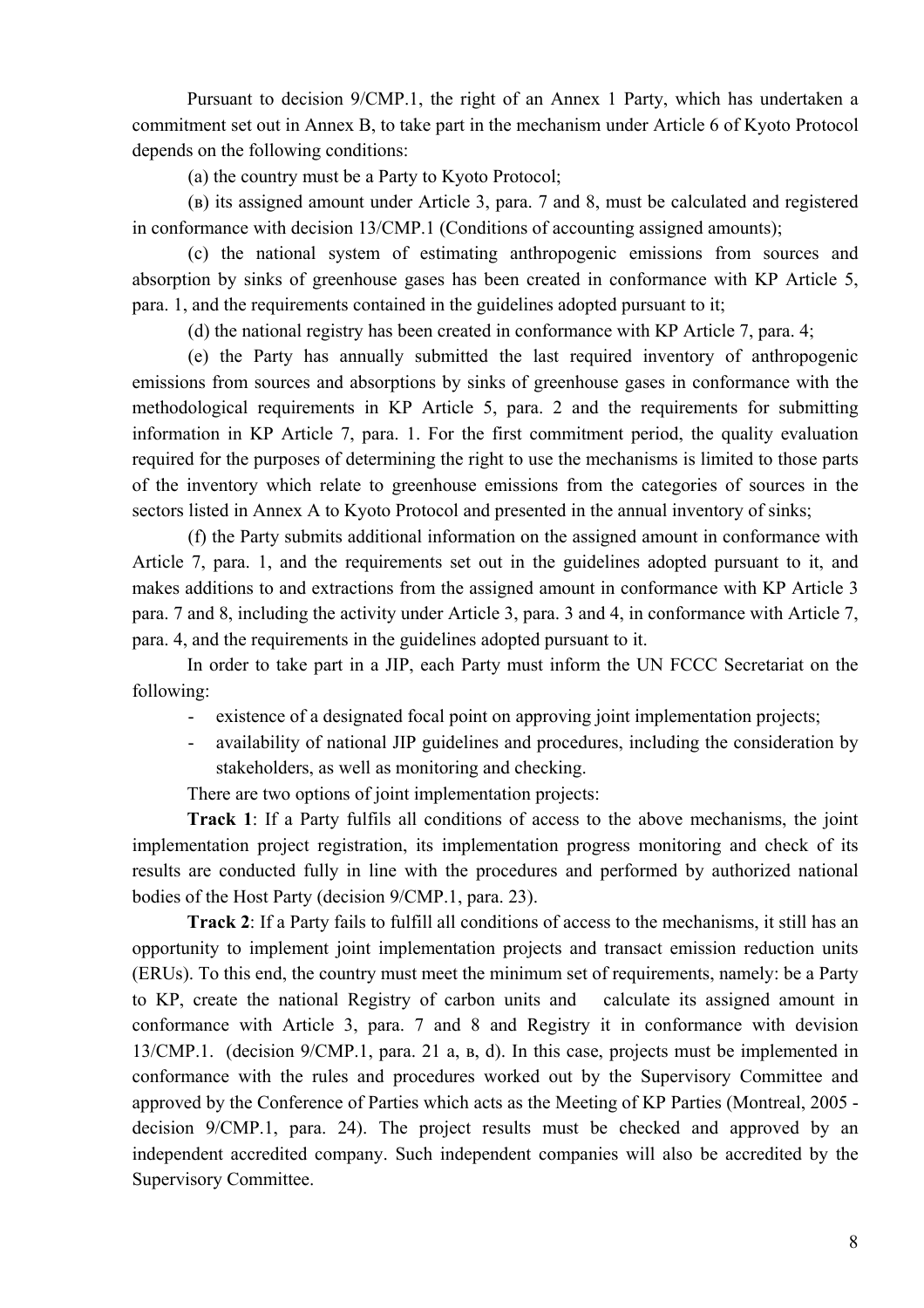The Supervisory Committee under Article 6 performs supervision within the framework of Track 2 of joint implementation, in particular, over the work on checking the ERUs obtained in the course of JIP implementation.

The Annex 1 Party may authorize legal entities to take part in joint implementation projects entailing acquisition, transfer or purchase of ERUs. In this case, the Party is responsible for such participation to be in line with the rules and procedures of joint implementation projects. Such legal entities may only transfer or purchase ERUs if the authorized Parties enjoy the right for it.

When the Parties, pursuant to decision 10/CP.2, ratify the amendment to Annex B of Kyoto Protocol, the Republic of Belarus will be able to approve and Registry its assigned amount of GHG emissions. This will enable Belarus to take part in the joint implementation mechanism pursuant to KP Article 6, provided the Republic of Belarus abides by the requirements of decision 9/СМР.1 (para. 20,21).

By now, the Republic of Belarus has fulfilled the following requirements necessary for participation in JIP: Belarus is a Party to Kyoto Protocol, its national greenhouse gas inventory has already been created and functions, its assigned amount has been calculated, the country annually submitted the last required inventory of anthropogenic emissions from sources and absorption by sinks of greenhouse gases in conformance with the guidelines in KP Article 5, para. 2, and the requirements to submission of information under KP Article 7, para. 1, the national Registry of carbon units is ready for operation.

The country also has designated focal point on approving JIPs (State inter-departmental commission on climate change) and the national guidelines and procedures for approving JIPs (the present document).

Thus, after 75 percent of Parties to Kyoto Protocol have ratified decision 10/CP.2, the Republic of Belarus will be able to take part in JIPs under Track 2. By the end of the first commitment period Belarus has an intention to turn to Track 1 JIPs, and will create necessary legislative basis.

## **2. Institutional components of joint implementation mechanism in the Republic of Belarus**

The legislative documents (see Introduction) define the conditions and regulations of the activity performed by governmental and executive bodies and legal entities within the joint implementation mechanism.

Apart from establishing procedures and conditions for adopting joint implementation projects in the national project cycle, the legislative documents listed in the Introduction define the conditions and framework of activity of the authorized bodies on joint implementation, the requirements to the activity of executive bodies and economic entities within the framework of joint implementation mechanism.

The authorized bodies on the implementation of joint implementation mechanism for reducing greenhouse gas emissions under Kyoto Protocol include the State inter-departmental commission on climate change, which plays the role of the designated focal point for approving joint implementation projects on behalf of the government, and the Ministry of Natural Resources and Environment Protection (Section of state control over the impact on climate),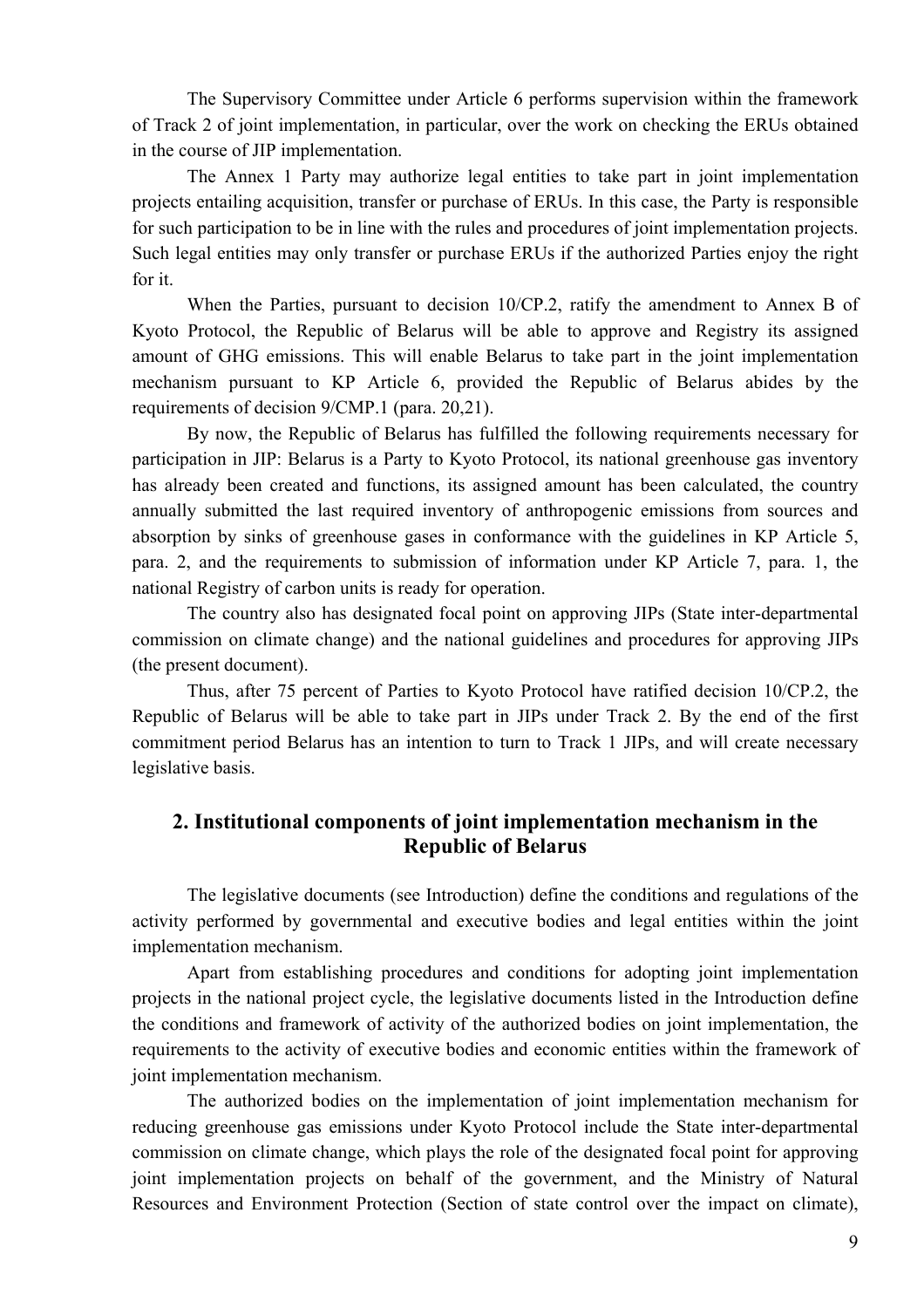which performs the functions of the Secretariat on joint implementation projects and issues letters of support and approval.

The main functions of the State inter-departmental commission on climate change, in terms of joint implementation activity, include:

- consideration and selection of joint implementation projects for subsequent consideration within the external cycle of determination and verification;
- identification of carbon units proposed for purchase and/or transfer (sale) during the project implementation period;
- consideration of proposals of state bodies and other organizations on joint financing of projects;
- review of progress reports on joint implementation projects under Kyoto Protocol, evaluation of their efficiency;
- resolution of other issues connected with the fulfillment of commitments under the Framework Convention on Climate Change and Kyoto Protocol.

An important role in the internal project cycle is played by the Ministry of Natural Resources and Environment Protection of the Republic of Belarus. This state management body has been vested with appropriate powers in resolving a number of procedural tasks:

- registration of joint implementation projects,
- provision of their preliminary analysis aimed at ensuring the abidance by formal requirements and criteria,
- check of completeness of project proposals and documents,
- issuance of letters of support,
- consideration of the project implementation document and its subsequent submission to the State inter-departmental commission on climate change,
- issuance of letters of approval on the basis of the decision by the State Commission,
- consideration and expert evaluation of reports on monitoring.

The Ministry also carries out support activity, e.g., it informs public, conducts training and provides consultations to potential applicants and developers, searches for investors, etc.

The state bodies managing emission sources, where the joint implementation projects are to be implemented, play the role of joint implementation project initiators (applicants). They are responsible for the project implementation after its approval and verification and for attaining by the project of the planned quantitative indices. They also carry out monitoring over the target use of carbon financing within the project implementation.

## **3. Procedure of implementation of joint implementation projects in the Republic of Belarus**

Joint implementation procedure: the procedure of development, consideration, selection, approval and implementation of JIPs based on the earlier mentioned key documents:

Resolution of the Council of Ministers of the Republic of Belarus No 1144 of 05.09.2006 "On Approving the Provision on the Procedure of Submission, Consideration and Monitoring of Joint Implementation Projects" defines the procedure of submission, consideration and monitoring of joint implementation projects. This Resolution defines the procedure of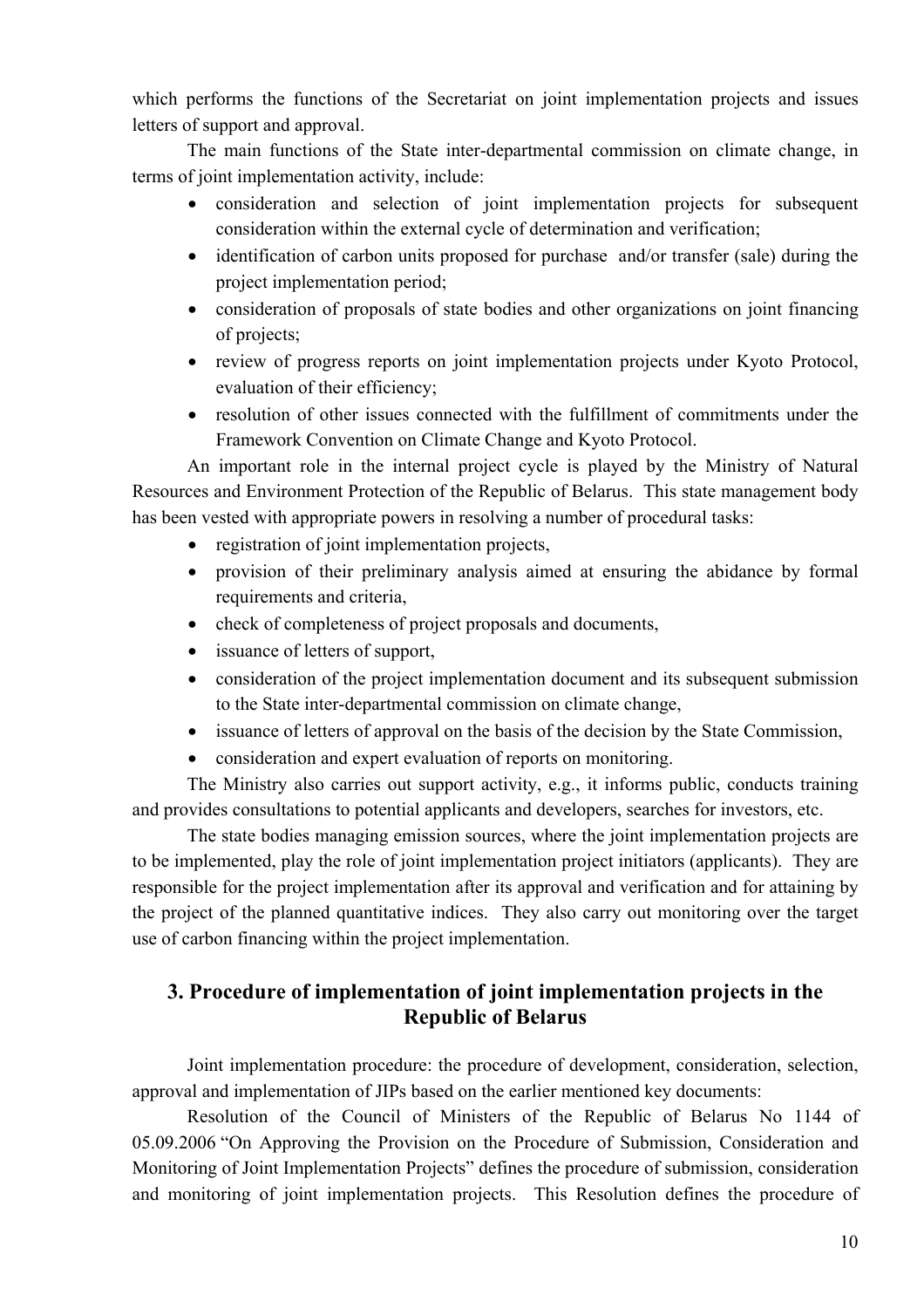passing by the joint implementation project of the internal project cycle in line with the requirements of Kyoto Protocol.

Resolution of the Ministry of Natural Resources and Environment Protection of the Republic of Belarus No 10 of 1.02.2007 "On Measures to Implement the Resolution of the Council of Ministers of the Republic of Belarus No 1144 of 5.09.2006" defines the procedure of conducting an integral evaluation of PIN and PDD, the procedure of their registration and issuance of letters of support and approval, the forms of such letters, the forms of PIN and PDD.

In conformance with the above legislative documents, the procedure of passing by the project of the internal cycle includes three main stages:

- stage of project initiation and obtaining a letter of support to the joint implementation project proposal;
- stage of preparing a document on project development and obtaining a letter of approval of the joint implementation project;
- project implementation and monitoring.

Schematically, the cycle of joint implementation project passing through the national procedures is shown in Fig. 1. The procedure of a joint implementation project implementation is described in more detail below.



Fig. 1: Diagram of joint implementation project passing through national procedures

#### **Preliminary selection of JIP implementation proposals**

State-owned enterprises and organizations, non-government enterprises and organizations, as well as other legal entities submit to the republican management bodies, regional executive committees and Minsk city executive committee (depending on their affiliation) proposals on project implementation (PIN).

Then the republican management bodies and other government organizations subordinated to the Government of the Republic of Belarus, as well as regional executive committees and Minsk city executive committee conduct a preliminary selection of the filed proposals, taking into account environmental or energy audits, or other grounded recommendations.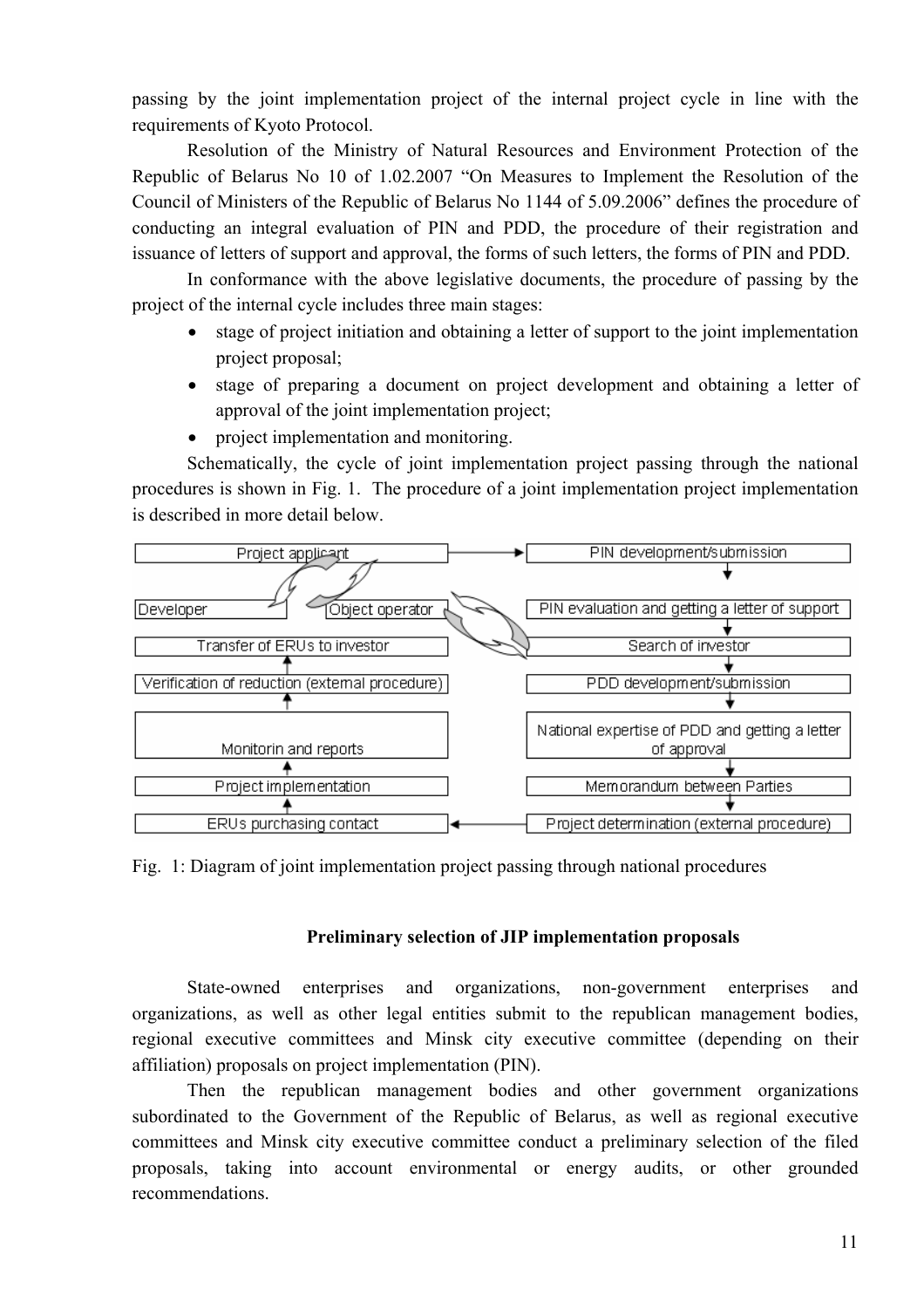The proposals on joint implementation projects or complex joint implementation projects are submitted by the state bodies to the Ministry of Natural Resources and Environment Protection by the form prescribed by the Environmental Ministry.

All project proposals are registered at the Environmental Ministry.

The Environmental Ministry considers the joint implementation project proposals within 30 days from the moment of their submission on the basis of the Provision on the procedure of conducting an integral evaluation of such projects, adopted by the Environmental Ministry. The integral evaluation of joint implementation project proposals (PIN) is conducted by an expert group. The results of the integral evaluation of joint implementation project proposals are formalized in the conclusion on the conformity of such projects with the following requirements:

- Conformity with the Strategy of greenhouse gas emission reduction and increase of absorption by sinks in the Republic of Belarus for 2007 - 2012, adopted by the Resolution of the Council of Ministers of the Republic of Belarus No 1155 of September 7, 2006 (National Registry of Legislative Acts of the Republic of Belarus, 2006, No 148, 5/22879);
- Absence of conflicts with national interests,
- Analysis of economic indices,
- Quality evaluation of defining the baseline in the joint implementation project proposal,
- Proof of abidance by the complementarity principle in the joint implementation project proposal.

Upon the proposal consideration, the Environmental Ministry issues a letter of support to the joint implementation project proposal by the form prescribed by the Environmental Ministry or a justified refusal to issue such a letter.

## **Submission and consideration of JIPs**

On the basis of the letter of support of the joint implementation project proposal, a document on the project development and other documents are compiled in conformance with the legislation of the Republic of Belarus.

The joint implementation project development document (PDD) must contain the following information on the projects:

title;

goals and tasks;

type (greenhouse gas emission reduction or increase of absorption by sinks);

venue (location of the site (source) of greenhouse gas emissions);

actual amount of greenhouse gas emissions or actual absorption by sinks;

base scenario of the joint implementation project;

greenhouse gas emission reduction or increase of absorption by sinks as a result of the project implementation;

risks of the joint implementation project implementation and planned measures for minimizing such risks;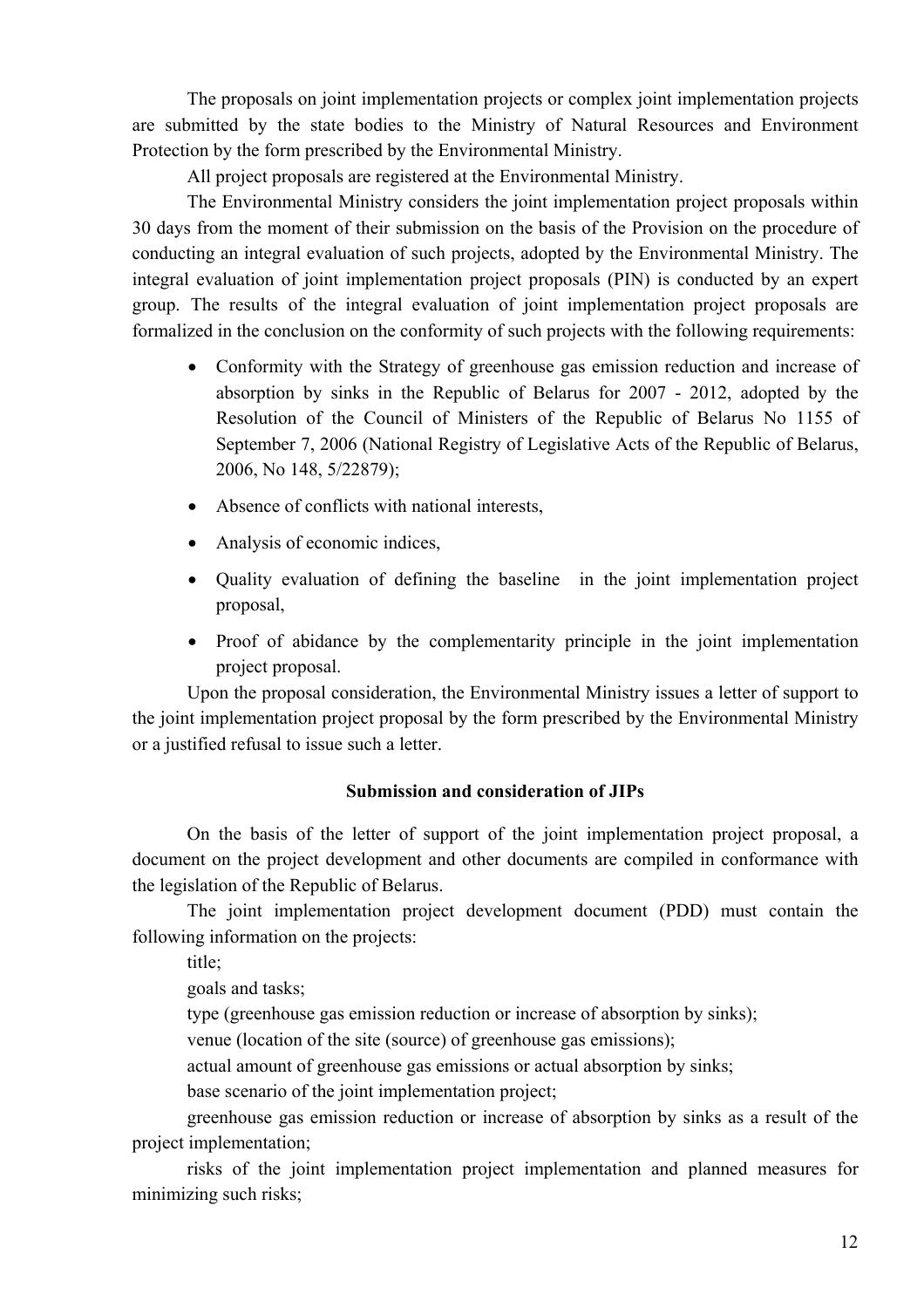performance of a due assessment of impact on the environment resulting from the project implementation;

implementation plan and financing sources;

plan of monitoring and accounting of greenhouse gas emission reduction or increase of absorption resulting from joint implementation projects.

The joint implementation projects prepared in conformance with the requirements of the Provision on the Procedure of Submission, Consideration and Monitoring of Joint Implementation Projects are submitted by the state bodies to the Environmental Ministry for consideration and subsequent submission to the State commission on climate change (hereinafter, the State Commission) for conducting an expert evaluation.

The State Commission issues its conclusion on the joint implementation projects, formalized by a statement.

On the basis of the conclusion, the Environmental Ministry, within 5 working days from the day of adopting the decision, sends the respective state body a letter of approval of the joint implementation projects by the form prescribed by the Environmental Ministry or a written notification on passing a negative decision, accompanied by a justification.

The letter of joint implementation project approval is addressed to the appropriate state body for subsequent handing over to the initiator (initiators) of such projects and serves as basis for concluding a Memorandum of Understanding between the Environmental Ministry and the foreign investor on the conditions of implementing the joint implementation projects and the transfer of greenhouse gas emission reduction units.

Upon the conclusion of the Memorandum of Understanding, the joint implementation project development document, along with the letter of approval, is sent by the state bodies or the organization authorized by such bodies to the independent expert organization for conducting its expert evaluation (determination), checking and confirming the information contained in the document.

The Environmental Ministry registers the joint implementation projects accompanied by letters of approval on the basis of the Provision approved by the Environmental Ministry.

Information on the joint implementation projects contains the following information (on):

- the joint implementation project initiator;
- the state body which received the letter of approval;
- the foreign investor of the joint implementation projects;
- site (sites) where the joint implementation projects are to be implemented;
- the declared amount of greenhouse gas emission reduction or amount of their absorption by sinks during the commitment period under Kyoto Protocol;
- independent expert organization which conducted the check of conformance of the calculated baseline to the actual level of greenhouse gas emissions or increase of their absorption by sinks within the joint implementation projects.

The Environmental Ministry, along with other state bodies, exercises control over the joint implementation progress with regard to the correspondence of the indices specified in the documents to the actual indices attained within the projects.

The state body which received a letter of joint implementation project approval, within the month following the reporting period (quarter of calendar year), must submit to the Environmental Ministry a report on the progress of the joint implementation project by the form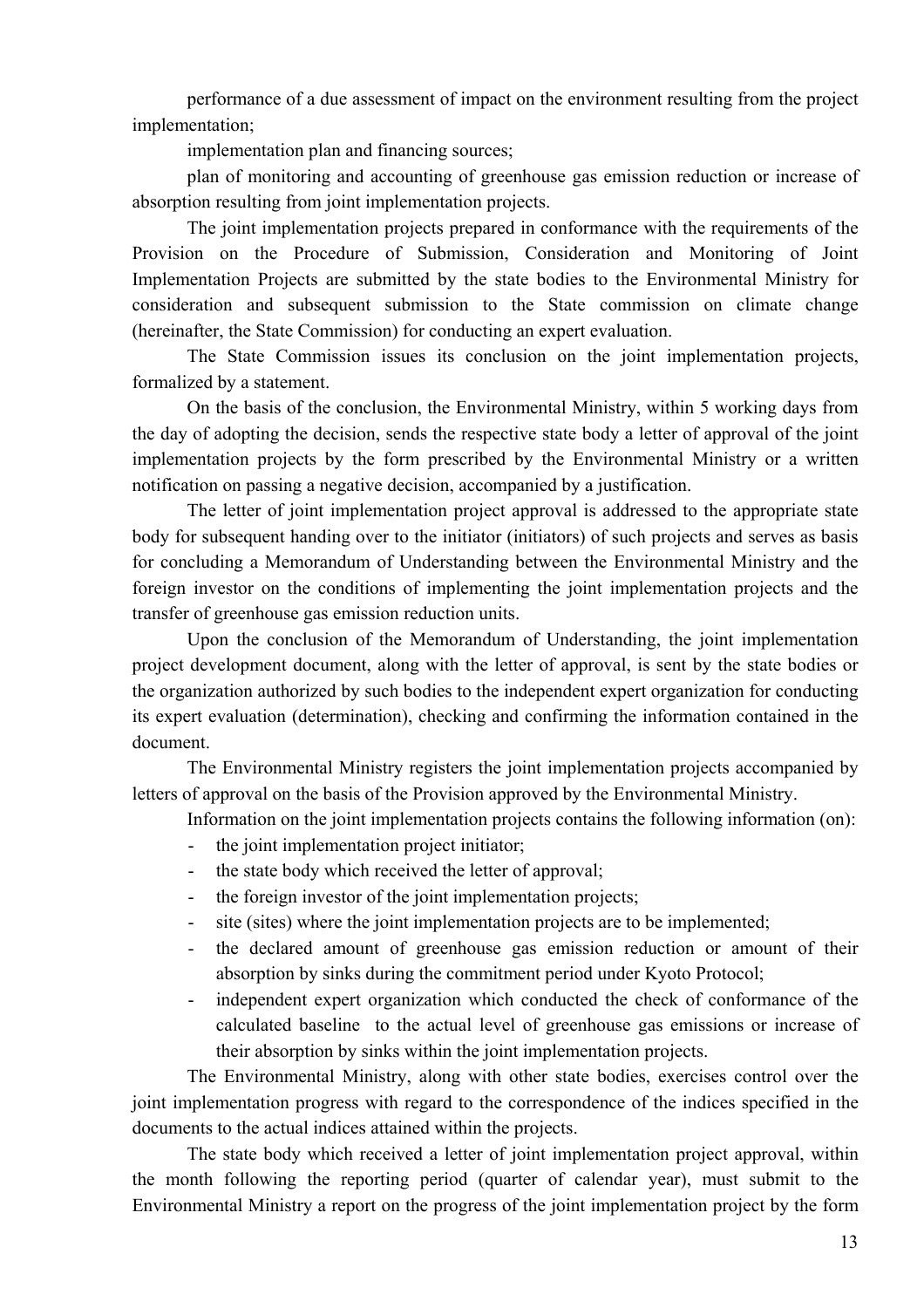prescribed by the Environmental Ministry. The report must be based on the monitoring of conformance of the base calculated level to the actual level of greenhouse gas emission or absorption by sinks within the joint implementation projects, conducted by the project initiator as per monitoring plan set out in the joint implementation project development document.

The joint implementation project initiator must submit a report on the monitoring results to the respective state body as per monitoring plan, but no less than once per quarter.

### **Control and monitoring of JIP implementation**

The monitoring of joint implementation projects with regard to the correspondence of indices stated in the documents to the actual indices attained within the projects is conducted by the Environmental Ministry along with other state bodies.

After the project completion or, if necessary, upon the results of analysis of the submitted projects, the Environmental Ministry initiates a meeting of the State Commission.

The State Commission considers the progress reports of joint implementation projects, makes an assessment of their efficiency and passes a decision on their approval or on the necessity to undertake measures by appropriate state bodies to eliminate drawbacks.

The Environmental Ministry, within 5 working days from the day of passing the decision, hands over the Commission decision, formalized by a statement, to the respective state body for executing it.

The State Commission conclusion on approving the final report on the monitoring results serves as basis for sending the report to an independent expert organization for confirming (verification) of the stated project indices attained in the course of implementing the joint implementation projects.

The state body or the organization authorized by it sends the report on monitoring results to the independent expert organization within one month after receiving the State Commission conclusion.

On the basis of a confirmation issued by the Supervisory Committee under Article 6 of Kyoto Protocol, and taking into account the conditions set out in the Memorandum on Understanding and in the joint implementation project financing conditions by the international investor, the confirmed (verified) amount of emission reduction attained as a result of the project implementation is transferred to the foreign investor and registered in the National Registry of Carbon Units of the Republic of Belarus following the procedure prescribed by the legislation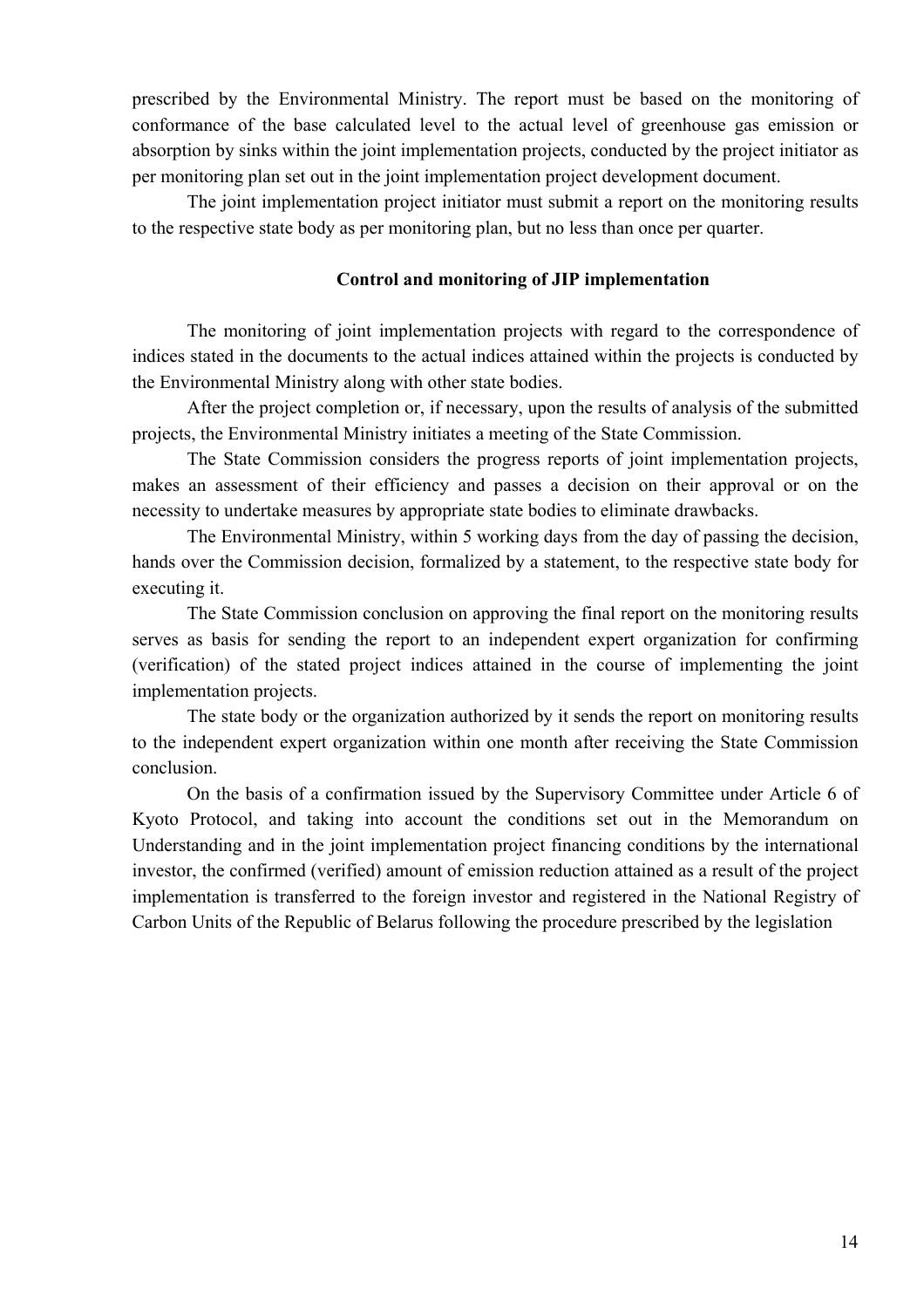### **4. Contact information**

Ministry of Natural Resources and Environment Protection Republic of Belarus Minsk, 220048 10, Kollectornaya Street Tel.: +375 17 200 39 72 Fax: +375 17 200 71 19.

E-mail:  $\text{elimat}(\text{a})$  minpriroda.by, climat.gov $\text{a}$  tut.by.

## **Conclusion**

This document has been compiled for the purpose of fulfilling the decision 9/СМР.1 and other CP and MP decisions related to the country's participation in the joint implementation mechanism and as a reference guide for specialists dealing with the development and implementation of joint implementation projects in the Republic of Belarus.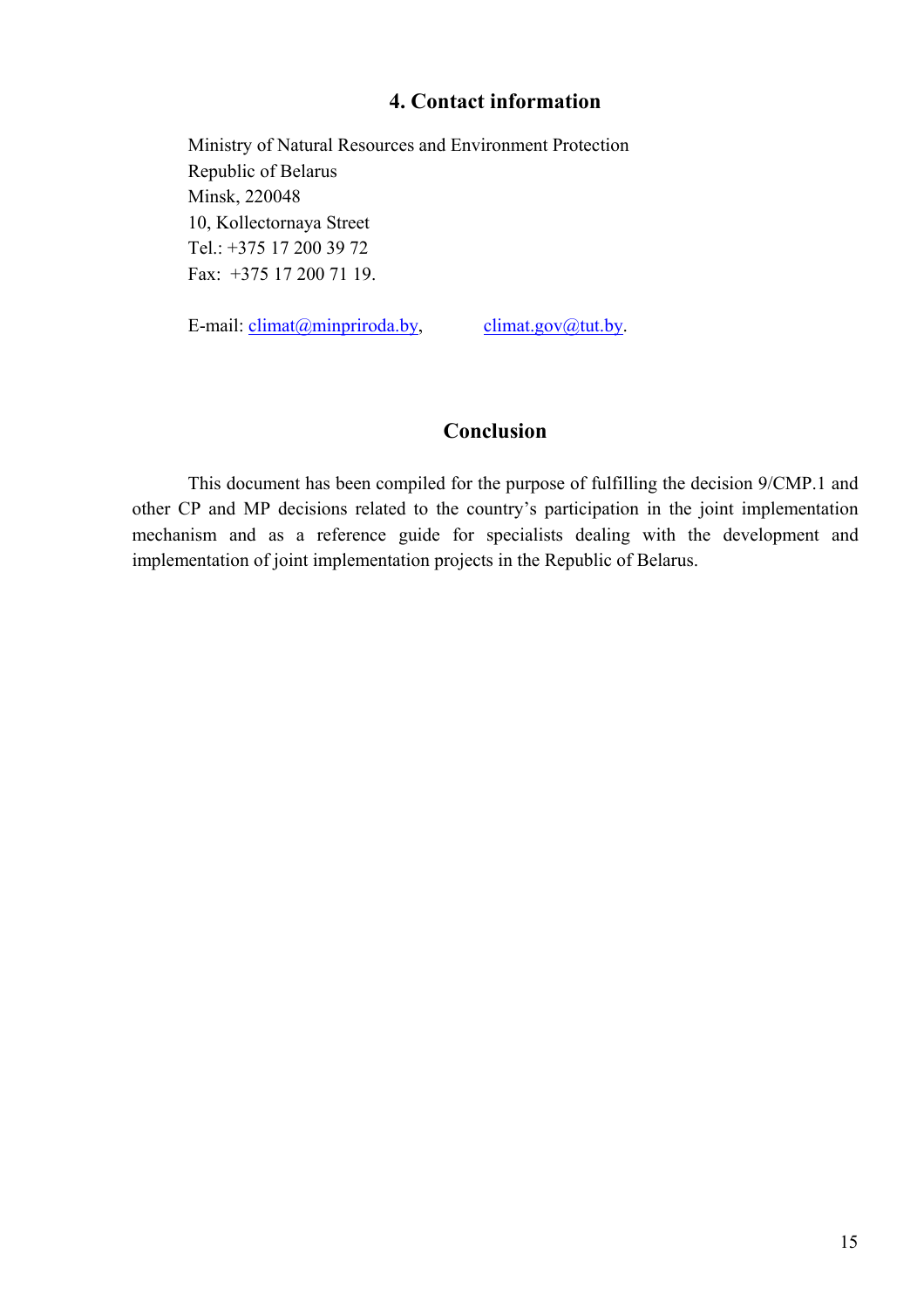### **RESOLUTION OF THE COUNCIL OF MINISTERS OF THE REPUBLIC OF BELARUS № 1144 dated 5 September 2006**

### **On Approving the Provision on the Procedure of Submission, Review and Monitoring of Joint Implementation Projects**

To implement the Kyoto Protocol to the United Nations Framework Convention on Climate Change, the Council of Ministers of the Republic of Belarus RESOLVES:

1. To approve the enclosed Provision on the Procedure of Submission, Review and Monitoring of Joint Implementation Projects.

2. Within five months the republican government bodies and other state-run agencies subordinate to the Government of the Republic of Belarus, the oblast executive committees and the Minsk municipal committee should align their regulations with this Provision and should take other measures aimed at its implementation.

3. The Ministry of Natural Resources and Environmental Protection should explain the issues related to the implementation of the Provision on the Procedure of Submission, Review and Monitoring of Joint Implementation Projects.

4. The Resolution shall come into force effective the date of its official publication.

#### **Deputy Prime Minister of the Republic of Belarus Theorem A.Kobyakov**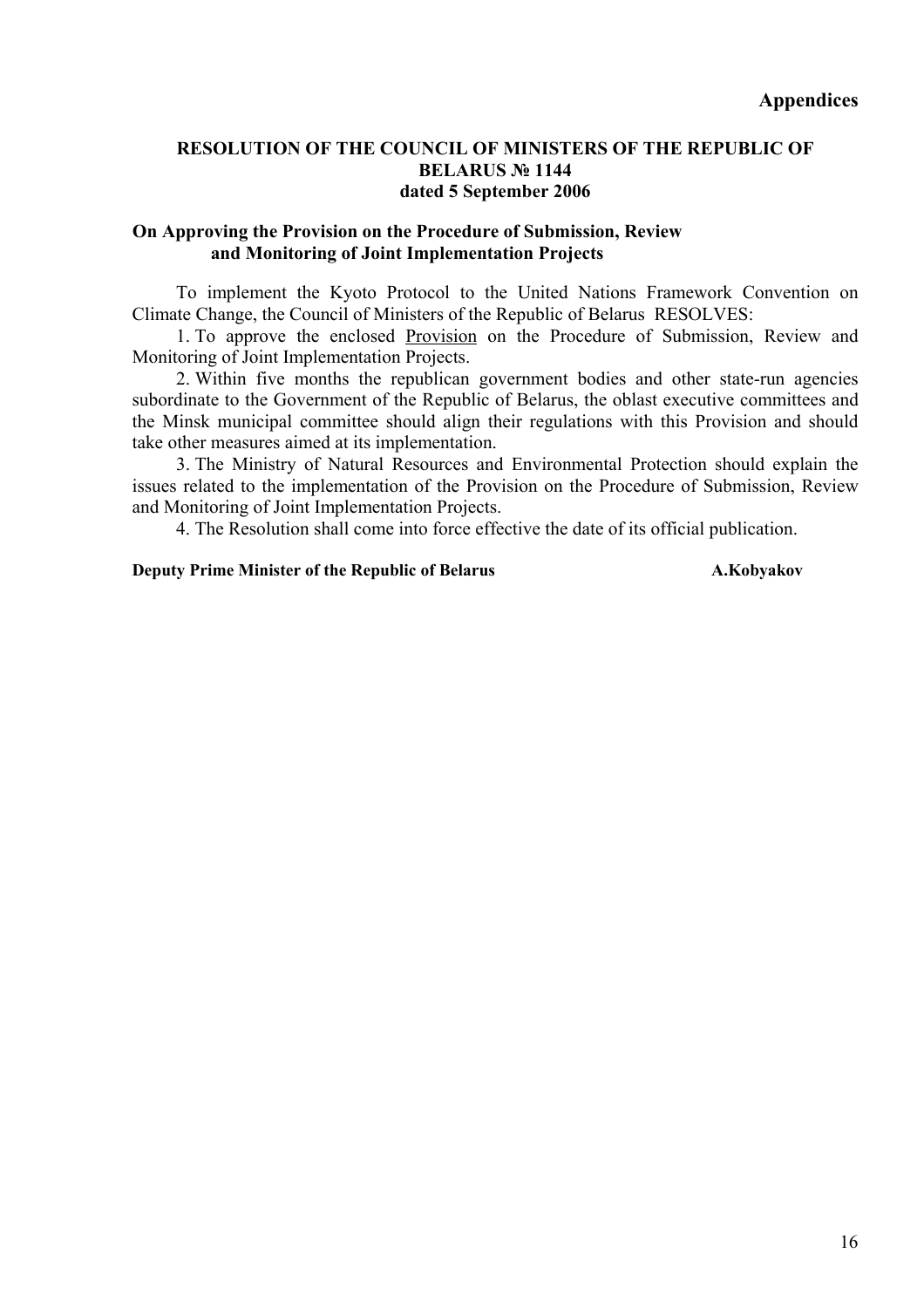#### APPROVED

by the Resolution of the Council of Ministers of the Republic of Belarus № 1144 of 5 September 2006

#### **PROVISION**

### **on the Procedure of Submission, Review and Monitoring of Joint Implementation Projects**

### **CHAPTER 1 GENERAL PROVISIONS**

1. This Provision establishes the procedure of submission, review, control and monitoring of joint implementation projects.

2. For the purposes of this Provision, the following terms and their definitions shall apply:

"base scenario of joint implementation project" means a scenario of functioning of a site reflecting such dynamics of anthropogenic emission or removal by sinks of greenhouse gases (GHG) that would be the case in the absence of a joint implementation project;

"base level of GHG emissions" means carbon dioxide equivalent emission of greenhouse gases expressed in metric tons generated by a site during a certain period on condition of using the technology and equipment available at this site and under the most likely conditions which may take place in the absence of a joint implementation project;

"base level of removals by sinks of greenhouse gases" means carbon dioxide equivalent removals by sinks of greenhouse gases expressed in metric tons during a certain period under the existing operation conditions in the absence of a joint implementation project;

"initiator of a joint implementation project" means an organization which initiates and (or) implements this project in accordance with this Provision;

"integrated joint implementation project" means one or several joint implementation projects covering a number of sites (sources) of GHG emission with submission of a single proposal for the implementation of these projects;

"independent expert review team" means an organization which is accredited as independent consultant in accordance with the decision of the Conference of the Parties to the United Nations Framework Convention on Climate Change and reviews projects providing a reduction of emissions (and) or an enhancement of removals by sinks of greenhouse gases in accordance with Article 6 of the Kyoto Protocol and assesses the findings;

"source of GHG emission" means any source or natural site located within the territory of the Republic of Belarus which releases greenhouse gases with direct or indirect greenhouse effect into the atmosphere;

"greenhouse gases" mean gaseous components of the atmosphere of both natural and anthropogenic origin which absorb and re-emit infrared radiation;

"sink of greenhouse gases" means any process, mechanism or natural complex removing greenhouse gases with direct or indirect greenhouse effect from the air;

"joint implementation project" means a package of documents which complies with the requirements of this Provision and includes a description of the joint implementation mechanism providing a reduction of emissions (and) or an enhancement of removals by sinks of greenhouse gases in accordance with Article 6 of the Kyoto Protocol;

"joint implementation" means joint activity of the Parties aimed at reducing emissions and (or) enhancing removals by sinks of greenhouse gases and regulated by Article 6 of the Kyoto Protocol;

"Party" means a country included in Annex I to the United Nations Framework Convention on Climate Change which is a Party to the Kyoto Protocol;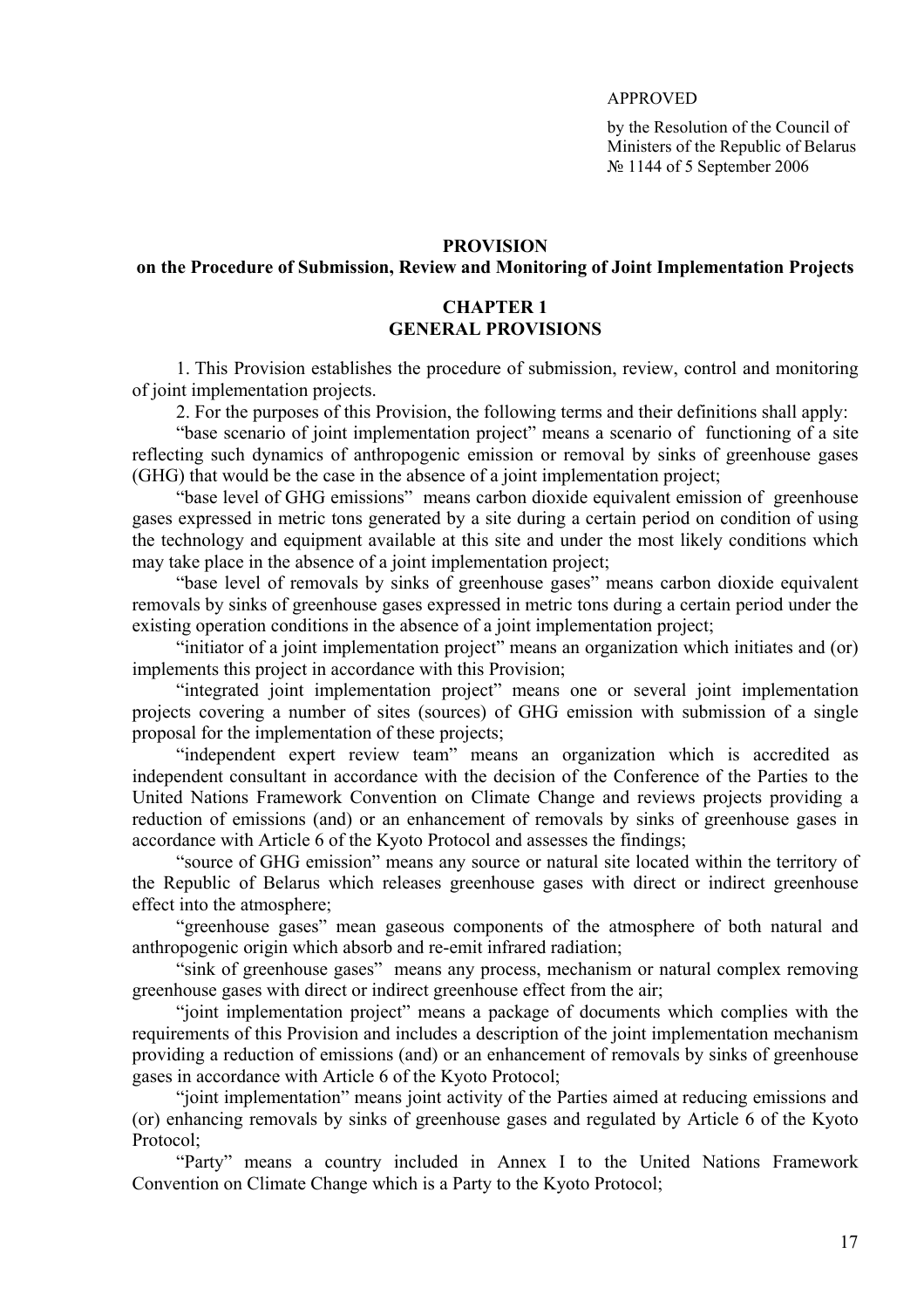"reduction of emissions" means a reduction of carbon dioxide equivalent emission of greenhouse gases expressed in metric tons and (or) an enhancement of their removals by sinks resulting from joint implementation project compared to the baseline emission or the baseline of removals by sinks of greenhouse gases;

"actual emission of greenhouse gases" means actual emissions by a source of GHG emission during a calendar year expressed in metric tons of carbon dioxide equivalent and applied in accordance with Article 6 of the Kyoto Protocol;

"actual level of removals by sinks of greenhouse gases" means removal by a sink of greenhouse gases during a calendar year expressed in metric tons of carbon dioxide equivalent and applied in accordance with Article 6 of the Kyoto Protocol.

3. The procedure of submission, review and monitoring of joint implementation projects shall include:

procedure of submission and review of the implementation proposals;

procedure of submission and review of joint implementation projects;

organization of monitoring and control of the implementation of these projects.

#### **CHAPTER 2**

### **PROCEDURE OF SUBMISSION AND REVIEW OF JOINT IMPLEMENTATION PROJECT PROPOSALS**

4. Initial selection of joint implementation project proposals is intended to identify potential projects aimed at:

enhancing efficiency of the use of fuel and energy resources;

increasing the share of non-traditional renewable energy sources in the fuel mix;

reducing emissions of greenhouse gases.

5. Initial selection of project proposals taking into account the findings of the environmental or energy audits or other reasonable recommendations shall be carried out by:

the republican government bodies and other state-run agencies subordinate to the Government of the Republic of Belarus which select the proposals submitted by the state-run organizations subordinate to them (or being their structural units) and non-governmental legal entities the shares (stakes) in the authorized capital of which are owned by the Republic of Belarus and are managed by these bodies;

the oblast executive committees and the Minsk municipal executive committee which select the proposals submitted by municipal unitary enterprises subordinate to them (or being their structural units) and non-governmental legal entities the shares (stakes) in the authorized capital of which are owned by the municipal authorities.

The republican government bodies and other state-run agencies subordinate to the Government of the Republic of Belarus, the oblast executive committees and the Minsk municipal executive committee (further referred to as the government bodies) shall ensure execution of integrated joint implementation projects.

6. The government bodies shall submit a joint implementation project proposal or an integrated joint implementation project proposal (further referred to as joint implementation projects) to the Ministry of Natural Resources and Environmental Protection in the format approved by the Ministry of Natural Resources and Environmental Protection.

The Ministry of Natural Resources and Environmental Protection shall record all proposals for the implementation of these projects.

7. The Ministry of Natural Resources and Environmental Protection shall review a joint implementation project proposal within 30 days after its submission based on the Provision on the procedure of an integral review of such projects approved by the Ministry of Natural Resources and Environmental Protection.

After reviewing a proposal, the Ministry of Natural Resources and Environmental Protection shall issue a letter of acceptance of a joint implementation project proposal in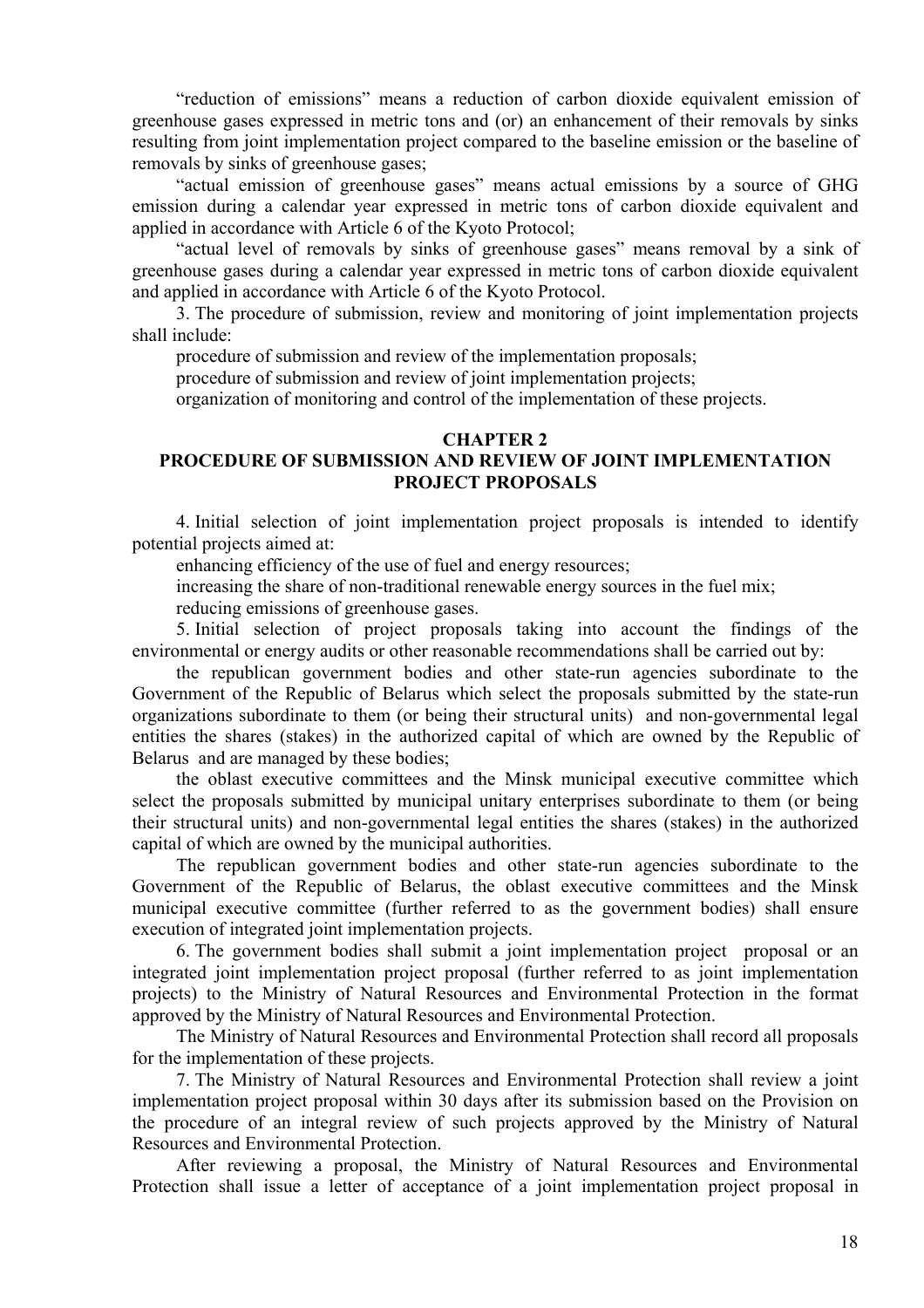accordance with the format approved by the Ministry of Natural Resources and Environmental Protection or a justified denial of issuing such a letter.

#### **CHAPTER 3**

### **PROCEDURE OF SUBMISSION AND REVIEW OF JOINT IMPLEMENTATION PROJECTS**

8. Receipt of the letter of acceptance of joint implementation project proposals shall be a ground for elaboration of a full package of documents for these projects including the document of organization of a joint implementation project and other documents required by the legislation.

The government bodies shall ensure elaboration of documents for joint implementation projects at the expense of their own funds, the funds of an initiator or a foreign investor. The format and content of these documents shall be determined by the Ministry of Natural Resources and Environmental Protection.

9. The document of organization of a joint implementation project shall contain the following data about the project:

title<sup>:</sup>

objectives and tasks;

type (a reduction of emission or an enhancement of removals by sinks of greenhouse gases);

location (location of a site (source) of GHG emission);

actual emission of greenhouse gases or actual level of removals by sinks of greenhouse gases;

base scenario of a joint implementation project;

reduction of emission or enhancement of removals by sinks of greenhouse gases resulting from the implementation of these projects;

risks associated with the execution of joint implementation projects and expected measures to minimize such risks;

environmental impact assessment conducted in accordance with the established procedure; implementation plan and sources of financing;

plan of control and recording of a reduction of emission or an enhancement of removals by sinks of greenhouse gases resulting from execution of joint implementation projects.

10. The government bodies shall forward joint implementation projects proposals developed in accordance with points 8 and 9 of this Provision to the Ministry of Natural Resources and Environmental Protection for review and subsequent submission to the Government Commission on Climate Change (further referred to as the Government Commission) for expert examination.

11. The Government Commission shall issue a conclusion on joint implementation projects which is summarized in the protocol.

Based on the referred conclusion, the Ministry of Natural Resources and Environmental Protection shall forward to the respective government body within 5 working days after the date of making a decision a Letter of Endorsement of joint implementation projects in the format approved by the Ministry of Natural Resources and Environmental Protection or a written notification about rejection of projects with respective justification.

12. Letter of Endorsement of joint implementation projects shall be furnished to the respective government body for subsequent forwarding to the initiator (initiators) of these projects and shall be a ground for concluding a Memorandum of Understanding between the Ministry of Natural Resources and Environmental Protection and foreign investors concerning the terms of execution of joint implementation projects and transfer of GHG emission reduction units.

13. Following conclusion of a Memorandum of Understanding, the government bodies or an organization designated by these bodies shall furnish the document of organization of joint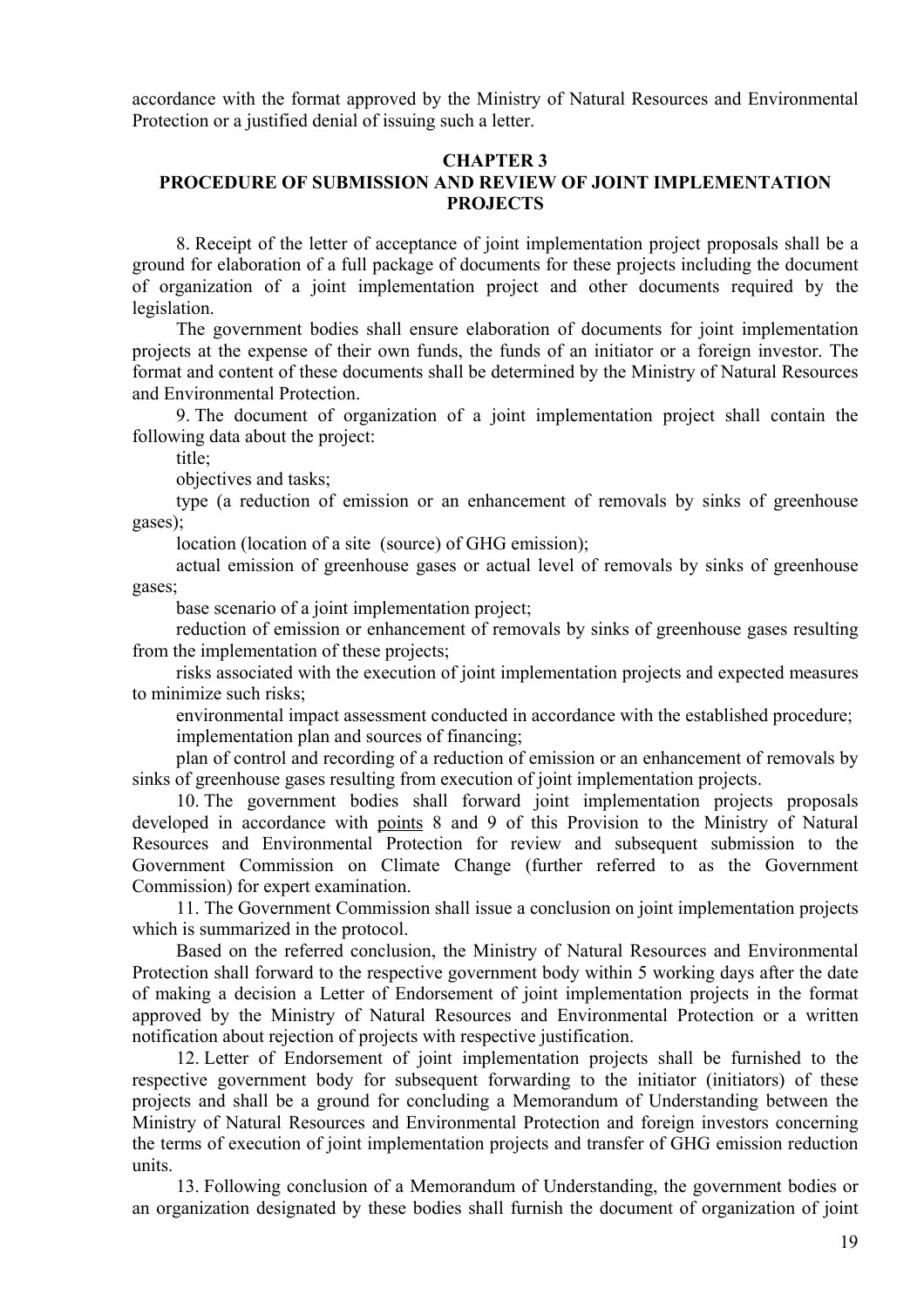implementation projects together with the Letter of Endorsement to an independent expert organization for international assessment (determination), examination and verification of the information contained in the document.

14. The Ministry of Natural Resources and Environmental Protection shall record joint implementation projects which have received Letters of Endorsement based on the Provision approved by the Ministry of Natural Resources and Environmental Protection.

The information about joint implementation projects shall contain the data on:

initiator of joint implementation projects;

government body which has received a Letter of Endorsement;

foreign investor of joint implementation projects;

expected joint implementation project site (sites);

declared reduction of emission or enhancement of removals by sinks of greenhouse gases during the commitment period of the Kyoto Protocol;

independent expert organization verifying correspondence of the calculation of the base and actual levels of emission or removals by sinks of greenhouse gases within the framework of joint implementation projects.

#### **CHAPTER 4**

### **ORGANIZATION OF CONTROL AND MONITORING OF JOINT IMPLEMENTATION PROJECTS**

15. The Ministry of Natural Resources and Environmental Protection and other government bodies shall exercise control of joint implementation projects in terms of verifying correspondence of the indicators specified in the documents with the actual performance indicators of these projects.

16. Within a month following the covered period (a quarter of a calendar year) the government body which has received the Letter of Endorsement of joint implementation projects shall submit to the Ministry of Natural Resources and Environmental Protection a progress report in the format approved by the Ministry of Natural Resources and Environmental Protection based on the monitoring of correspondence of the calculation of the base and actual levels of GHG emission or removals by sinks within the framework of joint implementation projects which has been carried out by the initiator of projects in accordance with the Monitoring Plan incorporated in the document of organization of joint implementation projects.

Initiator of joint implementation projects shall furnish a monitoring report to the respective government body in accordance with the schedule summarized in the Monitoring Plan but at least once in a quarter.

17. The Ministry of Natural Resources and Environmental Protection shall initiate a session of the Government Commission after completion of the projects or when needed based on the findings of the review of the submitted projects in accordance with point 16.

The Government Commission shall study the progress reports of joint implementation projects, shall assess their efficiency and shall make a decision either to approve the reports or to request the respective government bodies to take measures for addressing weaknesses.

Within 5 working days after the decision is made, the Ministry of Natural Resources and Environmental Protection shall forward the decision of the Government Commission summarized in the protocol to the respective government body for execution.

18. The conclusion of the Government Commission on approval of the final monitoring report shall be a ground for furnishing the report to the independent expert organization for confirmation (verification) of the declared project indicators in the course of the execution of joint implementation projects.

The government body or an organization designated by the government body shall furnish the monitoring report to an independent expert organization within a month following the date of receiving the conclusion of the Government Commission.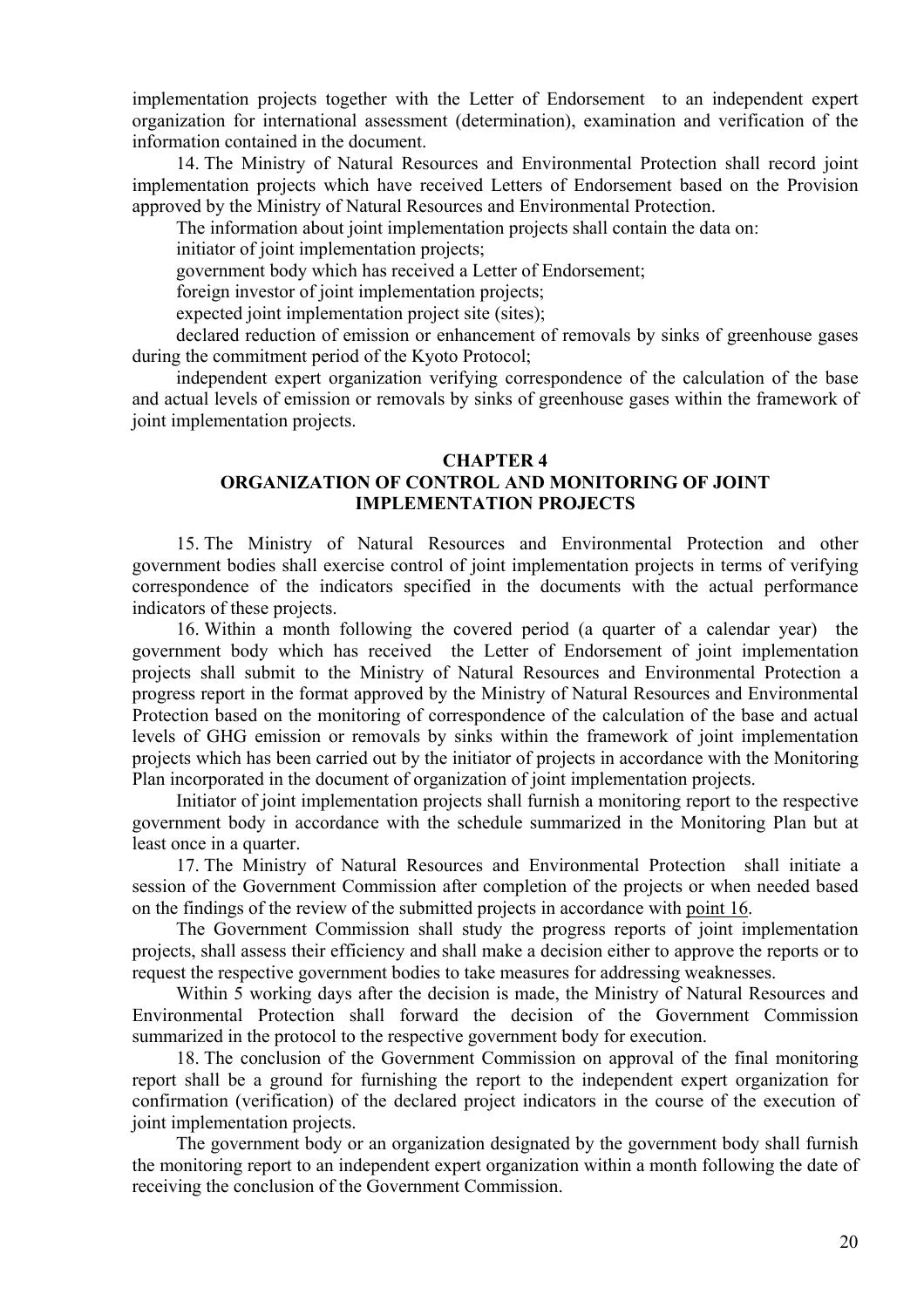19. Based on the verification issued by the Committee for Supervision of Compliance with Article 6 of the Kyoto Protocol and taking into account the terms of the Memorandum of Understanding and financing of joint implementation projects by a foreign investor, a confirmed (verified) reduction of emission resulting from the implementation of these projects shall be communicated to a foreign investor and shall be registered in the National Register of Carbon Units of the Republic of Belarus in accordance with the procedure stipulated in the legislation.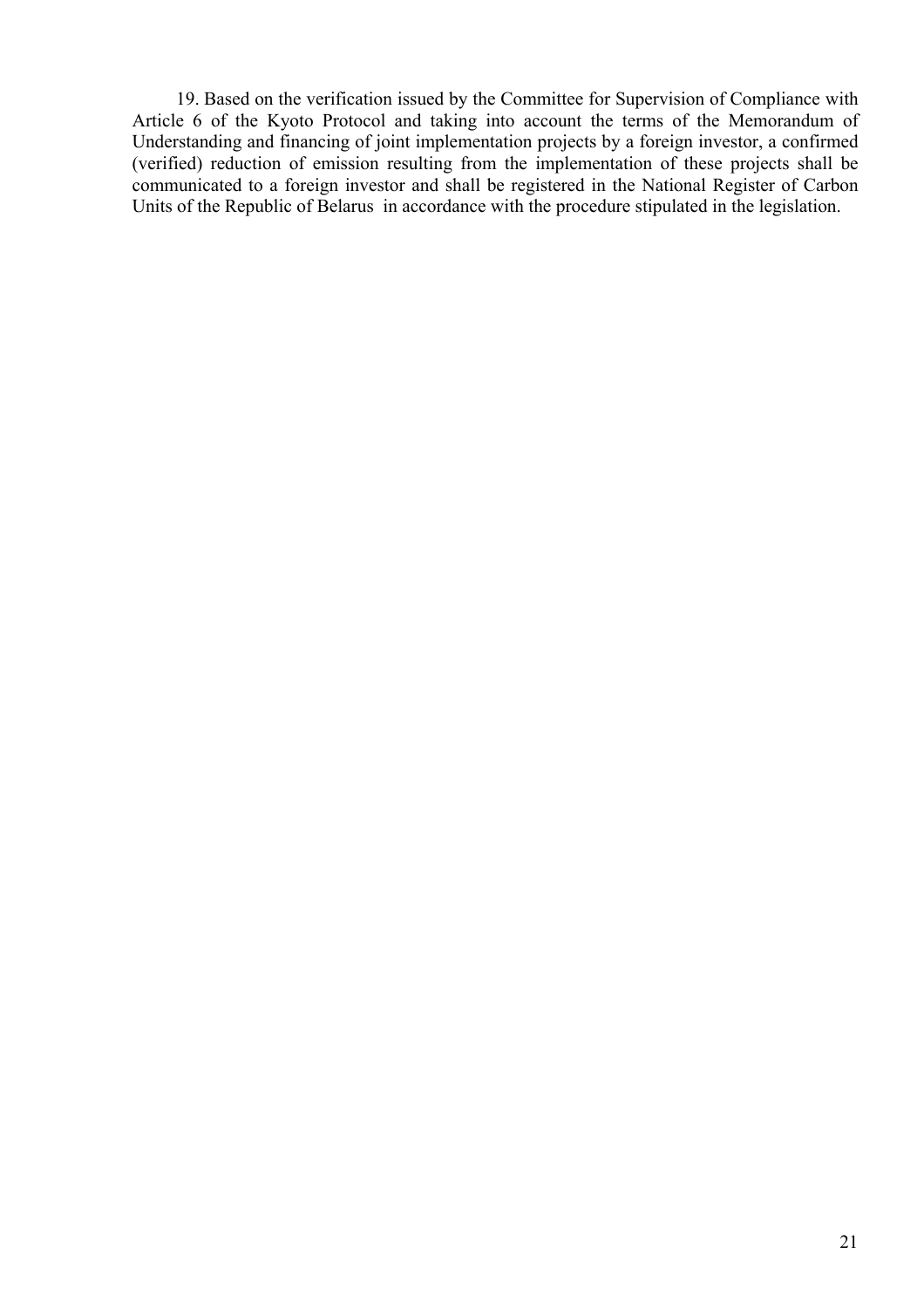Registered in National Registry for legal acts of the Republic of Belarus on May 23, 2007 No 8/16494

## **RESOLUTION No 10 OF THE MINISTRY OF NATURAL RESOURCES AND ENVIRONMENT PROTECTION OF THE REPUBLIC OF BELARUS February 1, 2007**

## **"On measures to implement the Resolution of the Council of Ministers of the Republic of Belarus No 1144 of September 5, 2006"**

Based on the Resolution № 1144 of the Council of Ministers of the Republic of Belarus dated September 5, 2006 «On Approving the Provision on the Procedure of Submission, Review and Monitoring of Joint Implementation Projects» the Ministry of Natural Resources and Environmental Protection of the Republic of Belarus RESOLVES:

1. To approve:

1.1. enclosed:

Instruction on the procedure of conducting an integral evaluation of proposals on implementing joint implementation projects;

Instruction on the procedure of registering proposals on implementing joint implementation projects and joint implementation projects;

1.2 Form of proposal on the implementation of a joint implementation project according to annex 1;

1.3 Form of letter of support of implementation of a joint implementation project according to annex 2;

1.4 Form of document on the organization of a joint implementation project according to annex 3;

1.5 Form of letter of approval of a joint implementation project according to annex 4.

2. The Resolution comes into force effective the date of its official publication.

The Minister of Natural Resources and Environmental Protection of the Republic of Belarus L.I. Khoruzhik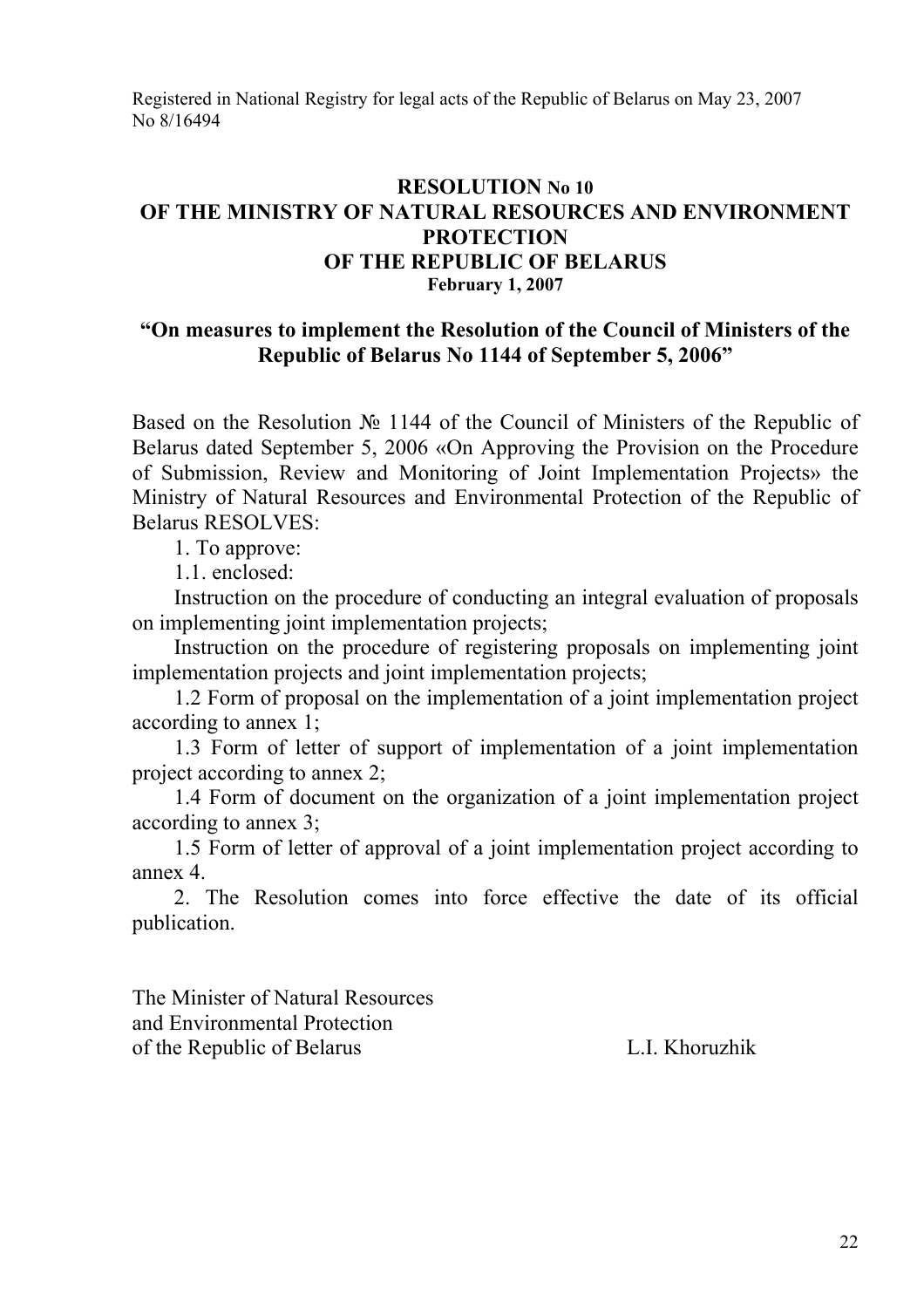Annex 1 to the Resolution No 10 of the Ministry of Natural Resources and Environment Protection of the Republic of Belarus dated February 01, 2007

sample

#### $\mathcal{L}_\text{max}$ (organization initiated project proposal, supervising authority)

APPROVE

 $\frac{1}{\sqrt{2}}$  ,  $\frac{1}{\sqrt{2}}$  ,  $\frac{1}{\sqrt{2}}$  ,  $\frac{1}{\sqrt{2}}$  ,  $\frac{1}{\sqrt{2}}$  ,  $\frac{1}{\sqrt{2}}$  ,  $\frac{1}{\sqrt{2}}$  ,  $\frac{1}{\sqrt{2}}$  ,  $\frac{1}{\sqrt{2}}$  ,  $\frac{1}{\sqrt{2}}$  ,  $\frac{1}{\sqrt{2}}$  ,  $\frac{1}{\sqrt{2}}$  ,  $\frac{1}{\sqrt{2}}$  ,  $\frac{1}{\sqrt{2}}$  ,  $\frac{1}{\sqrt{2}}$ 

 $\_$ 

(position of the head of the organization)

(Name, Middle Name, Family name)

(date) (signature)

PROJECT PROPOSAL

 $\_$  , and the set of the set of the set of the set of the set of the set of the set of the set of the set of the set of the set of the set of the set of the set of the set of the set of the set of the set of the set of th

(project title)

(position of the head of project proposal developing organization)

(date) (signature) (Name, Middle Name, Family name)

Stamp

(position of the head of the organization-owner of greenhouse gas emission source (absorption) where project implementation is planned)

\_\_\_\_\_\_\_\_ \_\_\_\_\_\_\_\_\_\_\_\_\_\_ \_\_\_\_\_\_\_\_\_\_\_\_\_\_\_\_\_\_\_\_\_\_\_\_\_\_\_\_\_\_

(date) (signature) (Name, Middle Name, Family name)

stamp

Place, month, year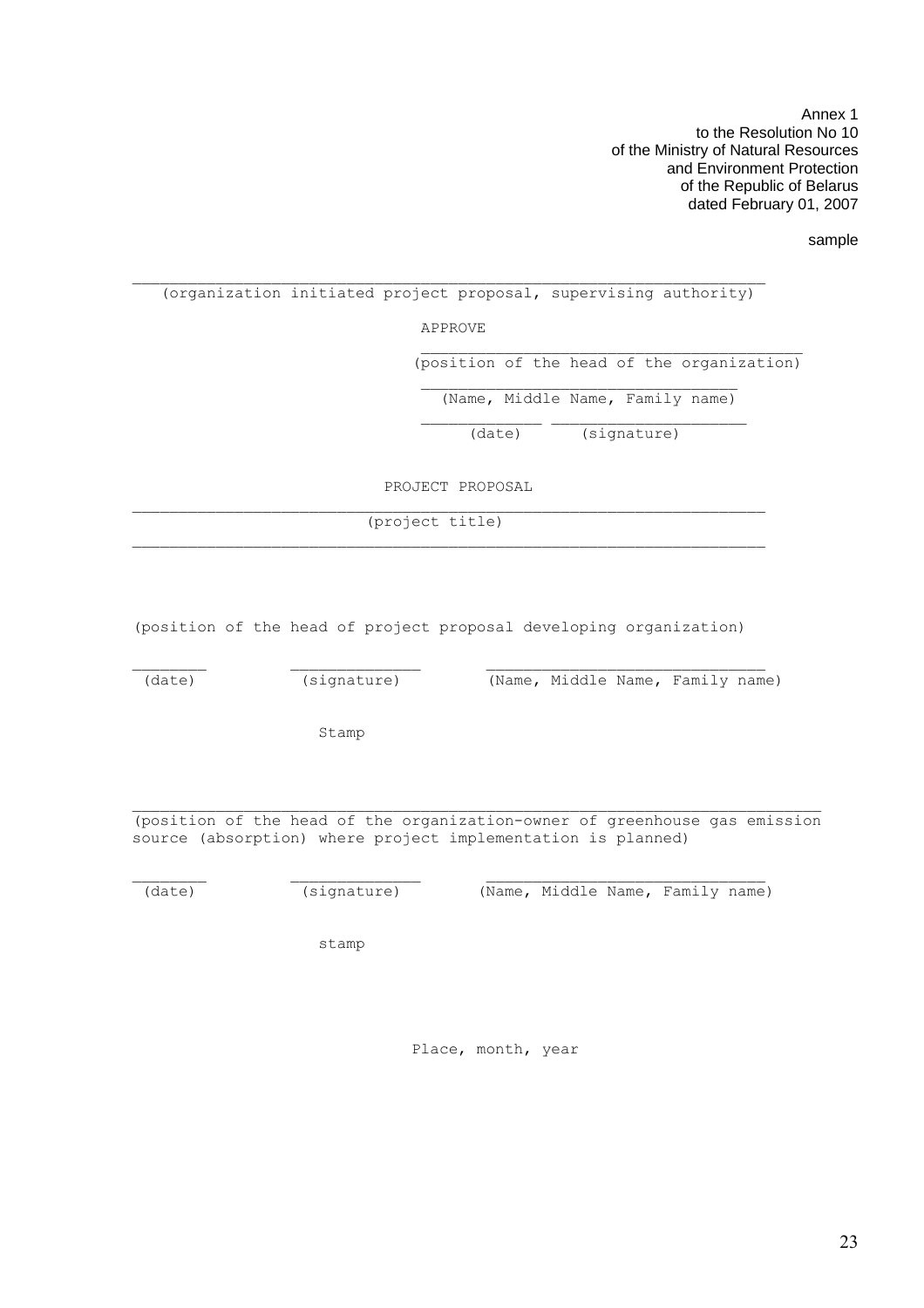| Annotation                                                                                  |                    |
|---------------------------------------------------------------------------------------------|--------------------|
| Joint implementation project                                                                |                    |
| Initiator of joint implementation project                                                   |                    |
| Host country                                                                                |                    |
| Emission reduction period                                                                   | Start              |
|                                                                                             | End                |
| Emission reduction estimation (in tones                                                     | annual (average)   |
| CO2 equivalent up to year 2012)                                                             | total              |
| Credit period                                                                               | start              |
|                                                                                             | end (cancellation) |
| Estimated emission reduction units (ERU) during<br>the period of years 2008 - 2012          | ERU                |
| Estimated quantity of additional carbon credits<br>from assigned amount units (AAU) account | AAU                |
| Estimated price of ERU                                                                      |                    |
| Date of project proposal submission                                                         |                    |

joint implementation project participants:

| name of JI project initiator                           |                                                 |
|--------------------------------------------------------|-------------------------------------------------|
| type of organization                                   |                                                 |
| description of ownership<br>structure                  |                                                 |
| other functions of the<br>Applicant within the project | Investor<br>Intermediary<br>Consultant<br>Other |
| main activities, knowledge<br>and experience           |                                                 |
| name of contact person                                 |                                                 |
| address                                                |                                                 |
| telephone<br>fax                                       | tel.                                            |
|                                                        | fax                                             |
| E-mail                                                 |                                                 |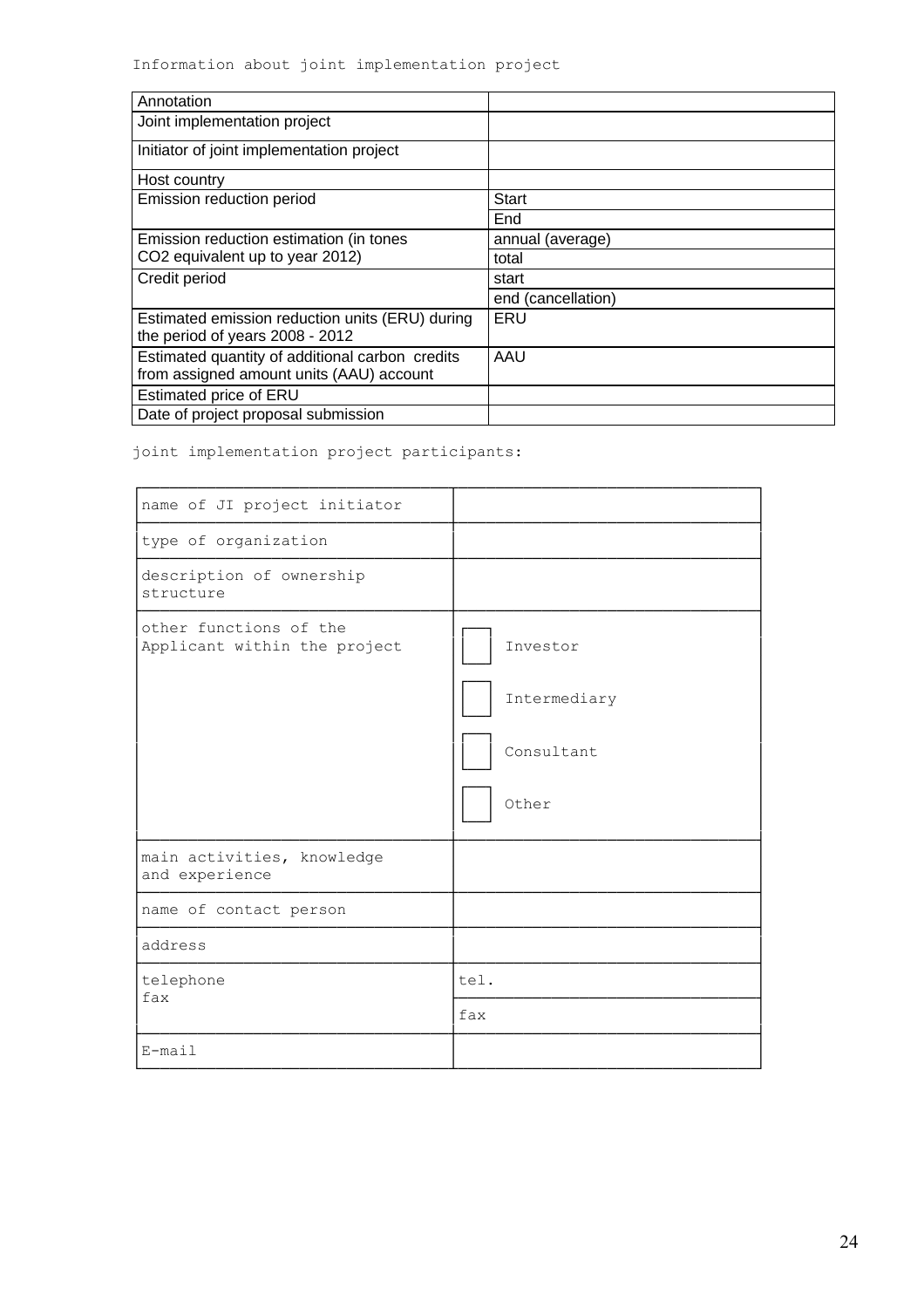| name of JI project developer                           |                                                                             |
|--------------------------------------------------------|-----------------------------------------------------------------------------|
| type of organization                                   | governmental<br>(supervising authority)<br>private<br>$_{\rm NGO}$<br>other |
| description of organizational<br>structure             |                                                                             |
| other functions of the<br>Applicant within the project | investor<br>intermediary<br>consultant<br>other                             |
| main activities, knowledge<br>and experience           |                                                                             |
| name of contact person                                 |                                                                             |
| address                                                |                                                                             |
| telephone and fax                                      | tel.                                                                        |
|                                                        | fax                                                                         |
| E-mail                                                 |                                                                             |

| Greenhouse gas emission source (absorbtion) |                                      |
|---------------------------------------------|--------------------------------------|
| owner                                       |                                      |
| Name of organization                        |                                      |
| Type of organization                        | governmental (supervising authority) |
|                                             | private                              |
|                                             | <b>NGO</b>                           |
|                                             |                                      |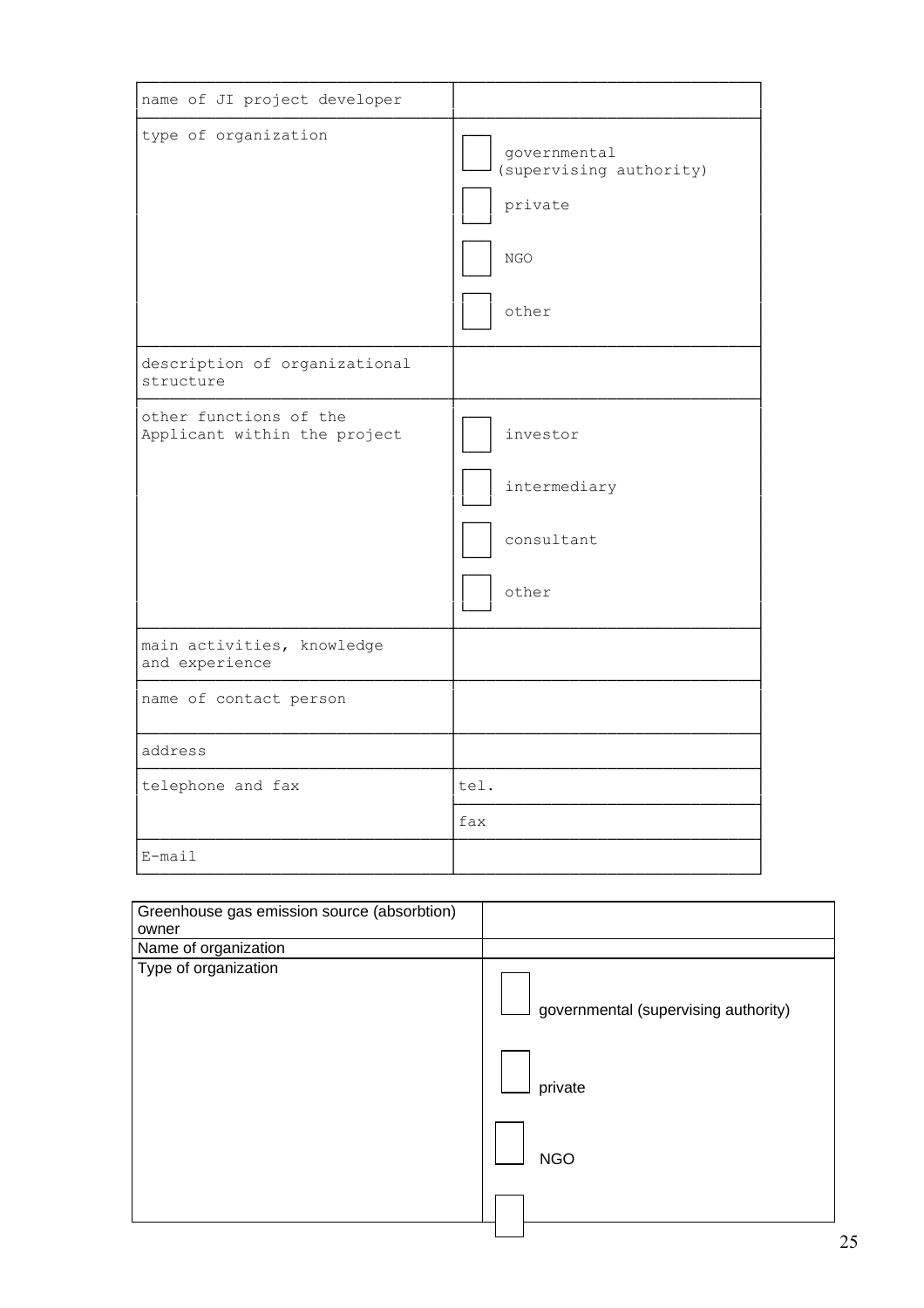|                   | other |
|-------------------|-------|
|                   |       |
| address           |       |
| Telephone and fax | tel.  |
|                   | fax   |
| E-mail            |       |

Host country:

| Project side                      |  |
|-----------------------------------|--|
| country                           |  |
| region                            |  |
| locality                          |  |
| Short description of project side |  |

| Country status                                                                                          |                                                                                                                                                                                                                                |
|---------------------------------------------------------------------------------------------------------|--------------------------------------------------------------------------------------------------------------------------------------------------------------------------------------------------------------------------------|
| Status of the country<br>under Kyoto protocol                                                           | signed,<br>ratified, accepted,<br>approved or acceded<br>has demonstrated a clear<br>interest in becoming a<br>Party in due time<br>has already started<br>or is on the verge of<br>starting the national<br>accession process |
| Existing Memorandum<br>of Understanding with<br>a sponsoring country (or with ERU<br>purchasing country | yes<br>no                                                                                                                                                                                                                      |

General project information:

| General information                            |  |
|------------------------------------------------|--|
| Project name                                   |  |
| Project objective                              |  |
| Basic project background and the status on the |  |
| date of project announcement                   |  |

| category<br>of project<br>activity            |                                                                                                                                                                                      |
|-----------------------------------------------|--------------------------------------------------------------------------------------------------------------------------------------------------------------------------------------|
| project<br>category<br>(several<br>categories | construction of the combined heat and power<br>installations (or switch-over of the existing<br>power installations to this scheme)                                                  |
| may be marked)                                | fuel-switch projects in energy<br>conversion installations and production plants<br>to renewable energy sources or from energy<br>sources with high carbon content to energy sources |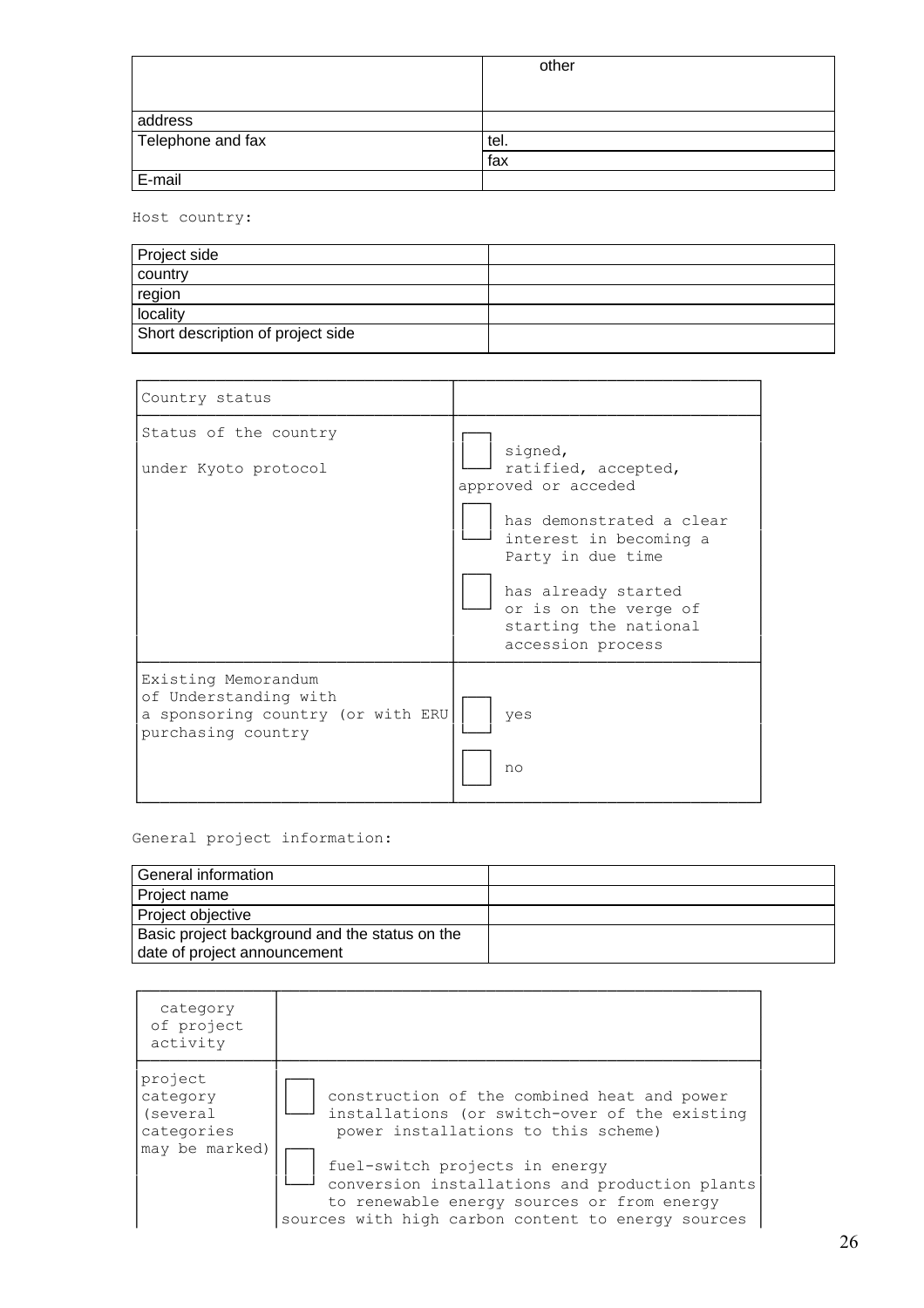| with lower carbon content especially in the │ existing district heating systems

│ │┌──┐ │ construction or retrofitting of generating plants operated with renewable energy sources especially wind power plants, biogas or biomass combined heat and power plants as well as hydroelectric power plants │ │┌──┐ │ reduction or utilization of landfill gas │ │└──┘ │ │ │┌──┐ │ energy recover from waste, including waste heat utilization │ │┌──┐ │ energy efficiency projects: projects serving the reduction of end-user energy consumption sector as well as in industrial processes, │ │┌──┐ │ │ ││ │ other │ │ │└──┘ │ └──────────────┴───────────────────────────────────────────────────┘

| Technical description                                                                                                                                              |  |
|--------------------------------------------------------------------------------------------------------------------------------------------------------------------|--|
| Technical description (the essential technical aspects<br>should be briefly presented. A detailed description<br>(max.3 pages) should be enclosed with the project |  |
| proposal)                                                                                                                                                          |  |

#### Project organization:

| Project participants                                                                                     |  |
|----------------------------------------------------------------------------------------------------------|--|
| Qualifications and experiences of each participant in<br>this field (the most significant data are to be |  |
| presented; details should be given in the Appendix)                                                      |  |

| Schedule                                          |                                            |
|---------------------------------------------------|--------------------------------------------|
| Current project status                            | project idea<br>planning<br>implementation |
| status of financing                               |                                            |
| status of negotiations<br>with the sponsor/buyer  |                                            |
| status of permission procedures<br>of authorities |                                            |
| project preparation                               | period from<br>t.o                         |
| construction / assembly                           | period from<br>t.o                         |
| lifetime / operation                              | period from                                |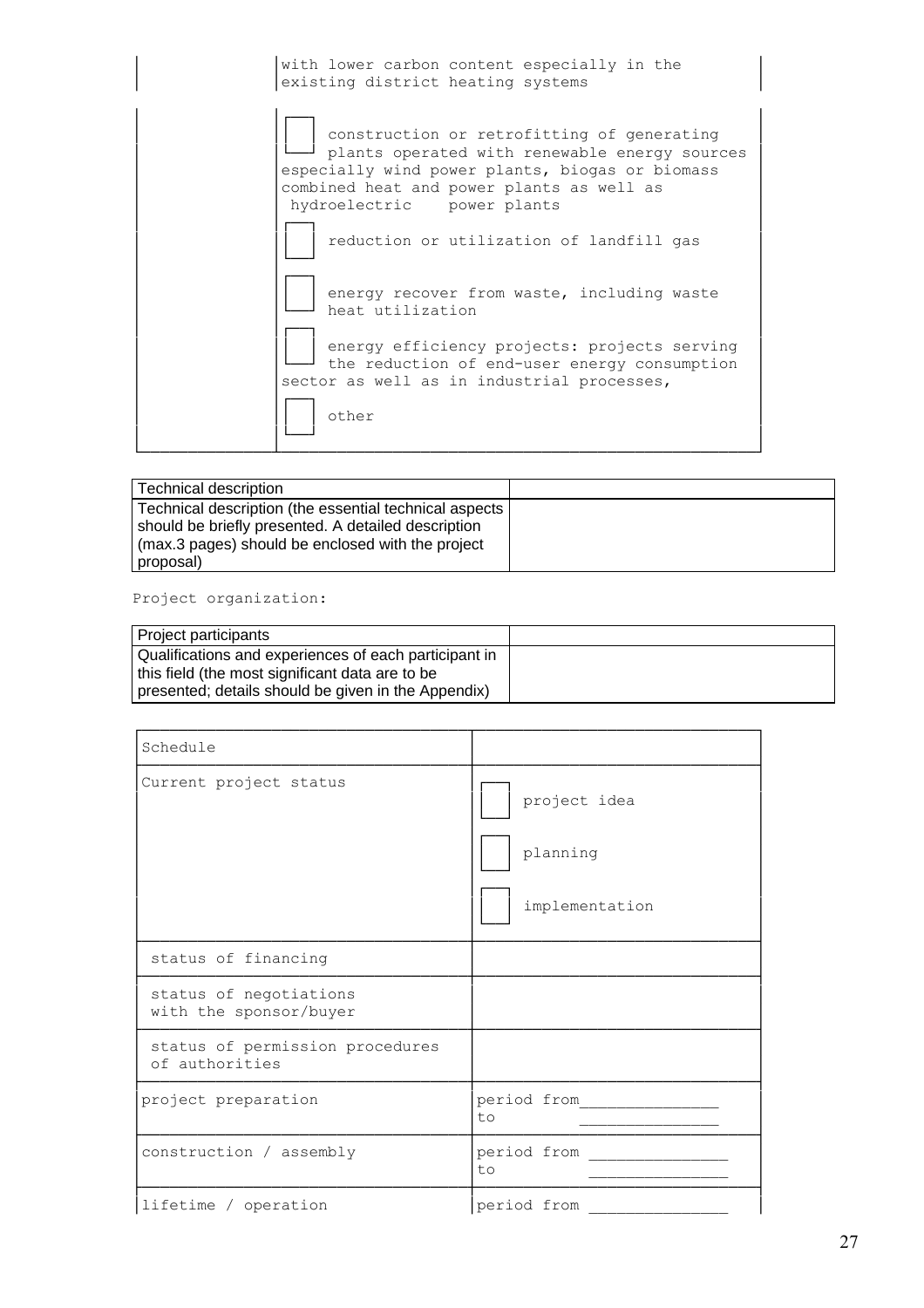|                                       | to                |  |
|---------------------------------------|-------------------|--|
| ERUs generation                       | period from<br>to |  |
| other milestones                      |                   |  |
| effect of project proposal acceptance |                   |  |
| on the time schedule of the project   |                   |  |

| <b>Financial aspects</b>                            |  |
|-----------------------------------------------------|--|
| Costs of project development (EUR)                  |  |
| Please give figures and briefly explain (background |  |
| of) calculations                                    |  |
| Costs of project implementation (EUR)               |  |
| Please give figures and briefly explain (background |  |
| of) calculations                                    |  |
| Estimated annual operating costs (EUR)              |  |
| Please give figures and briefly explain (background |  |
| of) calculations                                    |  |
| Estimated annual revenues (EUR)                     |  |
| Please give figures and briefly explain (background |  |
| of) calculations                                    |  |
| Financing sources (equity/debt capital, financing   |  |
| institutions)                                       |  |
| Proposed ERU price (EUR)                            |  |
| Please explain calculations                         |  |

### Greenhouse gas emission reduction

| greenhouse gases                                              |                  |
|---------------------------------------------------------------|------------------|
| please state greenhouse gases<br>to be reduced by the project | CO <sub>2</sub>  |
|                                                               | CH4              |
|                                                               | N <sub>2</sub> O |
|                                                               | ${\tt HFC}$      |
|                                                               | PFC              |
|                                                               | SF6              |

| Project boundary                                                                                                                                                                                                                                                  |  |
|-------------------------------------------------------------------------------------------------------------------------------------------------------------------------------------------------------------------------------------------------------------------|--|
| Description of the project boundary (the project<br>boundary shall encompass all anthropogenic<br>emissions be sources of greenhouse gases under<br>control of the project participants that are significant<br>and reasonably attribute to the project activity) |  |

|  | Project emissions |  |
|--|-------------------|--|
|  |                   |  |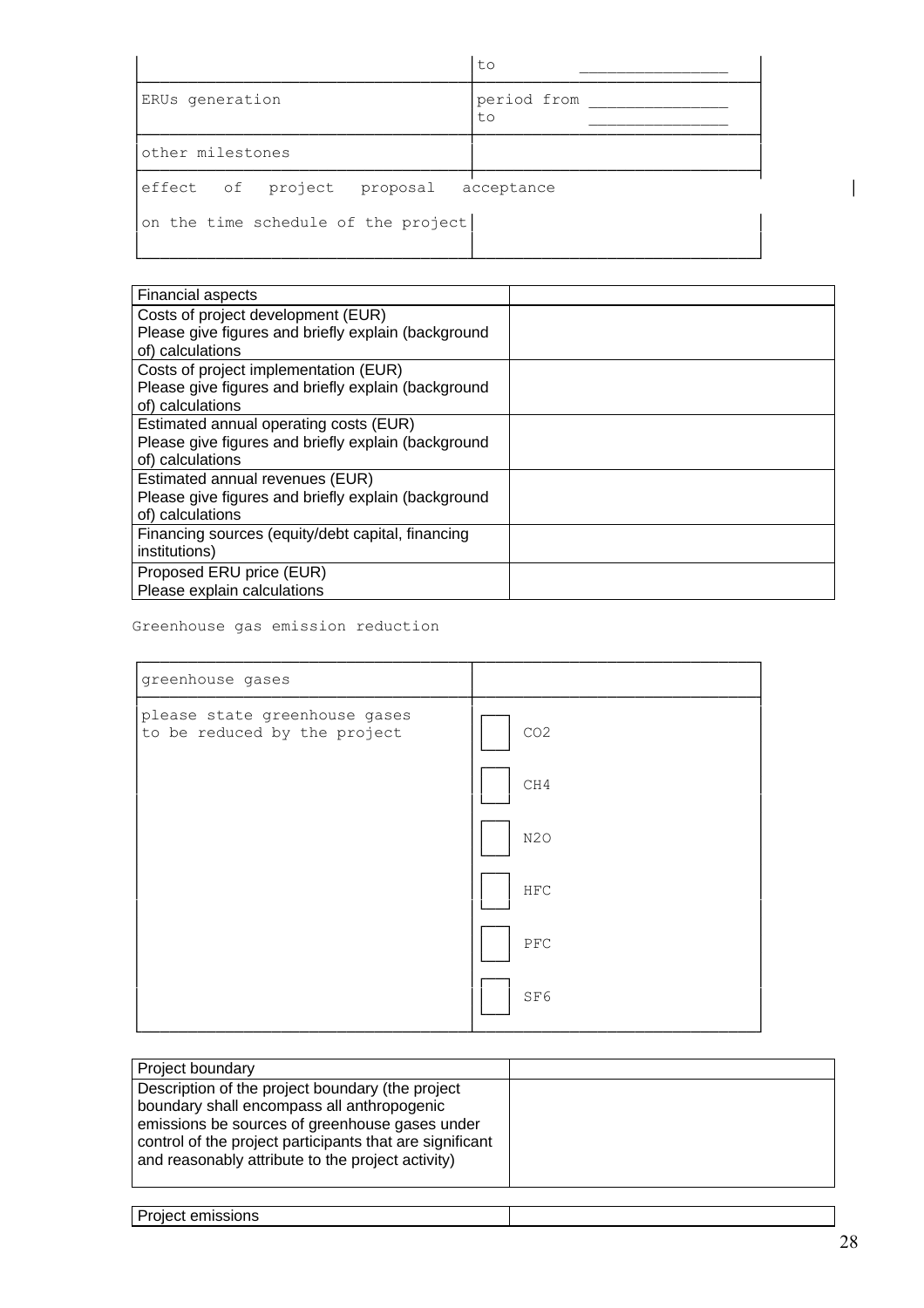| Description and estimation of project-specific<br>greenhouse gas emissions within the project |  |
|-----------------------------------------------------------------------------------------------|--|
| boundary                                                                                      |  |
| Estimate the emissions.                                                                       |  |
| All emissions and/or their abatement are given in                                             |  |
| metric tones in CO2 equivalent                                                                |  |

| Baseline scenario                                                                                                                                                                                                                                                                                                                                                                                                                                                                         |  |
|-------------------------------------------------------------------------------------------------------------------------------------------------------------------------------------------------------------------------------------------------------------------------------------------------------------------------------------------------------------------------------------------------------------------------------------------------------------------------------------------|--|
| Preliminary estimation of the emissions for the<br>baseline scenario within project boundaries (describe<br>scheme and methodology of calculations within<br>baseline scenario).<br>A baseline is a scenario that reasonably represents<br>the anthropogenic emissions of the greenhouse                                                                                                                                                                                                  |  |
| gases by sources that would occur in the absence of<br>the project ("business-as-usual-scenario"). Define<br>concrete situation in relation to the key technical,<br>financial and ecological indicators. Calculate the<br>costs of the baseline scenario and of the<br>environment-related conditions in the baseline<br>scenario, including greenhouse gases emissions<br><2>. Calculate the basic greenhouse gases<br>emissions up to year 2008; during 2008-2012; after<br>vear 2012. |  |

| Leakage                                              |  |
|------------------------------------------------------|--|
| Description and estimation of leakage (leakage is    |  |
| defined as the net change of anthropogenic           |  |
| emissions by sources of greenhouse gases which       |  |
| occurs outside the project boundary and which is     |  |
| measurable and attributable to the project activity) |  |
| A preliminary estimation is to be given.             |  |

| Estimation of emission reduction                                                                                                                                                                                                                                                                                   |                               |
|--------------------------------------------------------------------------------------------------------------------------------------------------------------------------------------------------------------------------------------------------------------------------------------------------------------------|-------------------------------|
| Credit period                                                                                                                                                                                                                                                                                                      | Date of receipt of a credit   |
|                                                                                                                                                                                                                                                                                                                    | date of repayment of a credit |
| Annual and total greenhouse gases emission<br>reduction in comparison with baseline scenario<br>(taking into account leakage) (in meter tones of CO2<br>equivalent) (emission reduction is calculated as<br>difference between amount of emission in baseline<br>scenario and in the project operation conditions) |                               |

Other ecological, socio-economic and development effects

| Expected environment effects                                                                               |  |
|------------------------------------------------------------------------------------------------------------|--|
| Expected positive and negative environment effects,<br>including the effect on local ecosystems occur as a |  |
| result of project implementation                                                                           |  |

| socio-economic and development<br>effects                                                                                                                  |  |
|------------------------------------------------------------------------------------------------------------------------------------------------------------|--|
| expected social and economic<br>effects of the project<br>(briefly describe expected<br>positive and negative economic<br>social and cultural effects from |  |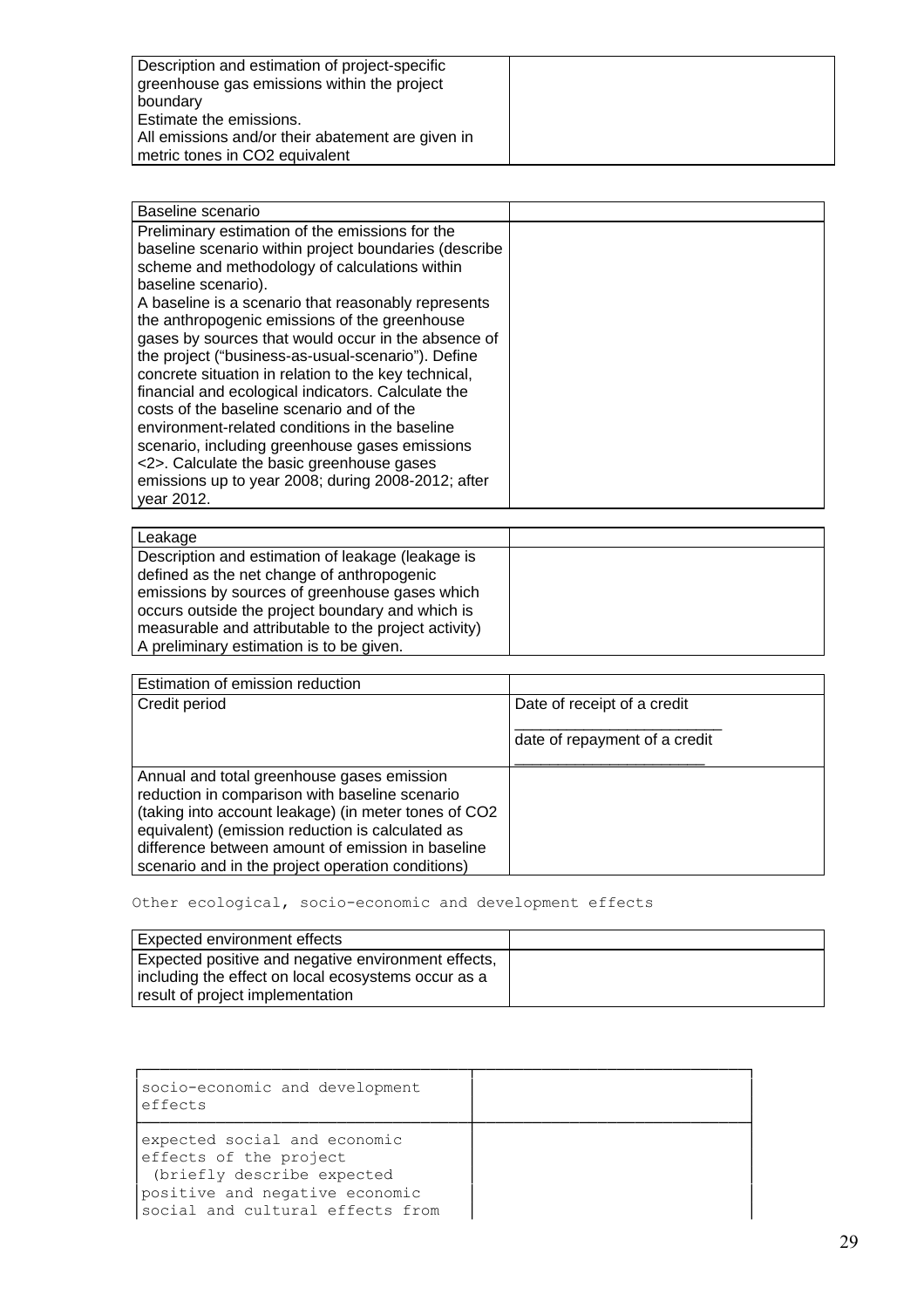| the proposed project which differ<br>from basic level      |                                                                                                               |
|------------------------------------------------------------|---------------------------------------------------------------------------------------------------------------|
| employment structure within project                        | employees under 20 years<br>20 years employees and<br>above<br>employment for women                           |
| list other effects resulted from<br>project implementation | resettlement<br>access to vital<br>resources limitation<br>compulsory purchase<br>of land<br>other (describe) |

Additionality and sustainable development:

| additionality                                                                                                                                                                                                                                                                                                                                                                                                                                                                                                                                                                                                                                                            |  |
|--------------------------------------------------------------------------------------------------------------------------------------------------------------------------------------------------------------------------------------------------------------------------------------------------------------------------------------------------------------------------------------------------------------------------------------------------------------------------------------------------------------------------------------------------------------------------------------------------------------------------------------------------------------------------|--|
| Presentation of the additionality of the project.<br>(Briefly explain how and why the project is additional<br>and therefore cannot be considered as baseline<br>scenario). Why calculated above emission reduction<br>could not occur in absence of the project<br>implementation taking into consideration national and<br>sectoral policy and circumstances.<br>It is easier to present financial additionality but add<br>otherdetails used for support of additionality of the<br>project in comparison with baseline scenario.<br>It may include additional aspects concerning<br>technology suitability, lack of capital investments,<br>high project risks etc.) |  |

| Effects of sustainable development                  |  |
|-----------------------------------------------------|--|
| Summarize the project contribution into sustainable |  |
| development of the host country.                    |  |

--------------------------------

<1> list of countries which have ratified Kyoto protocol is given on Internet site: http: //unfccc. int/files/essential\_background/kyoto\_protocol/application/pdf/kpstats.pdf.

<2> leakage needs to be taken into consideration (see below).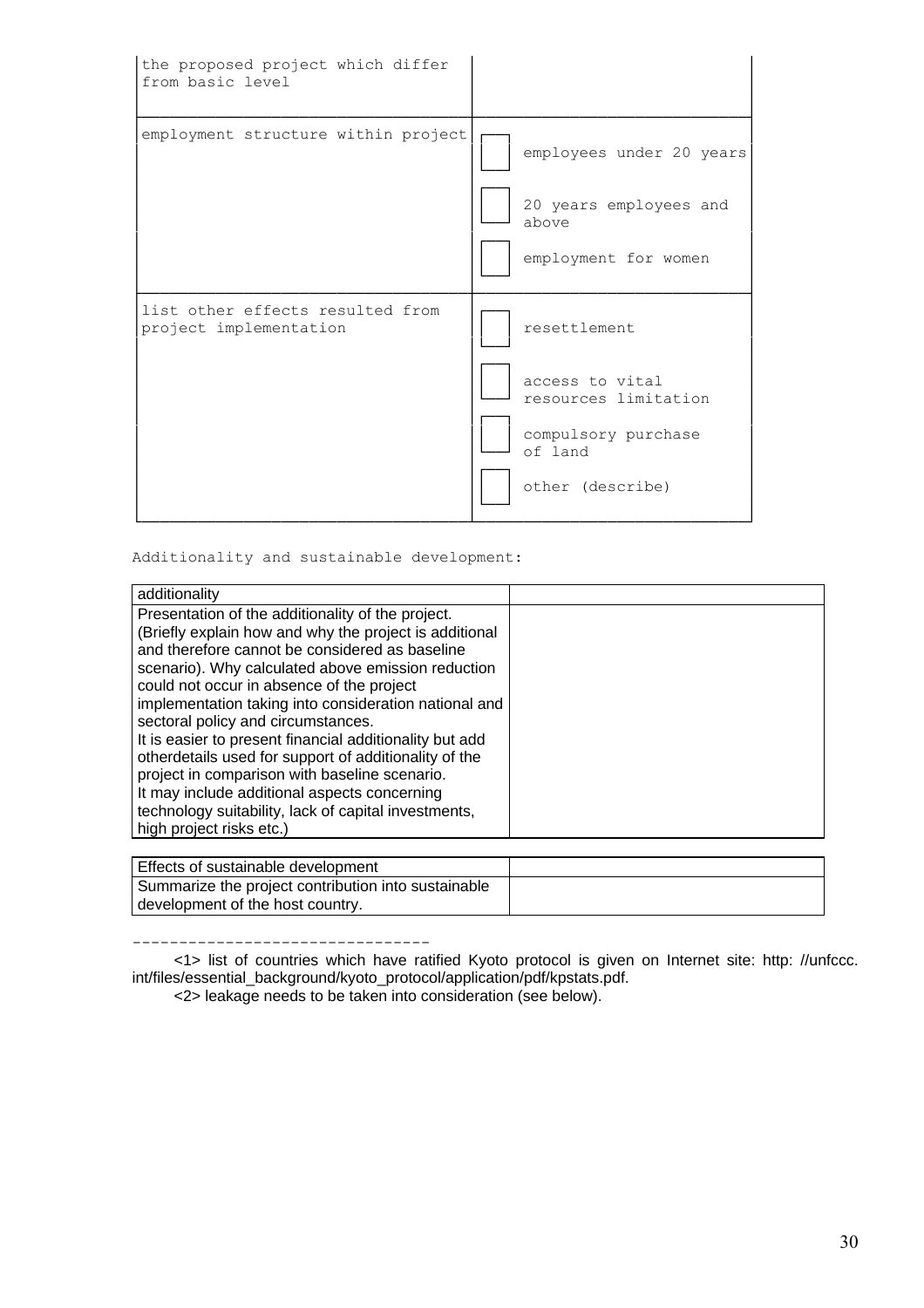Annex 2 to the Resolution No 10 of the Ministry of Natural Resources and Environment Protection of the Republic of Belarus dated February 01, 2007

sample

#### LETTER OF ENDORSEMENT

date Minsk and the Minsk method of the Minsk method of the Minsk method of the Minsk method of the Minsk method of the Minsk method of the Minsk method of the Minsk method of the Minsk method of the Minsk method of the Min

 By the present letter it is confirmed that the Ministry of Natural Resources and Environmental Protection of the Republic of Belarus, governmental authority supervising fulfillment by the Republic of Belarus of commitments under Kyoto protocol to the United Nations Framework Convention on Climate Change has examined the project proposal on implementation of

#### (full name of the project)

The possibility of utilization of mechanism of joint implementation, initiator of which is

 $\overline{\phantom{a}}$  , and the contribution of the contribution of the contribution of the contribution of  $\overline{\phantom{a}}$ 

(name and location of the initiator of the project) and specifies that implementation of the stated project supposes achievement of

 $\_$  , and the set of the set of the set of the set of the set of the set of the set of the set of the set of the set of the set of the set of the set of the set of the set of the set of the set of the set of the set of th

(point the goal of the project and project

features regarding emission (absorption) reduction estimation)

 A result of complex expertise of project proposal Ministry of Environment confirms that the project may be implemented within JI mechanism stated in Article 6 of Kyoto protocol, background documents may be used as a basis for PDD development.

 Final decision about approval (denial) is adopted on the basis of expertise of the project according to the legislative demands.

The Minister (The First Deputy Minister)

(signature) (name)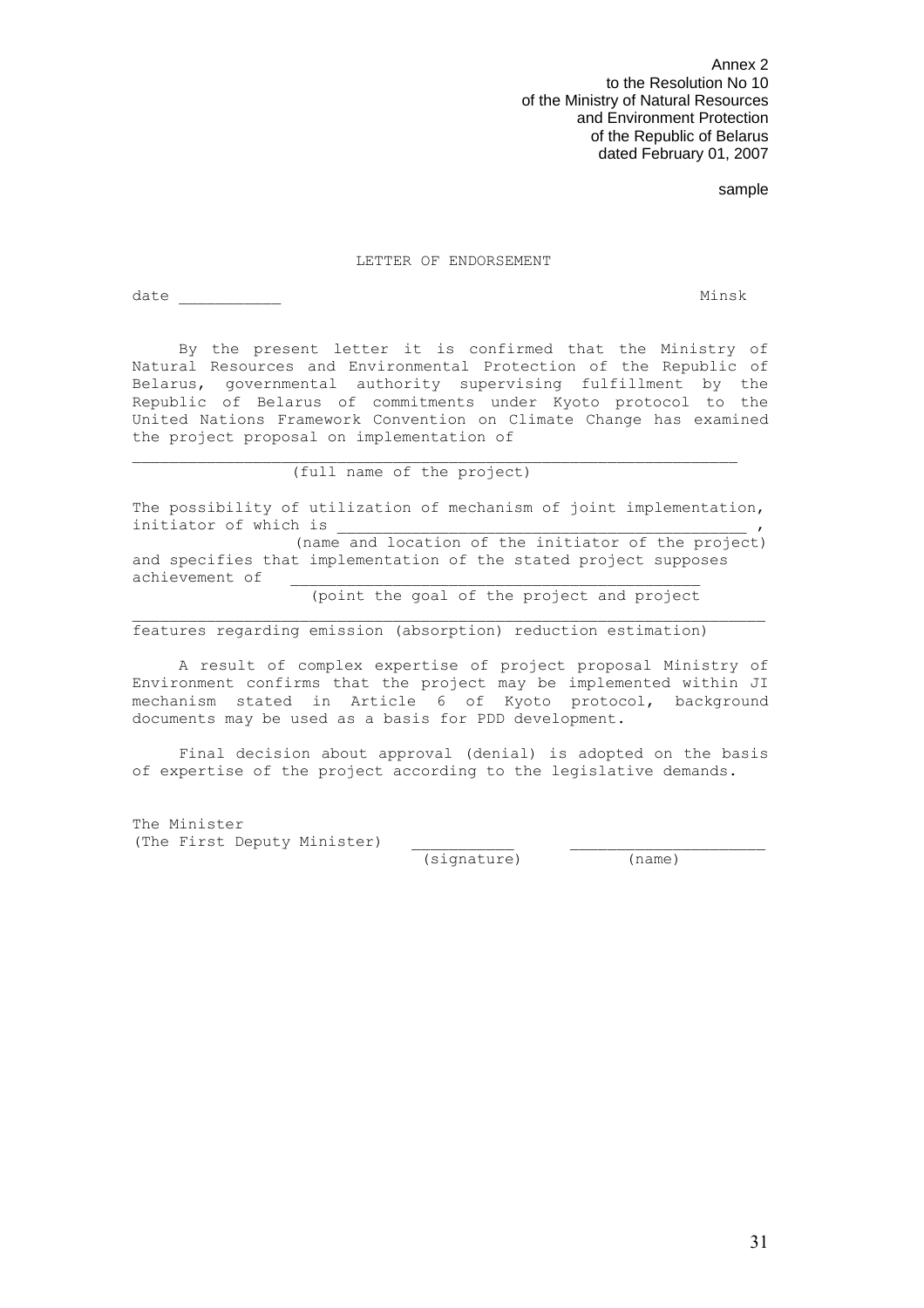Annex 3 to the Resolution No 10 of the Ministry of Natural Resources and Environment Protection of the Republic of Belarus dated February 01, 2007

#### sample

#### (organization and supervisory authority)

APPROVE

 $\Box$ 

(position of the head of organization-applicant)

\_\_\_\_\_\_\_\_\_\_\_\_\_\_\_\_\_\_\_\_\_\_\_\_\_\_\_\_\_\_\_\_\_\_\_\_\_\_\_\_\_\_\_\_\_\_

(name)

(signature)

(date)

**Project Design Document** 

 $\mathcal{L}_\text{max}$  , we can assume that the contract of  $\mathcal{L}_\text{max}$  . The contract of  $\mathcal{L}_\text{max}$ 

 $\mathcal{L}_\text{max}$ 

#### (project title)

 $\Box$ (position of the head of organization - PDD developer)

 $\mathcal{L}_\text{max}$ 

(date) (signature) (name)

stamp

(position of the head of organization- owner of greenhouse gas emission source(absorption) where implementation of the project is planned)

\_\_\_\_\_\_\_\_ \_\_\_\_\_\_\_\_\_\_\_\_\_\_ \_\_\_\_\_\_\_\_\_\_\_\_\_\_\_\_\_\_\_\_\_\_\_\_\_\_\_\_\_\_

┌──────────────────────────────────────────────────────────────────┐ │ │ │ │ └──────────────────────────────────────────────────────────────────┘

┌──────────────────────────────────────────────────────────────────┐ │ │ │ │ └──────────────────────────────────────────────────────────────────┘

┌──────────────────────────────────────────────────────────────────┐

│ │

(date) (signature) (name)

stamp

Chapter 1. General object description

1. Project name:

2. Brief project description:

3. Project participants:

| Project initiator, project owner, potential buyer of      |  |
|-----------------------------------------------------------|--|
| emission reduction units, project developer, supplier (if |  |
| required), other project participants                     |  |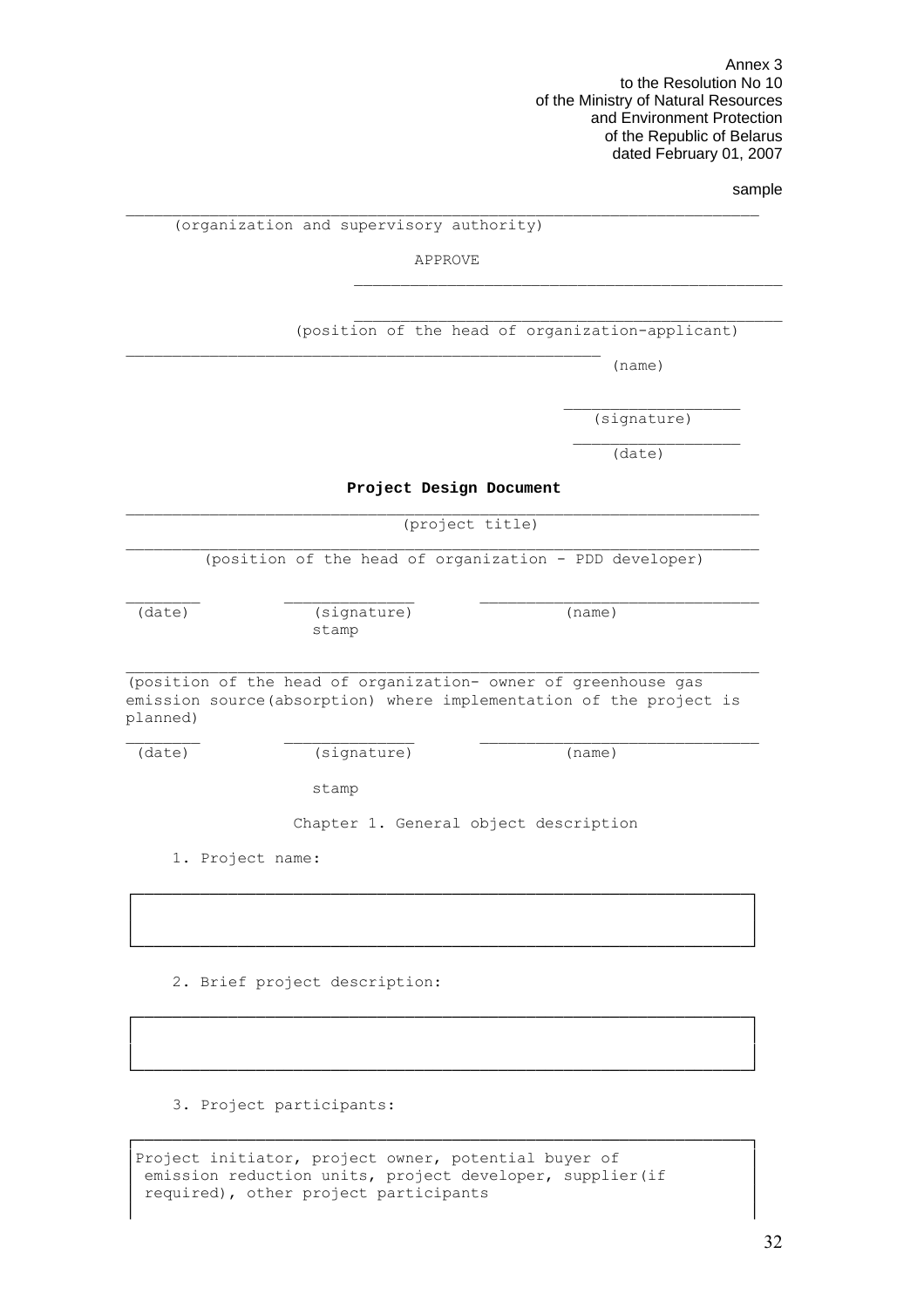```
 country: 
full name of the organization according to its' Statute
```
└──────────────────────────────────────────────────────────────────┘

 $\Box$ 

 $\Box$ 

 $\mathcal{L}_\text{max}$ 

 $\Box$ 

 $\Box$ 

 $\mathcal{L}_\text{max}$ 

┌──────────────────────────────────────────────────────────────────┐ │ │ │ │ └──────────────────────────────────────────────────────────────────┘

┌──────────────────────────────────────────────────────────────────┐ │ │ │ │ └──────────────────────────────────────────────────────────────────┘

 state registration and name of authority issued, registration date

codes (ОКПО, УНП) (for Belarusian legal bodies)

code TIN (for foreign legal bodies)

location

postal address

 $\mathcal{L}_\text{max}$ 

bank account

bank

name of contact person

position

telephone, fax

e-mail

type of project participation

 4. brief technical description. 4.1. project location: 4.1.1. the Republic of Belarus; 4.1.2. oblast, region; 4.1.3. location; 4.1.4. project location characteristics:

 4.2. Technologies, activities and procedures offered for implementation of the project

 4.3. Brief explanation of the greenhouse gas emission by sources reduction within project and separate explanation of reasons why the reduction could not be ensured without project implementation, taking into consideration national and sectoral strategies and conditions

┌──────────────────────────────────────────────────────────────────┐ │ │ │ │ └──────────────────────────────────────────────────────────────────┘

 4.3.1. Estimated emission reduction within credit period ┌──────────────────────────────────────────────────────────────────┐

│ │ │ │ └──────────────────────────────────────────────────────────────────┘

5. Project approval by participating parties: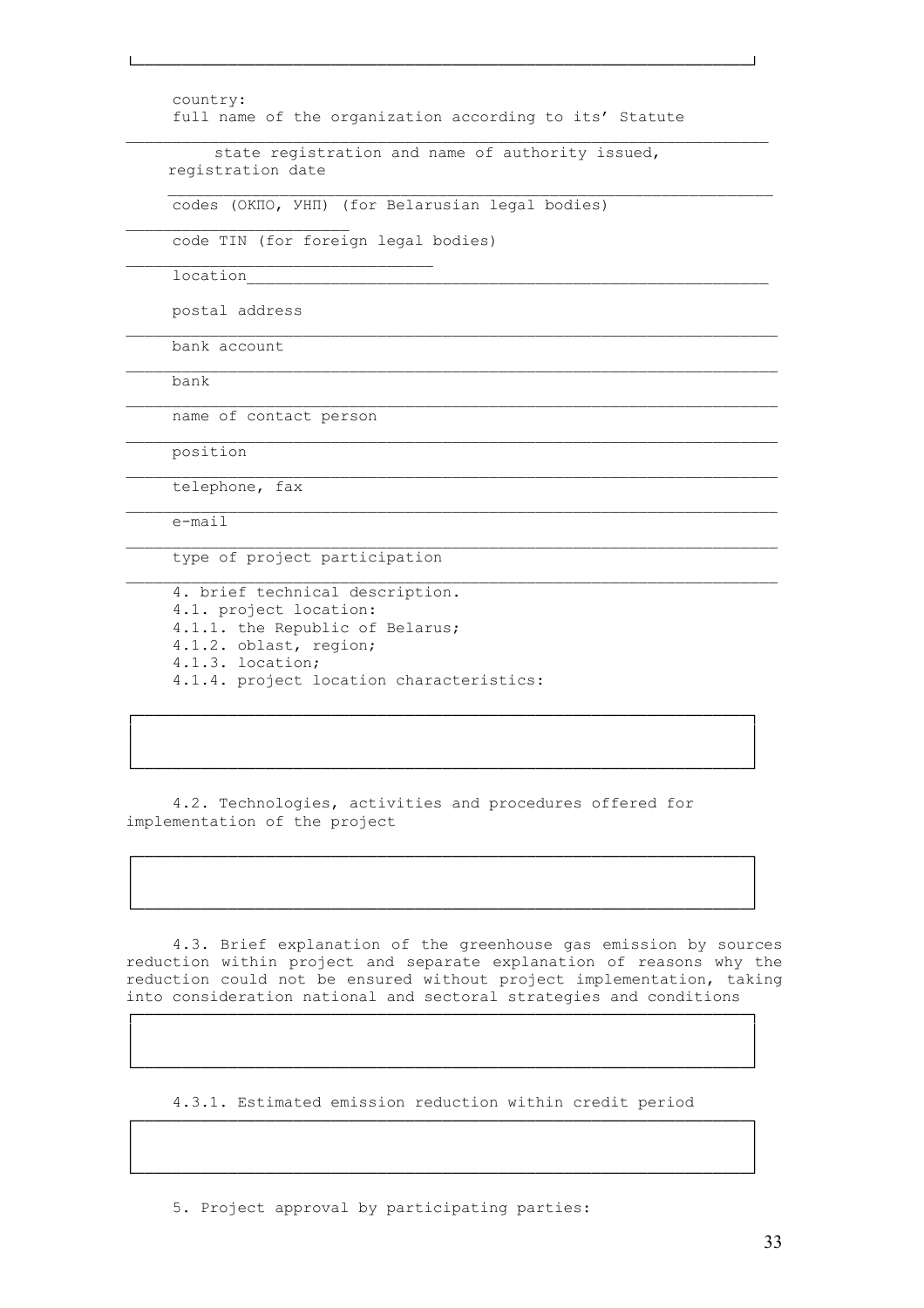Chapter 2. Baseline scenario

┌──────────────────────────────────────────────────────────────────┐ │ │ │ │ └──────────────────────────────────────────────────────────────────┘

┌──────────────────────────────────────────────────────────────────┐ │ │ │ │ └──────────────────────────────────────────────────────────────────┘

6. Description and choice argumentation of the baseline scenario:

 7. Description of greenhouse gas emission reduction in comparison with baseline scenario in absence of JI project

┌──────────────────────────────────────────────────────────────────┐ │ │ │ │ └──────────────────────────────────────────────────────────────────┘

┌──────────────────────────────────────────────────────────────────┐ │ │ │ │ └──────────────────────────────────────────────────────────────────┘

8. Description of project boundaries:

 9. Additional information about baseline scenario (state date and information about developer)

┌──────────────────────────────────────────────────────────────────┐ │ │ │ │ └──────────────────────────────────────────────────────────────────┘

 Chapter 3. Project duration and credit period 10. Starting date of project implementation:

 11. Expected period of project operating (operating period of emission source):

┌──────────────────────────────────────────────────────────────────┐ │ │ │ │ └──────────────────────────────────────────────────────────────────┘

┌──────────────────────────────────────────────────────────────────┐ │ │ │ │ └──────────────────────────────────────────────────────────────────┘

┌──────────────────────────────────────────────────────────────────┐ │ │ │ │ └──────────────────────────────────────────────────────────────────┘

 12. Credit period (commitment period for verified emission reduction units):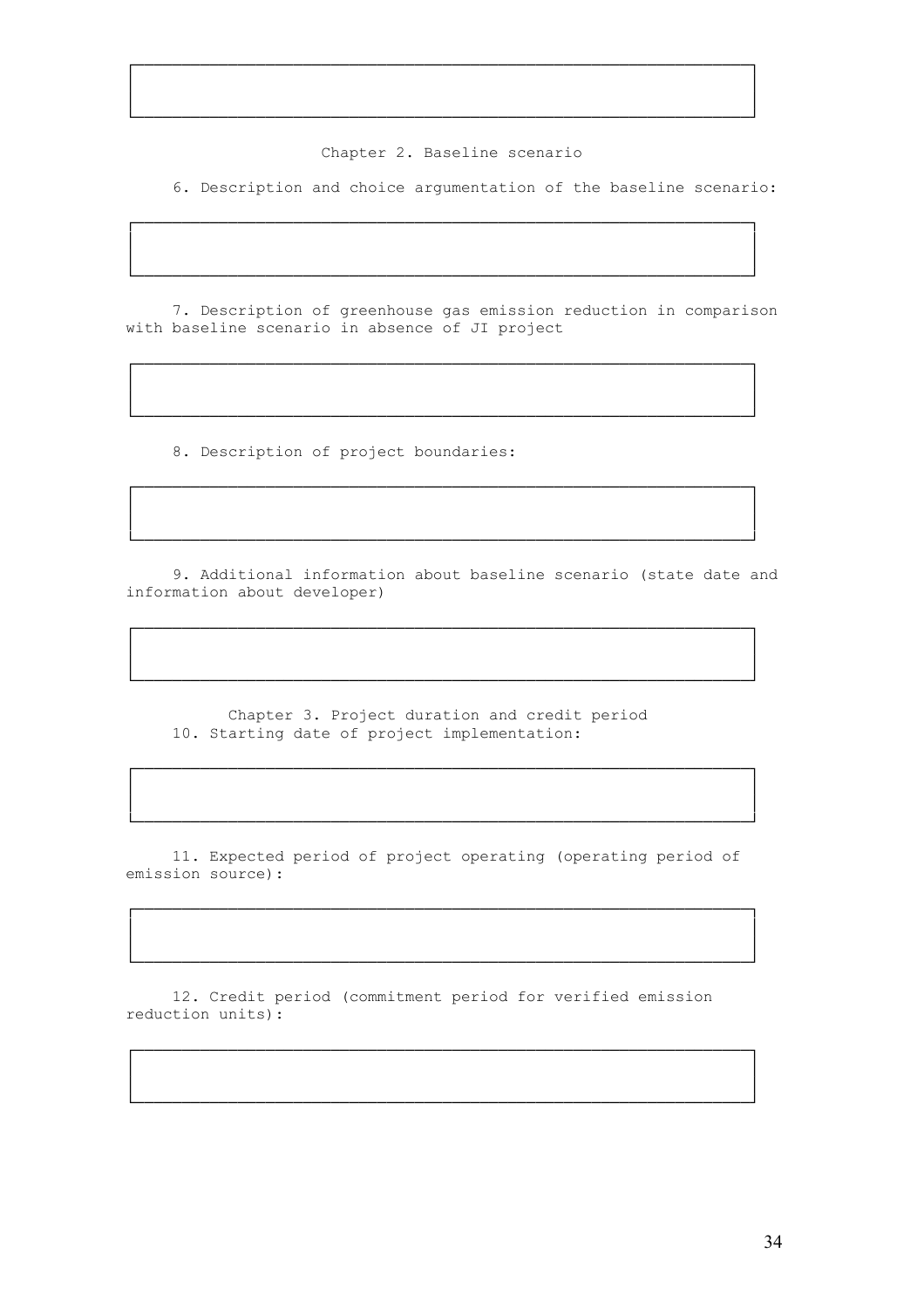#### Chapter 4. Monitoring

┌──────────────────────────────────────────────────────────────────┐ │ │ │ │ └──────────────────────────────────────────────────────────────────┘

13. Description of monitoring plan

 13.1. Alternative 1. emission monitoring in project and baseline scenario

| 13.1.1. data required for anthropogenic emission monitoring within project boundaries in project scenario and data<br>acquisition and backup |                |        |                    |                                                             |                           |                                                             |                                         |         |
|----------------------------------------------------------------------------------------------------------------------------------------------|----------------|--------|--------------------|-------------------------------------------------------------|---------------------------|-------------------------------------------------------------|-----------------------------------------|---------|
| point (remarks<br>simplification<br>$\ln$ point 14)                                                                                          | Data<br>entity | source | Unit of<br>measure | $measuring(m)$ ,<br>calculation (c)<br>or<br>evaluation (e) | <b>Notes</b><br>frequency | Proportion   Way of<br>0f<br>selection<br>for<br>monitoring | backup<br>(digital,<br><i>iournal</i> ) | remarks |
|                                                                                                                                              |                |        |                    |                                                             |                           |                                                             |                                         |         |

 13.1.2. Formulas used for emission in project scenario calculation description (for every single gas source etc.; emission in tones CO2 equivalent):

┌──────────────────────────────────────────────────────────────────┐ │ │ │ │ └──────────────────────────────────────────────────────────────────┘

| 13.1.3. corresponding data, required for calculation of anthropogenic emissions in project boundaries within baseline<br>scenario, data acquisition and backup |                |        |                    |                                                             |                    |                                                               |                                 |         |
|----------------------------------------------------------------------------------------------------------------------------------------------------------------|----------------|--------|--------------------|-------------------------------------------------------------|--------------------|---------------------------------------------------------------|---------------------------------|---------|
| point (remarks<br>simplification<br>in point 14)                                                                                                               | Data<br>entity | source | Unit of<br>measure | $measuring(m)$ ,<br>calculation (c)<br>or<br>evaluation (e) | Notes<br>frequency | Proportion   Way of<br>. of<br>selection<br>for<br>monitorina | backup<br>(digital,<br>journal) | remarks |
|                                                                                                                                                                |                |        |                    |                                                             |                    |                                                               |                                 |         |

 13.1.4. Description of formulas used for calculation of emission in baseline scenario (for each single gas, source etc.; emission in tones CO2 equivalent):

 13.2. Alternative 2. direct monitoring of emission reduction within project implementation

| 13.2.1. data required for direct monitoring of anthropogenic emission reduction within project boundaries during its'<br>implementation, data acquisition and backup |                |        |                    |                                                             |                           |                                                             |                                 |         |
|----------------------------------------------------------------------------------------------------------------------------------------------------------------------|----------------|--------|--------------------|-------------------------------------------------------------|---------------------------|-------------------------------------------------------------|---------------------------------|---------|
| point (remarks<br>simplification<br>in point 14)                                                                                                                     | Data<br>entity | source | Unit of<br>measure | $measuring(m)$ ,<br>calculation (c)<br>or<br>evaluation (e) | <b>Notes</b><br>frequency | Proportion   Way of<br>οf<br>selection<br>for<br>monitoring | backup<br>(digital,<br>journal) | remarks |
|                                                                                                                                                                      |                |        |                    |                                                             |                           |                                                             |                                 |         |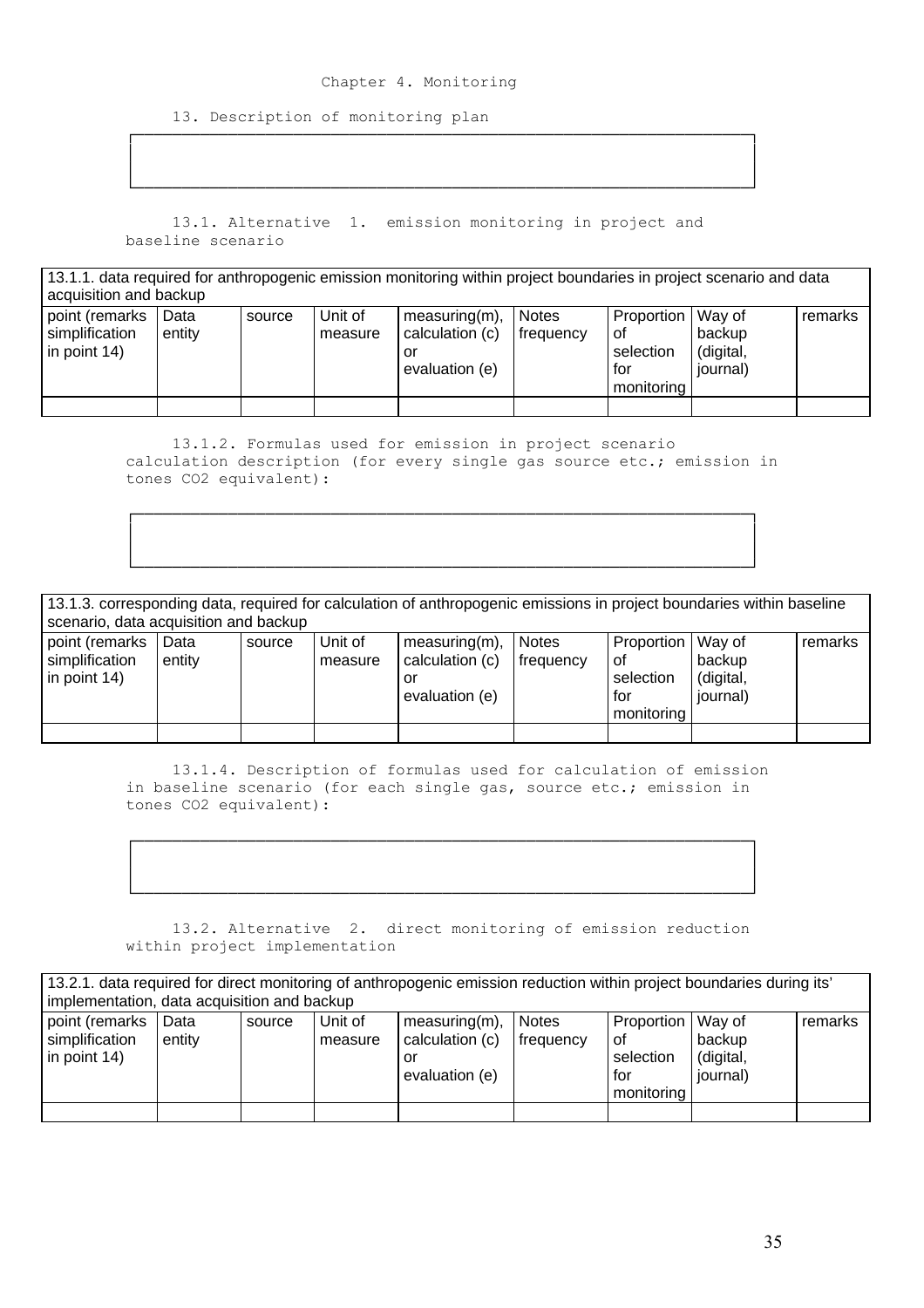13.2.2. Description of formulas used for calculation of emission reduction within project implementation (for each gas, source etc; emission in tones CO2 equivalent):

┌──────────────────────────────────────────────────────────────────┐ │ │ │ │ └──────────────────────────────────────────────────────────────────┘

13.3. Calculation of leakage within monitoring (if exists)

| 13.3.1. Data required for leakage evaluation, data acquisition and backup |                |        |                    |                                                             |                           |                                                             |                                 |         |
|---------------------------------------------------------------------------|----------------|--------|--------------------|-------------------------------------------------------------|---------------------------|-------------------------------------------------------------|---------------------------------|---------|
| point (remarks<br>simplification<br>$\ln$ point 14)                       | Data<br>entity | source | Unit of<br>measure | $measuring(m)$ ,<br>calculation (c)<br>or<br>evaluation (e) | <b>Notes</b><br>frequency | Proportion   Way of<br>οt<br>selection<br>tor<br>monitoring | backup<br>(digital,<br>iournal) | remarks |
|                                                                           |                |        |                    |                                                             |                           |                                                             |                                 |         |

 13.3.2. Description of formulas used for calculation of leakage (for each single gas, source etc; emission in tones CO2 equivalent):

┌──────────────────────────────────────────────────────────────────┐ │ │ │ │ └──────────────────────────────────────────────────────────────────┘

 13.4. Description of formulas used for calculation of emission reduction within project implementation with allowance for leakage(for each single gas, source etc; emission in tones CO2 equivalent):

┌──────────────────────────────────────────────────────────────────┐ │ │ │ │ └──────────────────────────────────────────────────────────────────┘

 13.5. Sources of information and its' archive storage when it comes to project impact on environment concerning environment impacts of the project:

┌──────────────────────────────────────────────────────────────────┐ │ │ │ │ └──────────────────────────────────────────────────────────────────┘

| 14. quality control procedures and quality assurance of data acquisition and backup |                                           |                                                            |  |  |  |  |  |  |  |  |
|-------------------------------------------------------------------------------------|-------------------------------------------|------------------------------------------------------------|--|--|--|--|--|--|--|--|
| point (point the table and<br>ı ID)                                                 | Uncertainty level (low,<br>average, high) | Describe control procedures and explain their<br>necessity |  |  |  |  |  |  |  |  |
|                                                                                     |                                           |                                                            |  |  |  |  |  |  |  |  |

 15. Operational and organizational structure for monitoring plan implementation:

┌──────────────────────────────────────────────────────────────────┐ │ │ │ │ └──────────────────────────────────────────────────────────────────┘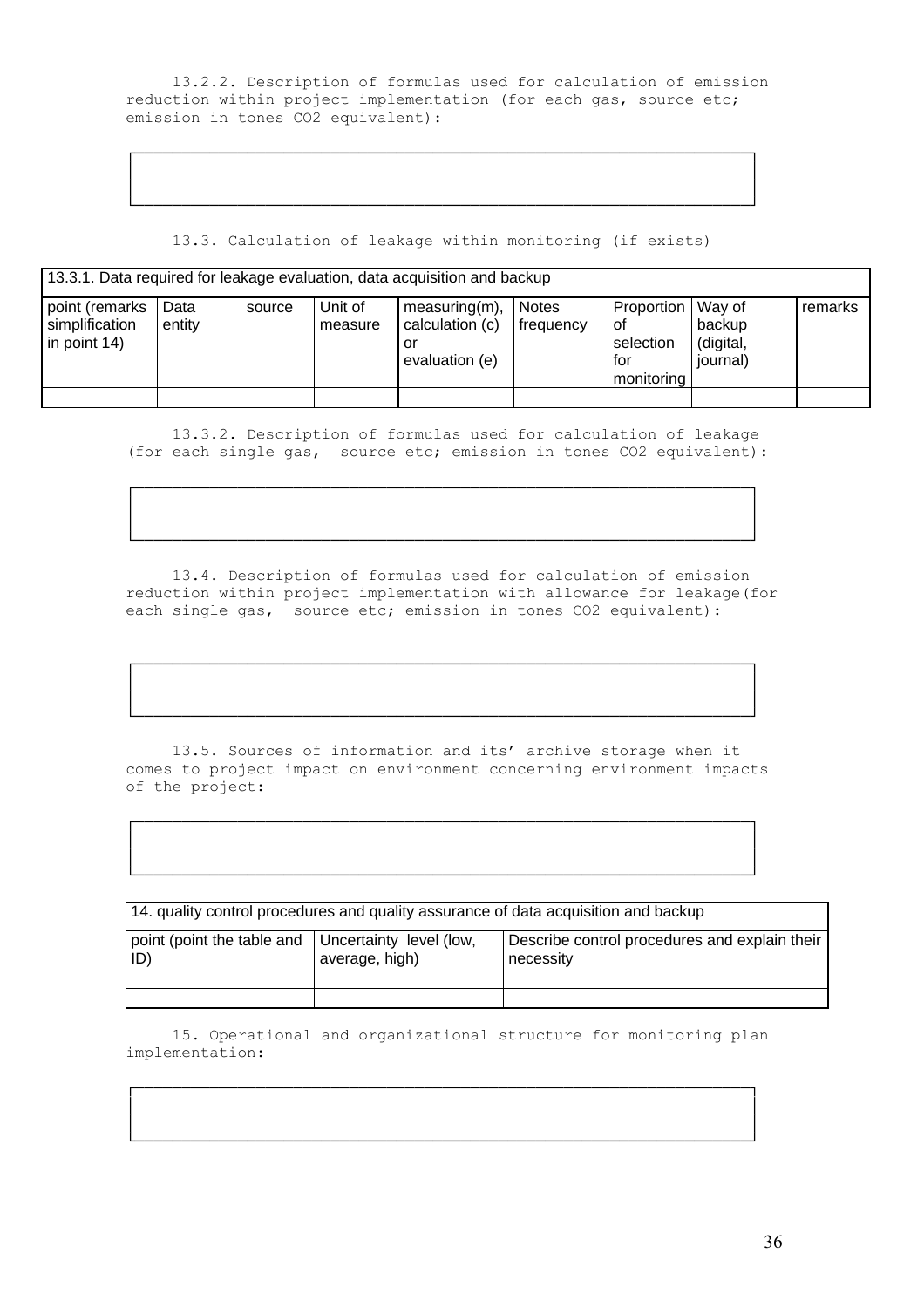16. Date and information about monitoring plan developer:

┌──────────────────────────────────────────────────────────────────┐ │ │ │ │ └──────────────────────────────────────────────────────────────────┘

 Chapter 5. Estimation of greenhouse gas emission reduction 17. Estimation of emission within the project

┌──────────────────────────────────────────────────────────────────┐ │ │ │ │ └──────────────────────────────────────────────────────────────────┘

┌──────────────────────────────────────────────────────────────────┐ │ │ │ │ └──────────────────────────────────────────────────────────────────┘

┌──────────────────────────────────────────────────────────────────┐ │ │ │ │ └──────────────────────────────────────────────────────────────────┘

18. leakage estimation:

19. tattletale of points 17 и 18:

20. Emission estimation according to baseline scenario:

┌──────────────────────────────────────────────────────────────────┐ │ │ │ │ └──────────────────────────────────────────────────────────────────┘

 21. Difference between points 20 and 19, reflecting emission reduction within the project:

┌──────────────────────────────────────────────────────────────────┐ │ │ │ │ └──────────────────────────────────────────────────────────────────┘

┌──────────────────────────────────────────────────────────────────┐ │ │ │ │ └──────────────────────────────────────────────────────────────────┘

22. Table with above stated formulas results:

Chapter 6. Environment effects

 23. Documents connected to environment impact analysis within the project including transboundary effects according to procedures, described in legal acts:

┌──────────────────────────────────────────────────────────────────┐ │ │ │ │ └──────────────────────────────────────────────────────────────────┘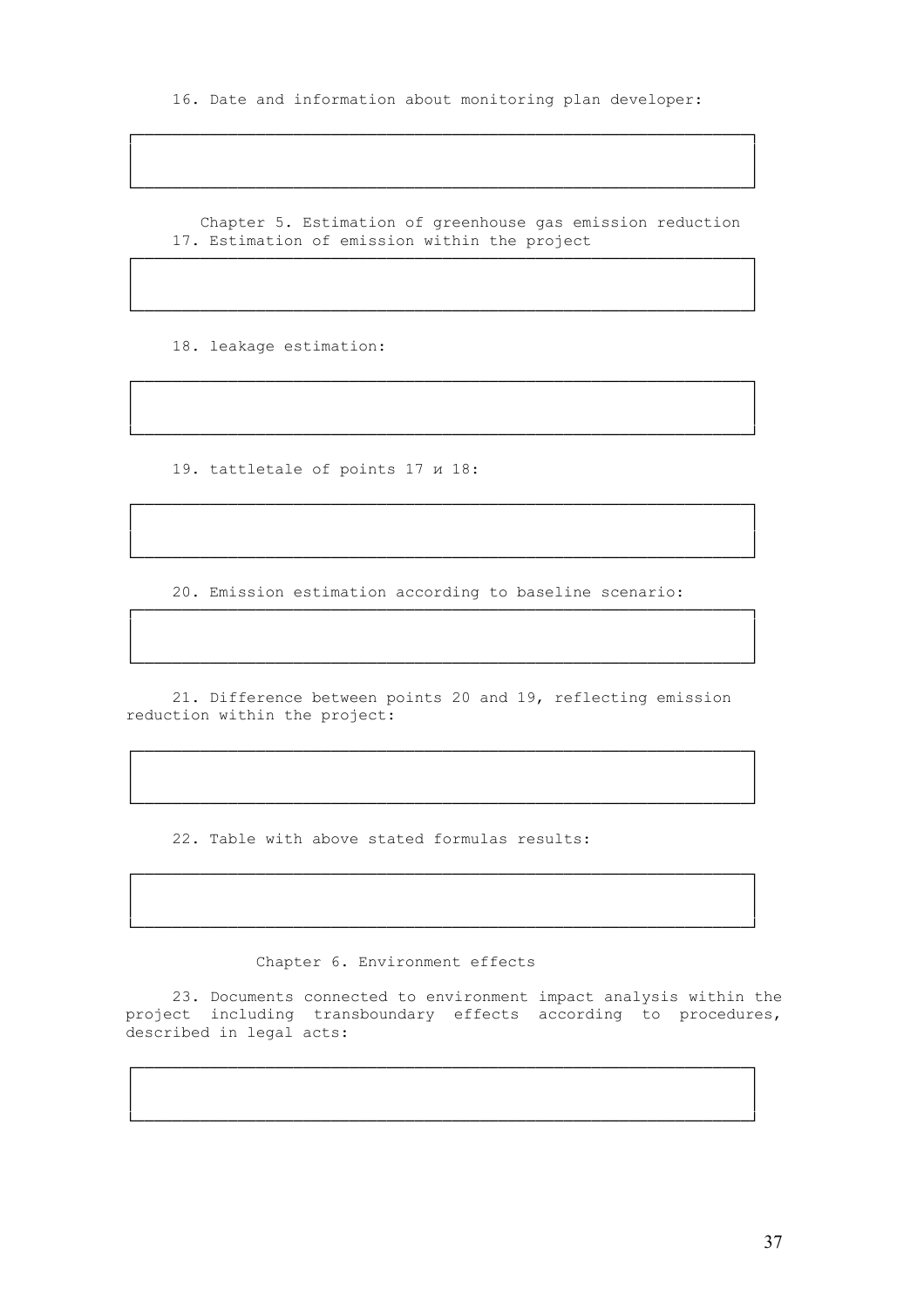24. In case if project participants or host country regard environment impact to be considerable please provide references to additional documents on evaluation of environment impact which was implemented according to legal procedures:

┌──────────────────────────────────────────────────────────────────┐ │ │ │ │ └──────────────────────────────────────────────────────────────────┘

Глава 7. comments from interested parties

┌──────────────────────────────────────────────────────────────────┐ │ │ │ │ └──────────────────────────────────────────────────────────────────┘

25. Information about interested parties:

 26. Brief description of ways of getting comments from interested parties:

┌──────────────────────────────────────────────────────────────────┐ │ │ │ │ └──────────────────────────────────────────────────────────────────┘

┌──────────────────────────────────────────────────────────────────┐ │ │ │ │ └──────────────────────────────────────────────────────────────────┘

┌──────────────────────────────────────────────────────────────────┐ │ │ │ │ └──────────────────────────────────────────────────────────────────┘

┌──────────────────────────────────────────────────────────────────┐ │ │ │ │ └──────────────────────────────────────────────────────────────────┘

27. Resume of comments received:

28. Reactions for the comments received

 Appendix I. Project additionality 1. Ecological additionality. 1.1. Brief background:

 1.2. Real, estimated and prolonged greenhouse gas emission reduction and increase of absorption by sinks (in tones CO2 equivalent) <\*>:

| Scenario and effects             | Greenho   year  <br>use<br>gases | vear | vear<br>↗ | $ 2008 -$<br>2012 | 2013 | 2014 | ⌒ | year End year of the project |
|----------------------------------|----------------------------------|------|-----------|-------------------|------|------|---|------------------------------|
| $A =$ greenhouse gases           | CO <sub>2</sub>                  |      |           |                   |      |      |   |                              |
| emission                         | CH <sub>4</sub>                  |      |           |                   |      |      |   |                              |
| (absorption)                     | N <sub>2</sub> O                 |      |           |                   |      |      |   |                              |
| expected as a project<br>result, | other                            |      |           |                   |      |      |   |                              |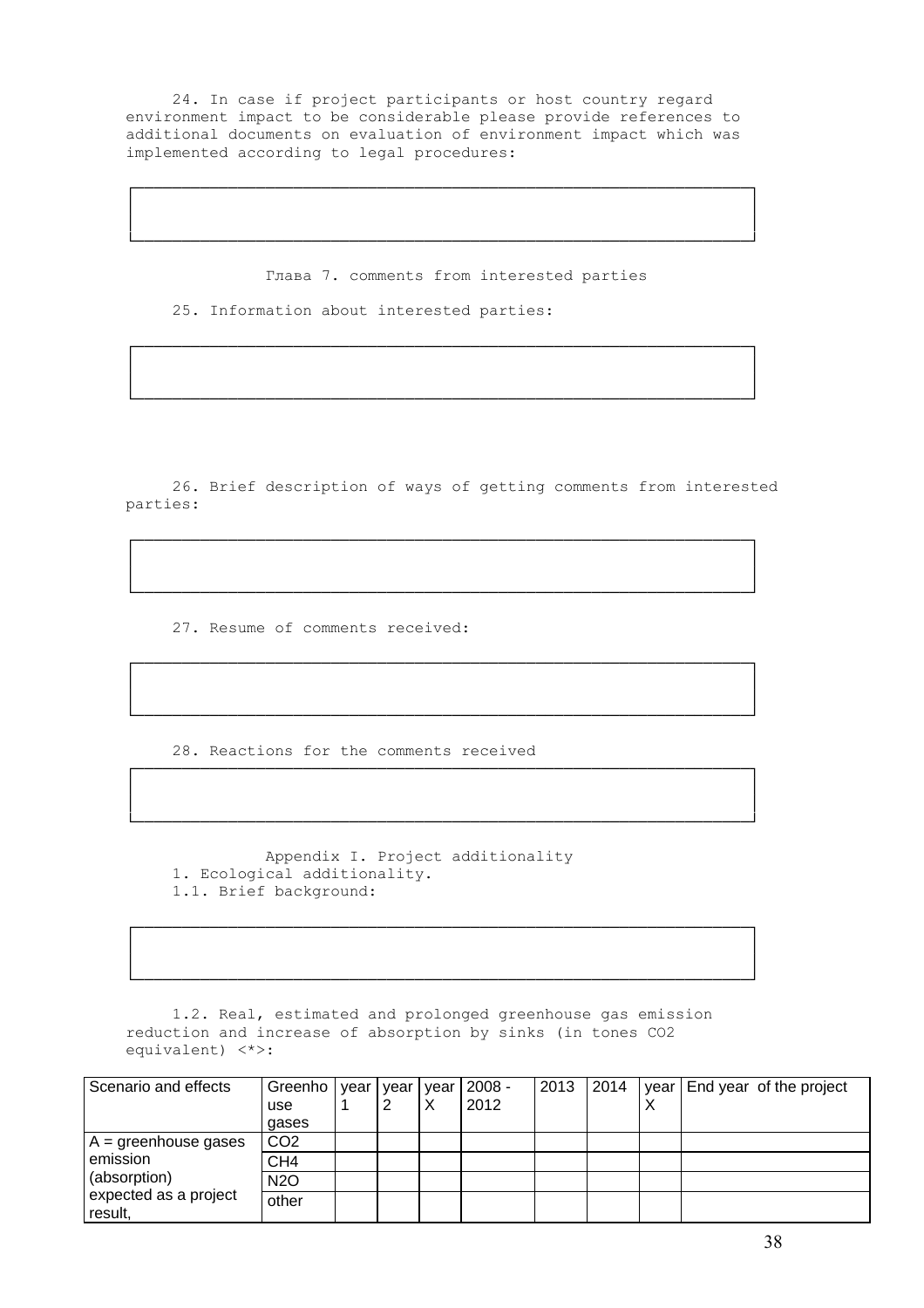| B = greenhouse gases                                                 | CO <sub>2</sub> |  |  |  |  |
|----------------------------------------------------------------------|-----------------|--|--|--|--|
| emission<br>(absorption)<br>as estimated at<br>baseline              | CH <sub>4</sub> |  |  |  |  |
|                                                                      | <b>N2O</b>      |  |  |  |  |
|                                                                      | other           |  |  |  |  |
| ecological<br>additionality of<br>emissions<br>$DENV =$<br>$= B - A$ | CO <sub>2</sub> |  |  |  |  |
|                                                                      | CH <sub>4</sub> |  |  |  |  |
|                                                                      | <b>N2O</b>      |  |  |  |  |
|                                                                      | other           |  |  |  |  |

┌──────────────────────────────────────────────────────────────────┐ Finish after project implementation:

| $C =$ real greenhouse gases $\vert CO2 \vert$<br>emissions<br>(absorption)<br>in the project |                 |  |  |  |  |
|----------------------------------------------------------------------------------------------|-----------------|--|--|--|--|
|                                                                                              | CH <sub>4</sub> |  |  |  |  |
|                                                                                              | <b>N2O</b>      |  |  |  |  |
|                                                                                              | other           |  |  |  |  |
| real<br>ecological                                                                           | CO <sub>2</sub> |  |  |  |  |
|                                                                                              | CH <sub>4</sub> |  |  |  |  |
| additionality<br>$DENV = B - C$                                                              | <b>N2O</b>      |  |  |  |  |
|                                                                                              | other           |  |  |  |  |

└──────────────────────────────────────────────────────────────────┘

--------------------------------

<\*> emissions by sources[+] or absorption by sinks [-].

 1.3. Additional ecological benefits from greenhouse gases emission reduction:

| scenarios and effects                                                                                    | pollutants | year | year  <br>2 | year<br>X | $2008 -$<br>2012 | 2013 | 2014 | year<br>х | End year of the<br>project |
|----------------------------------------------------------------------------------------------------------|------------|------|-------------|-----------|------------------|------|------|-----------|----------------------------|
| $X =$ emission<br>(absorption) of other<br>pollutants,<br>expected within the project                    |            |      |             |           |                  |      |      |           |                            |
| $Y =$ emissions<br>(absorption) of other<br>pollutants estimated<br>according to the project<br>baseline |            |      |             |           |                  |      |      |           |                            |
| Ecological additionality in<br>other pollutants DENV =<br>$= X - Y$                                      |            |      |             |           |                  |      |      |           |                            |

2. Financial additionality of the project:

3. other barriers:

 4. Greenhouse gases emission reduction efficiency within the project:

┌──────────────────────────────────────────────────────────────────┐ │ │ │ │ └──────────────────────────────────────────────────────────────────┘

┌──────────────────────────────────────────────────────────────────┐ │ │ │ │ └──────────────────────────────────────────────────────────────────┘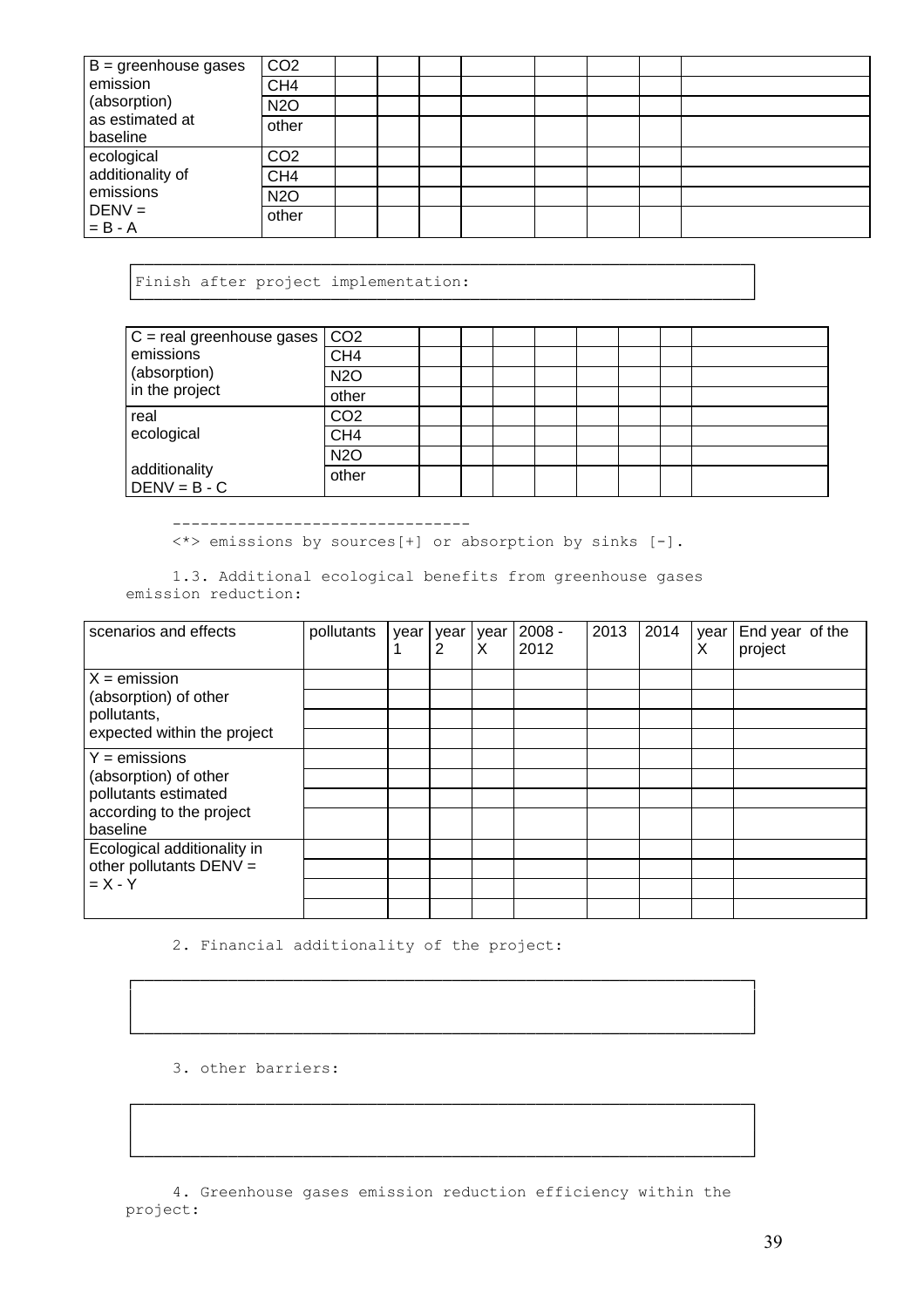Background (business plan) and financial plan of Appendix II. the project

Appendix III. Contact information of project participants

Appendix IV. Additional information about baseline scenario

Appendix V. Additional information to monitoring plan

Appendix VI. Other additional information

1. Input of the JI project into technology transmission and sustainable development:

2. Other available information, references and comments

3. Glossary, conversion factors, emission factors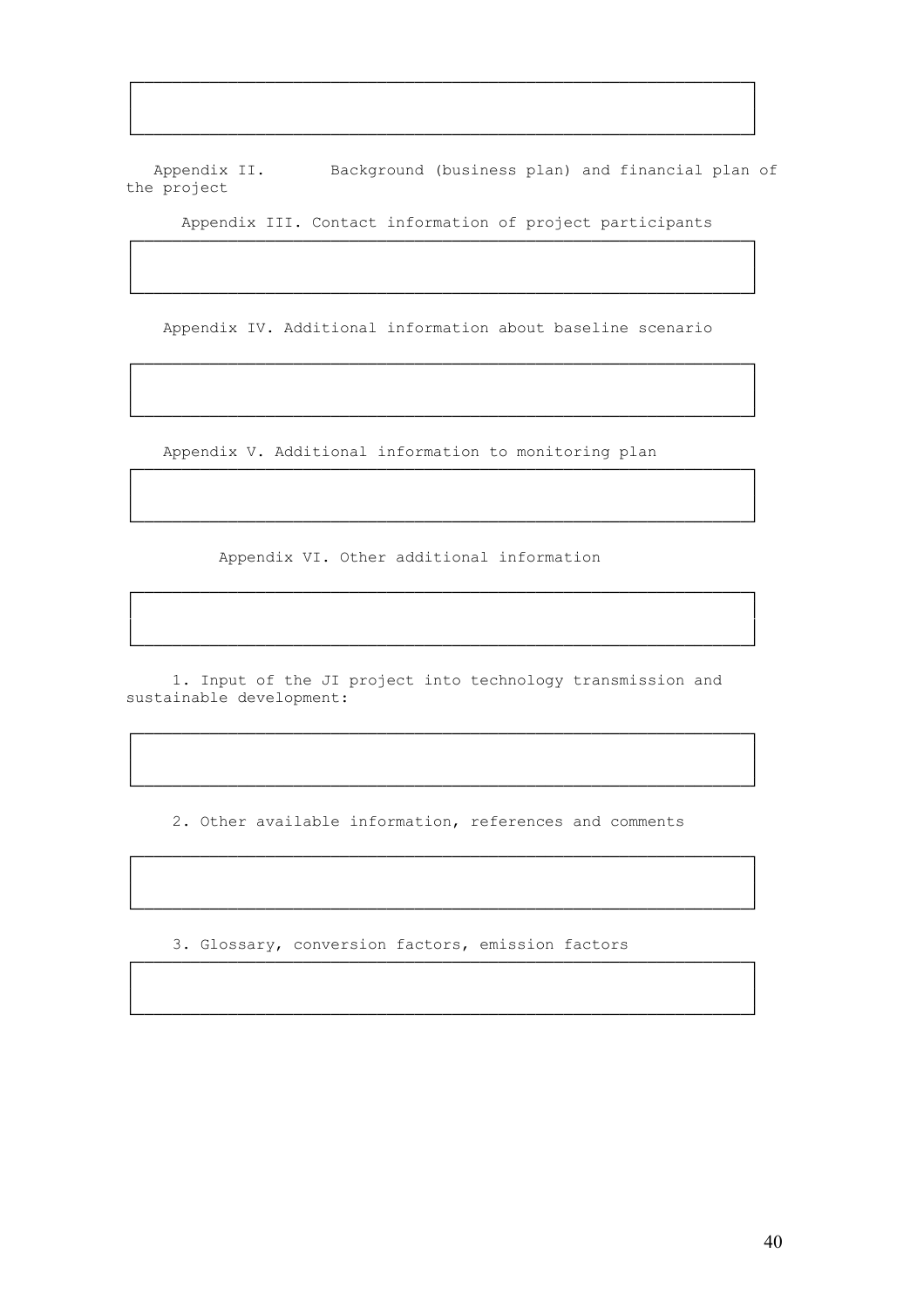Annex 1 to the Resolution No 10 of the Ministry of Natural Resources and Environment Protection of the Republic of Belarus dated February 01, 2007

#### sample

#### **LETTER OF APPROVAL OF JI PROJECT**

date \_\_\_\_\_\_\_\_\_\_\_ Minsk

By the present letter the Ministry of Natural Resources and Environmental Protection of the Republic of Belarus (hereafter referred to as Ministry of Environment) as the authority supervising fulfillment by the Republic of Belarus of commitments under Kyoto protocol to the United Nations Framework Convention on Climate Change (hereafter referred to as Kyoto protocol) has examined the PDD and other accompanying documents on implementation of

(full project name)

(name and location of the project initiator)

And based on State Commission on Climate Change (hereafter referred to as State Commission)

(date and number of State Commission report)

The following is stated

Project initiator

1. The project assumes the reach of the following parameters:  $\mathcal{L}_\text{max}$ 

 (point the goal of the project, greenhouse gas emission source (absorption), emission reduction or absorption increase for the period of years 2008 - 2012 included)

2. The project is developed and presented according to requirements of National legislation, passed expert evaluation and corresponds national criteria for participation in JI projects.

3. The project meets requirements of Article 6 of Kyoto protocol, what should be approved by Independent Authority, accredited by JI Steering Committee.

Based on foregoing Ministry of Environment announces project approval and in case of project documents passing of procedure of approval by Independent Authority, accredited by JI Steering Committee assigns the project initiator to fulfill the project based on JI mechanism, stated in Article 6 of Kyoto protocol.

Ministry of Environment agrees to emit and assign emission reduction units to below stated legal entity

 $\mathcal{L}_\text{max}$ (name and location of the legal entity or organization buyer of

emission reduction units and/ or investor)

 $\_$  , and the set of the set of the set of the set of the set of the set of the set of the set of the set of the set of the set of the set of the set of the set of the set of the set of the set of the set of the set of th

as organization, authorized by the Party of Kyoto protocol

(Annex I of Kyoto protocol country)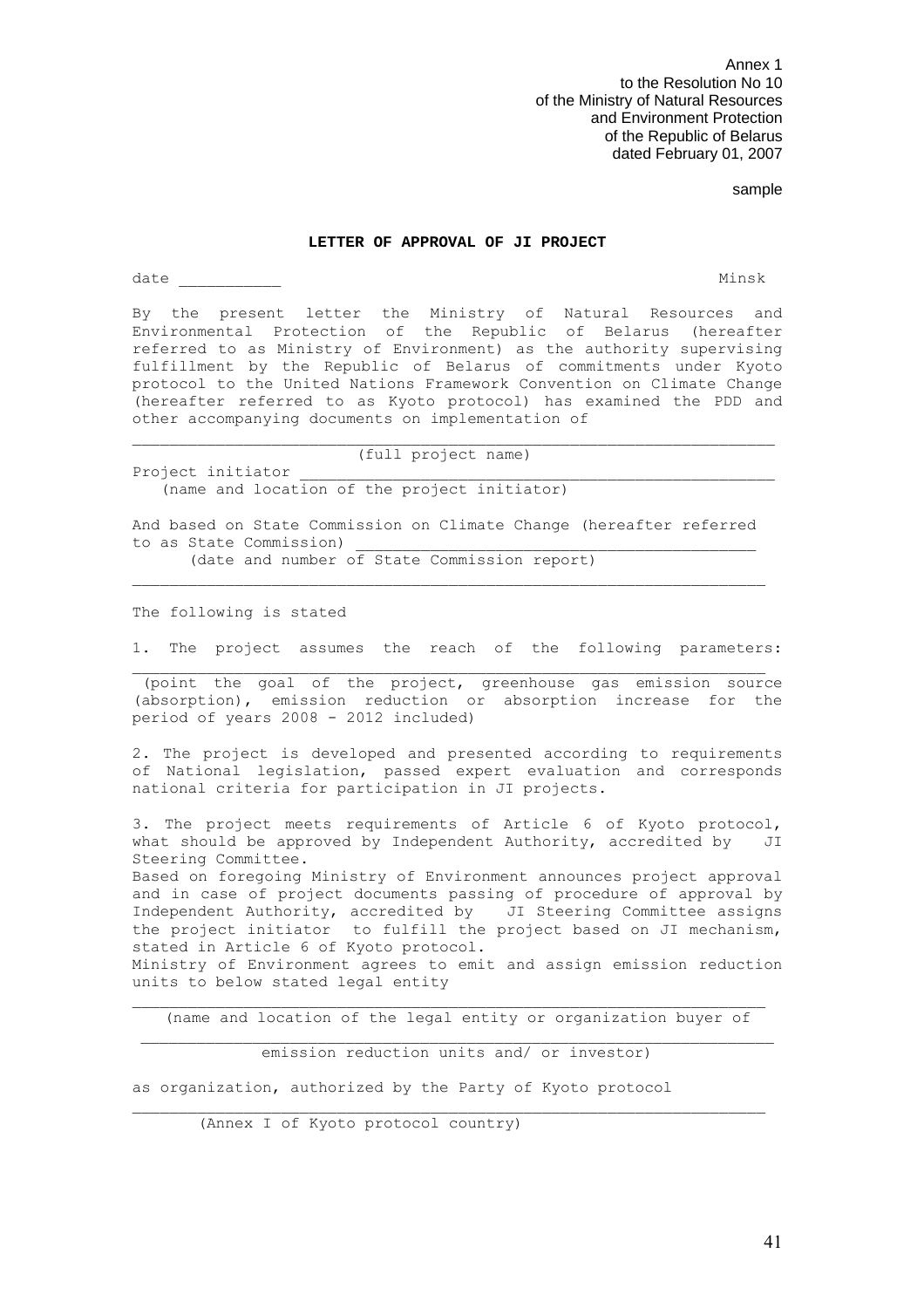Emission reduction units (ERUs) produced as a result of project fulfillment during the period of years 2008-2012 including, verified by the Independent Authority, accredited by JISC and extra ERUs according to corresponding memorandum about cooperation, what shall be signed between Ministry of Environment and investor/buyer may be issued and assigned.

The Minister (The First Deputy Minister)

(signature) (name)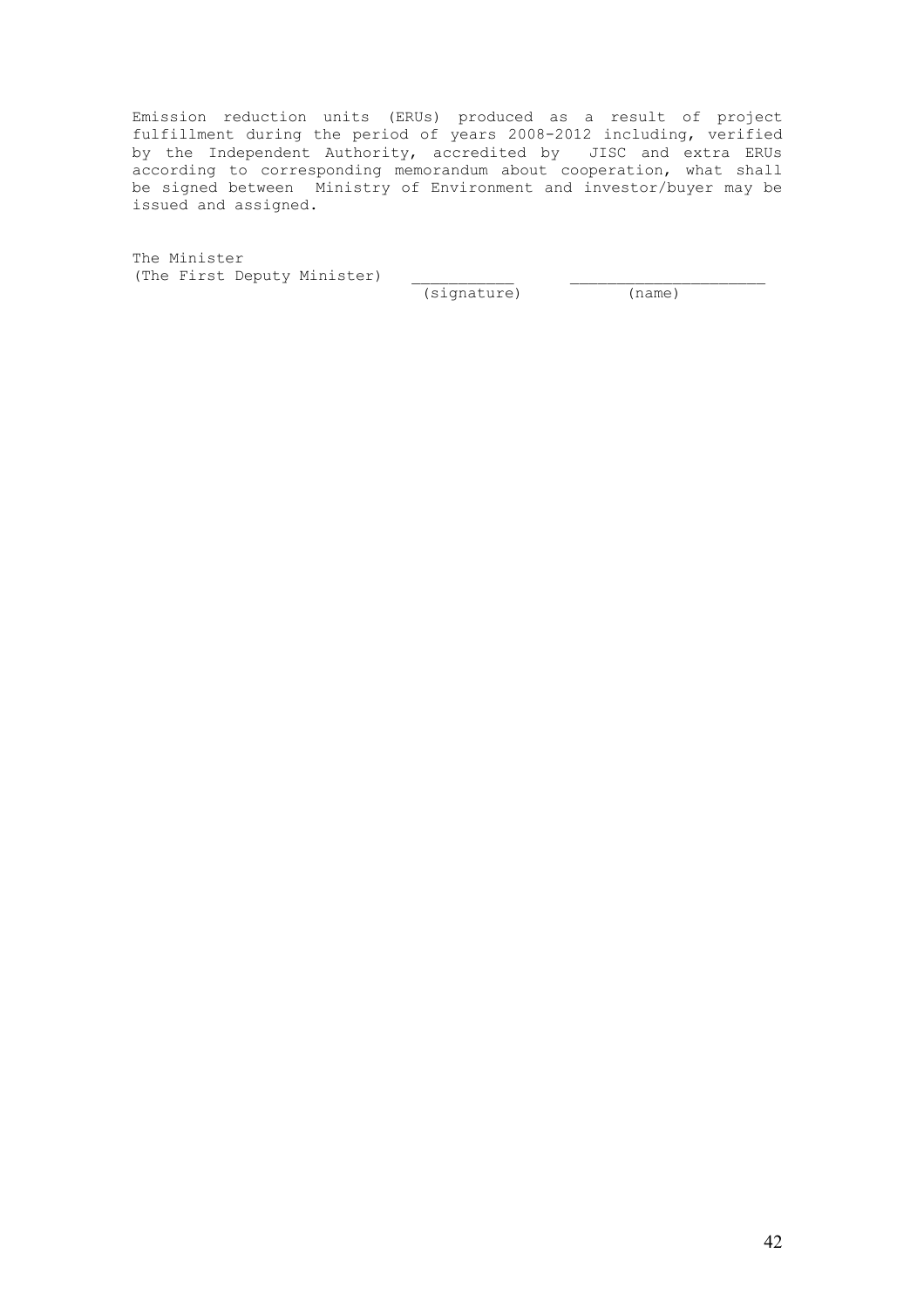APPROVED Resolution No 10 of the Ministry of Natural Resources and Environmental Protection of the Republic of Belarus dated February 01, 2007

## **INSTRUCTION ON THE PROCEDURE OF CONDUCTING AN INTEGRAL EVALUATION OF PROPOSALS ON IMPLEMENTING JOINT IMPLEMENTATION PROJECTS**

1. Guidelines about procedure of an integral evaluation of proposals on implementing joint implementation projects (hereafter referred to as guidelines) determine procedure of evaluation of project proposals.

The Ministry of Natural Resources and Environmental Protection of the Republic of Belarus (hereafter referred to as Ministry of Environment) is authorised to conduct complex evaluation of project proposals in period of 30 days from the date of project proposal admission.

2. For the purpose of the Guidelines the following definitions shall apply:

Project owner - legal body registered in the Republic of Belarus, participant of JI project, owner of greenhouse gases emission (absorption) source in Belarus.

Additionality – compulsory JI project feature meaning that greenhouse gas emission (absorption) reduction (increase) within the project is additional in greenhouse gas emission (absorption) reduction (increase) to most plausible conditions.

3. Expert group is formed for complex evaluation of project proposals, its' members are appointed by the Order of Ministry of Environment.

4. Complex evaluation of project proposals is made by expert group according to Greenhouse Gases Emission (Absorption) Reduction (Increase) Strategy in the Republic of Belarus for years 2007 – 2012 approved by the Resolution of Council of Ministers No 1155 dated September 7, 2006. (National Registry of legal acts of the Republic of Belarus No 148, 5/22879, absence of conflict with national interests, analysis of economic criteria, quality evaluation of basic level of project proposal, proof of additionality of project proposals.

5. According to results of the complex evaluation of project proposal a report is completed. The report includes conclusions about correspondence of the project proposal to requirements, stated in point 4 of the current guidelines, signed by all expert group members.

6. Based on expert group report Ministry of Environment issues a letter of endorsement or reasoned denial with stating disadvantages.

7. A second compellation to receive a letter of endorsement can be examined according to points 4, 5 of the current guidelines after elimination of disadvantages stated in point 6 of the current guidelines.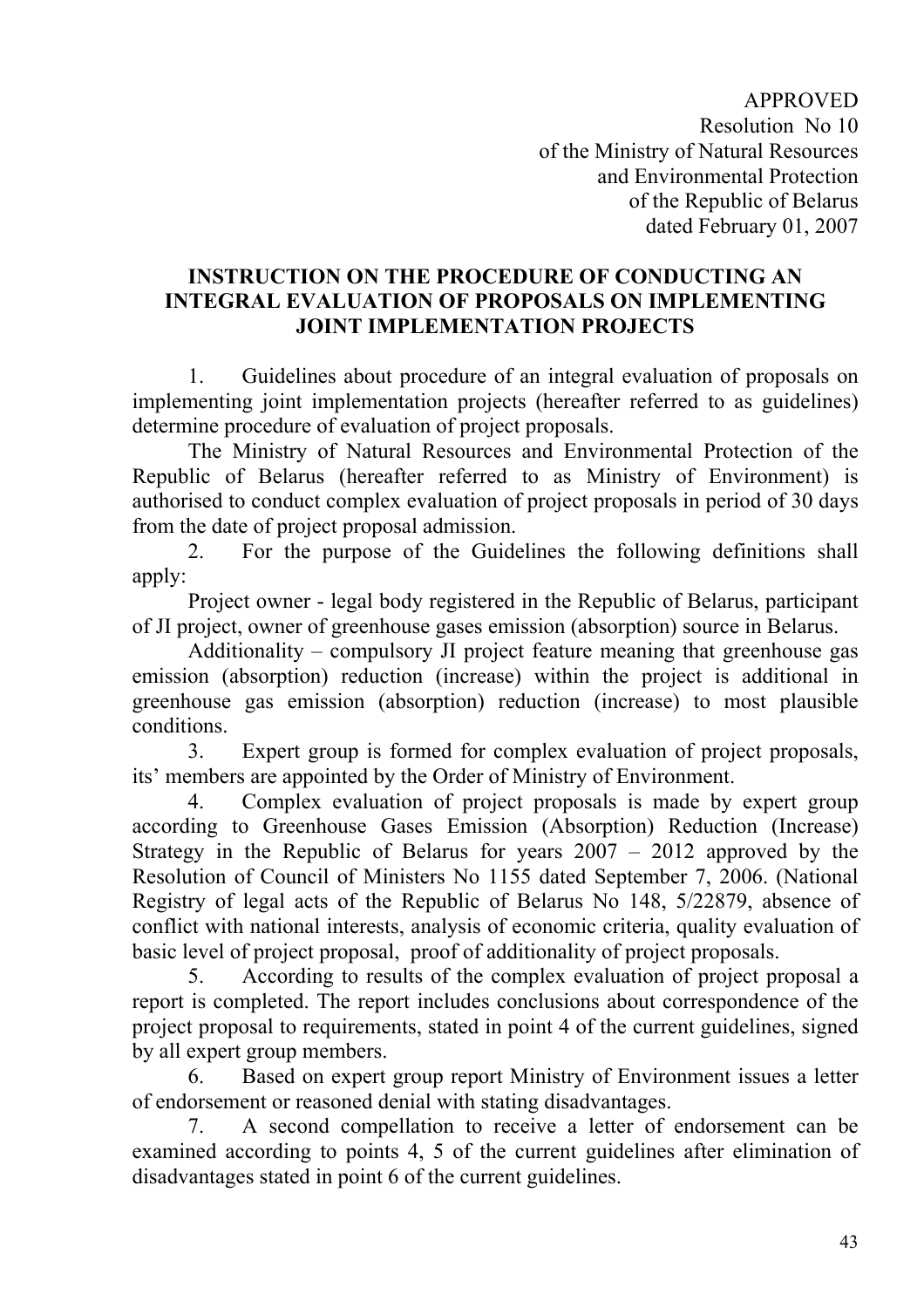APPROVED Resolution No 10 of the Ministry of Natural Resources and Environmental Protection of the Republic of Belarus dated February 01, 2007

## **INSTRUCTION ON THE PROCEDURE OF REGISTERING PROPOSALS ON IMPLEMENTING JOINT IMPLEMENTATION PROJECTS AND JOINT IMPLEMENTATION PROJECTS**

1. The current instruction provides guidelines for the procedure of registering joint implementation project proposals and joint implementation projects, which are given the letter of approval.

2. For the purposes of registering the project proposals and joint implementation projects the project proposal registry and the joint implementation project registry are kept (hereafter referred to as Registries).

3. The Registries are kept by the Ministry of Natural Resources and Environmental Protection of the Republic of Belarus (hereafter referred to as Ministry of Environment).

4. Organization and keeping of the Registries includes:

Record of project proposals.

Record of information about letter of endorsement for project proposal, denial in letters of endorsement for project proposal.

Record of information about conclusion of the State Commission on Climate Change (hereafter referred to as State Commission) concerning joint implementation projects approval.

Record of information about letters of approval of joint implementation projects.

Record of joint implementation projects given the letter of approval.

Record of Memorandums of Understanding between Ministry of Environment and a foreign investor about conditions of realization of joint implementation projects and conditions of transfer of greenhouse gases emission reduction units.

Record of information about independent expert organizations verifying the calculated baseline and actual levels of greenhouse gas emissions by sources and absorption by sinks within the joint implementation projects.

Record of information about the documents compulsory for input, change and delete of information from the Registries.

Record of information about written inquiries from stakeholders and corresponding answers.

Performance of other actions, allowed by legislation.

5. The Registry of project proposals shall be recorded in digital and paper versions and includes:

Registry number (identification) number of the document;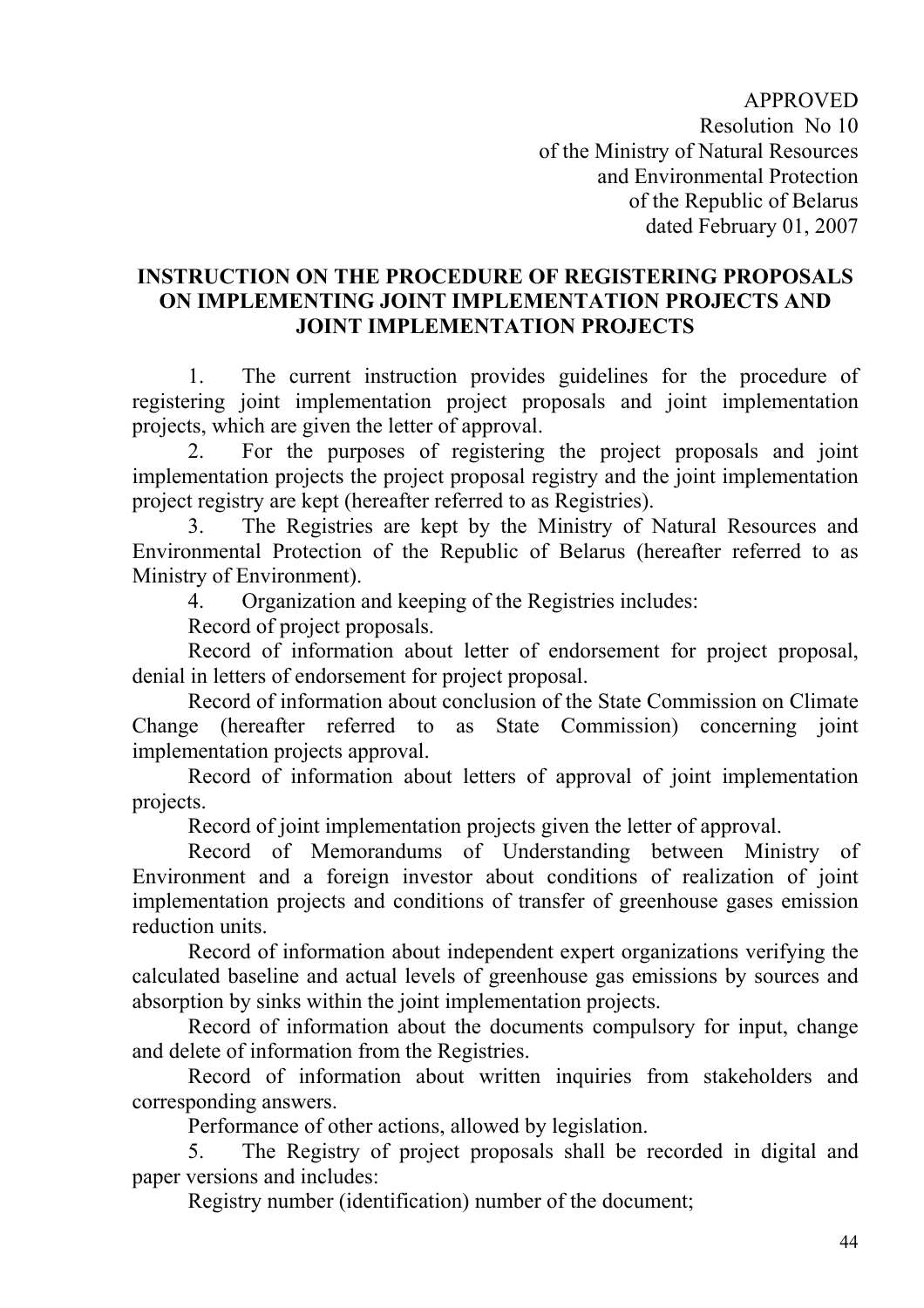Date of project proposal submission and its' accession number;

Full title of joint implementation project;

Date of record into the registry;

Information about the initiator and/or owner of joint implementation project:

For legal entity – joint implementation project location; full name of organization according to its' Statute; state registration number and name of authority issued the registration, date of registration; location; postal address; telephone and fax numbers; e-mail; initiator's supervising authority, presented documents for approval;

For individuals – family name, name, middle name, address, telephone number, Oblast executive committee or Minsk executive Committee presented documents for approval;

Information about issue of letters of endorsement or denials;

Information about objects where implementation of joint implementation project is planned;

Announced greenhouse gas emission reduction or absorption increase during the commitment period according to Kyoto protocol;

Renewal of the information when it changes, deleting them from the journal in cases provided by the legislation.

6. The Registry of joint implementation projects is recorded in digital and paper versions and includes:

Identification number;

Date of entry and accession number of joint implementation project given the letter of approval;

Full title of joint implementation project;

Starting and ending date of implementation of joint implementation project; Date of record into the registry;

Information about initiator and/or owner of joint implementation project:

For a legal entity – joint implementation project location; full name of organization according to its' Statute; state registration number and name of authority issued the registration, date of registration; location; postal address; telephone and fax numbers; e-mail; initiator's supervising authority, presented documents for approval;

For individuals – family name, name, middle name, address, telephone number, Oblast Executive Committee or Minsk Executive Committee presented documents for approval;

Information about conclusion of the State Commission on joint implementation projects; information about issue of letters of approval; state authority received the letter of approval; foreign investor of joint implementation project.

Information about object (-s) where implementation of joint implementation projects planned; announced and real greenhouse gas emission (absorption) reduction during the period of commitments under Kyoto protocol.